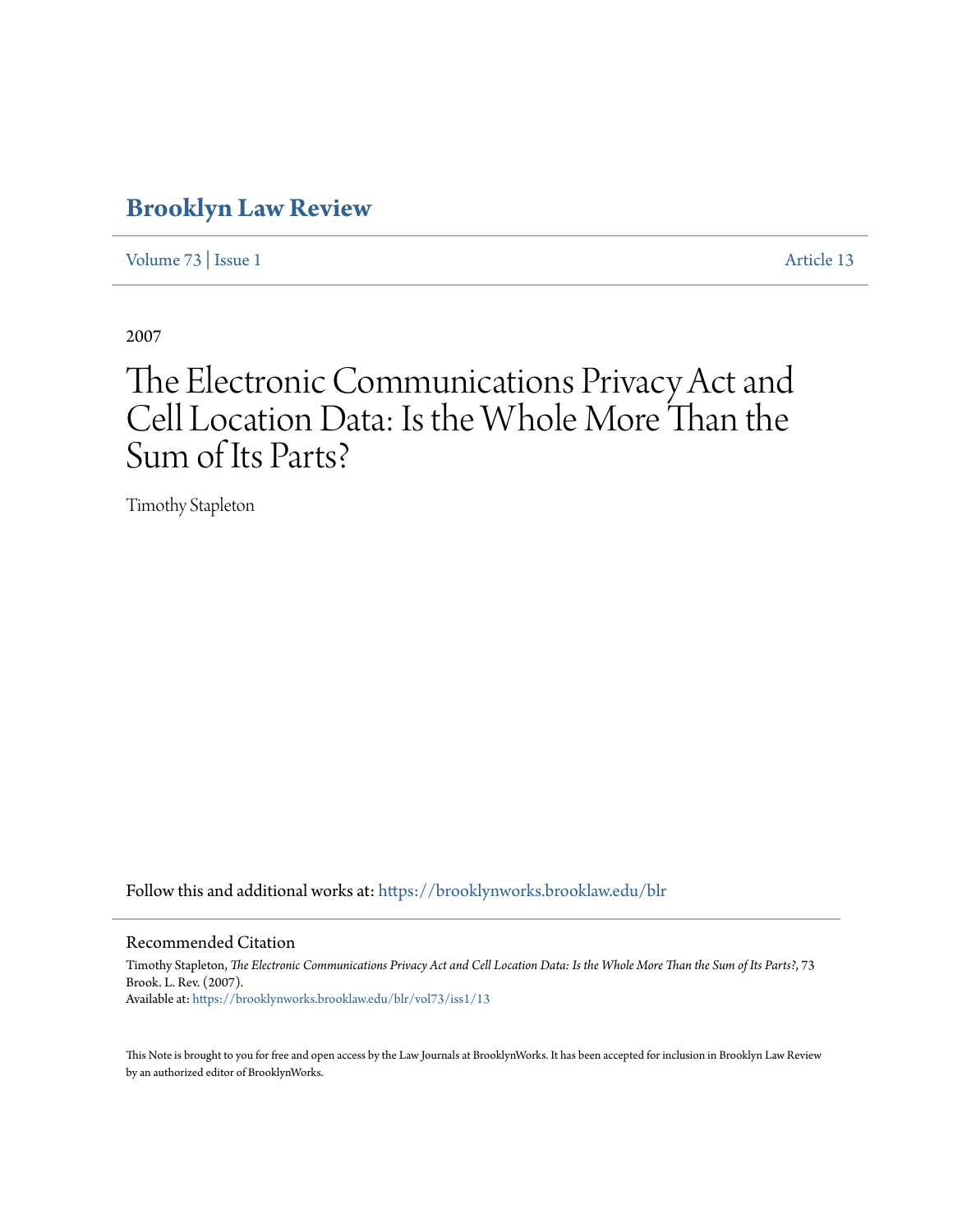## The Electronic Communications Privacy Act and Cell Location Data

## IS THE WHOLE MORE THAN THE SUM OF ITS PARTS?

#### I. INTRODUCTION

 $\overline{a}$ 

Cellular phones permit law enforcement to identify their users' locations and track their movements.1 This is an enormously powerful tool in the hands of police and prosecutors, who have recently used the technology to solve and prosecute high profile crimes.2 In New York City, the police arrested a night club bouncer after calls from his cell phone placed him near where the body of a murder victim was dumped.3 In California, the evidence used to convict Scott Peterson of murdering his wife included location data gleaned from his cell phone that undermined his alibi.4 Perhaps more importantly, other crimes have been prevented from happening.<sup>5</sup> In one case, a thief stole a woman's car with her child and her cell phone inside.<sup>6</sup> The police were able to stop

 $1$  See James X. Dempsey, Digital Search and Seizure: Updating Privacy Protections to Keep Pace With Technology, in SEVENTH ANNUAL INSTITUTE ON PRIVACY LAW: EVOLVING LAWS AND PRACTICES IN A SECURITY-DRIVEN WORLD 505 (PLI Pat., Copyrights, Trademarks, and Literary Prop. Course Handbook Series No. 8966, 2006). This data is collectively referred to as "cell site data" or "cell site information" by various cases and commentators. This Note will refer to data taken from the transmissions of a cell phone that reveal the phone's physical location as "cell location data." There are different types of this data, each of which has different features and may require its own legal analysis. When referring to these specific types of cell location data, this Note will use a term that indicates what type is being discussed. See infra Part II.<br><sup>2</sup> Stephen V. Treglia, *Trailing Cell Phones*, N.Y. L.J., July 18, 2006, at 5.

<sup>&</sup>lt;sup>3</sup> Nancie L. Katz, Bouncer Pleads Not Guilty in Death of Graduate Student, N.Y. DAILY NEWS, Mar. 23, 2006. 4 Diana Walsh & Stacy Finz, The Peterson Trial: Defendant Lied Often,

Recorded Calls Show Supporters Misled About Whereabouts, S.F. CHRON., Aug. 26, 2004, at B1.<br><sup>5</sup> Treglia, supra note 2.<br><sup>6</sup> Girl, 5, Found Safe as Man Steals Car, ROCKY MOUNTAIN NEWS, Apr. 22,

<sup>2004,</sup> at A18 [hereinafter Girl, 5]; see also Treglia, supra note 2 (citing this incident as an example of how "cell phone mapping" has prevented crimes in progress).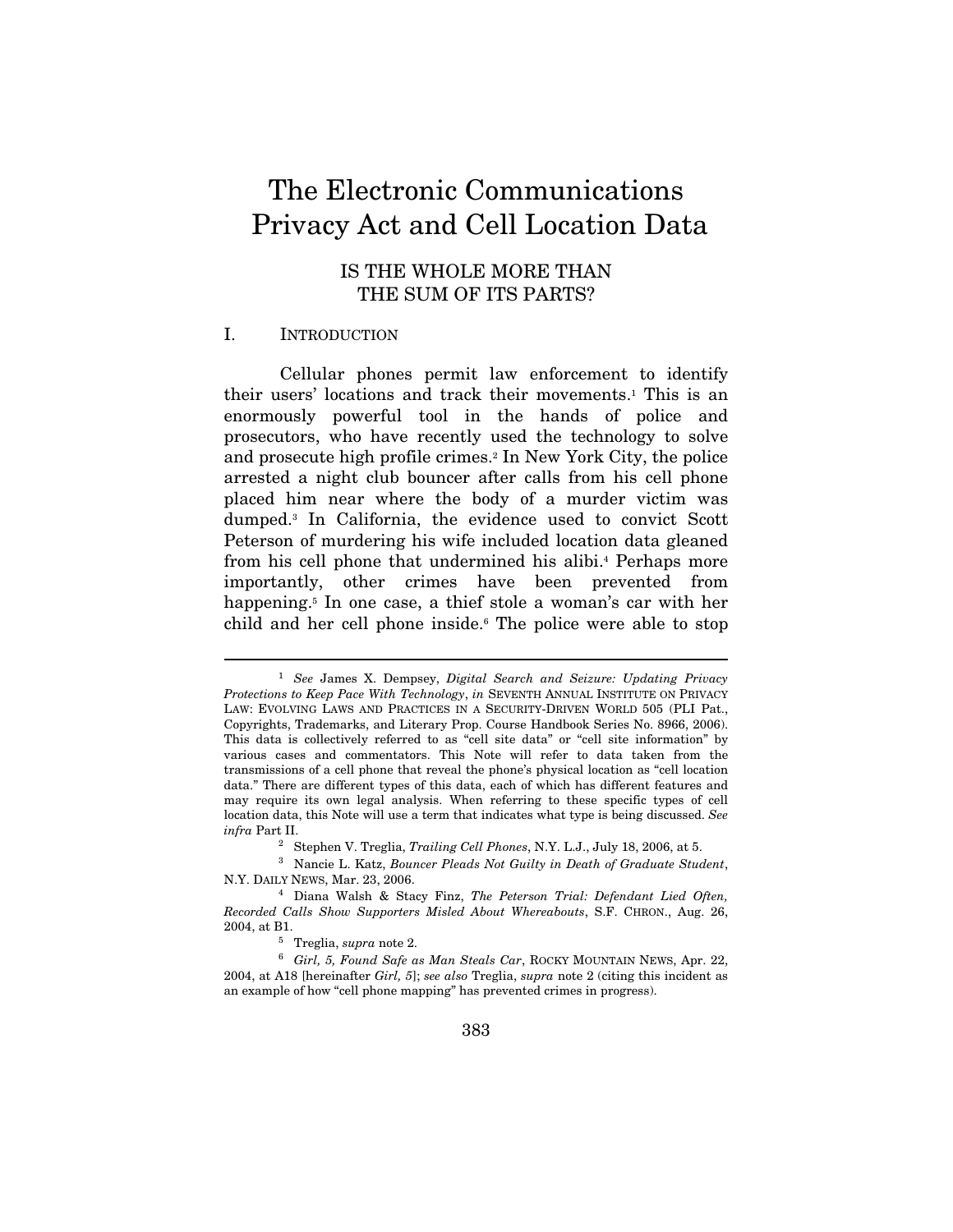the car and rescue the child within thirty minutes by tracking the woman's cell phone.7 Yet with each increase in law enforcement's power to conduct surveillance comes an increased concern for individual privacy. Numerous commentators have expressed concern over the ease with which the government has accessed data from individuals' cell phones that reveals their whereabouts and permits real-time tracking.8

There is currently no federal statute that explicitly strikes the balance between privacy and the needs of law enforcement in the context of cell phone tracking.<sup>9</sup> Moreover, unless police surveillance discloses that the target was at home when his or her cell phone transmissions were monitored, the Fourth Amendment appears to provide no protection.10 It seems that prior to August of 2005 law enforcement agencies requested, and were routinely granted, the authority to access cell location data with minimal judicial oversight.11 In that month, a federal district court in New York, after soliciting an amicus brief from privacy advocates, issued an opinion denying the government's application for access to an individual's cell location data and stated that it would not grant any such application without a showing of probable cause.12 Since then, a slew of district courts have considered whether the Electronic

- $\frac{9}{10}$  See Dempsey, supra note 1, at 533.<br><sup>10</sup> See infra notes 44-47 and accompanying text.
- 

<sup>&</sup>lt;sup>7</sup> Girl, 5, supra note 6.<br><sup>8</sup> See Dempsey, supra note 1, at 529, 537 (noting that until recently the government routinely received cell site information on a less than probable cause basis); JAY STANLEY, THE SURVEILLANCE-INDUSTRIAL COMPLEX: HOW THE AMERICAN GOVERNMENT IS CONSCRIPTING BUSINESS AND INDIVIDUALS IN THE CONSTRUCTION OF A SURVEILLANCE SOCIETY 14 (2004), available at http://www.aclu.org/FilesPDFs/ surveillance\_report.pdf; Steven B. Toeniskoetter, Preventing a Modern Panopticon: Law Enforcement Acquisition of Real-Time Cellular Tracking Data, 13 RICHMOND J.L. & TECH. 16, 16 (2007); see also M. Wesley Clark, Cell Phones as Tracking Devices, 41 VAL. U. L. REV. 1413, 1413 (2006) (noting the advantages of cell phone tracking for law enforcement); Stephanie Lockwood, Recent Development, Who Knows Where You've Been? Privacy Concerns Regarding the Use of Cellular Phones as Personal Locators, 18 HARV. J.L. & TECH. 307, 311 (2004).

<sup>&</sup>lt;sup>11</sup> Dempsey, *supra* note 1, at 537.<br><sup>12</sup> In re Application of the United States for an Order (1) Authorizing the Use of a Pen Register and a Trap and Trace Device and (2) Authorizing Release of Subscriber Information and/or Cell Site Information (E.D.N.Y. I), 384 F. Supp. 2d 562, 563-64 (E.D.N.Y. 2005). At the very least, prior to E.D.N.Y. I, there were no published opinions denying such applications. Because the names of the published cases are extremely unwieldy, this Note will refer to the cases by the jurisdiction in which they were decided. Where a single jurisdiction has produced more than one published opinion, a Roman numeral will indicate the opinion's chronological position within that jurisdiction's published opinions.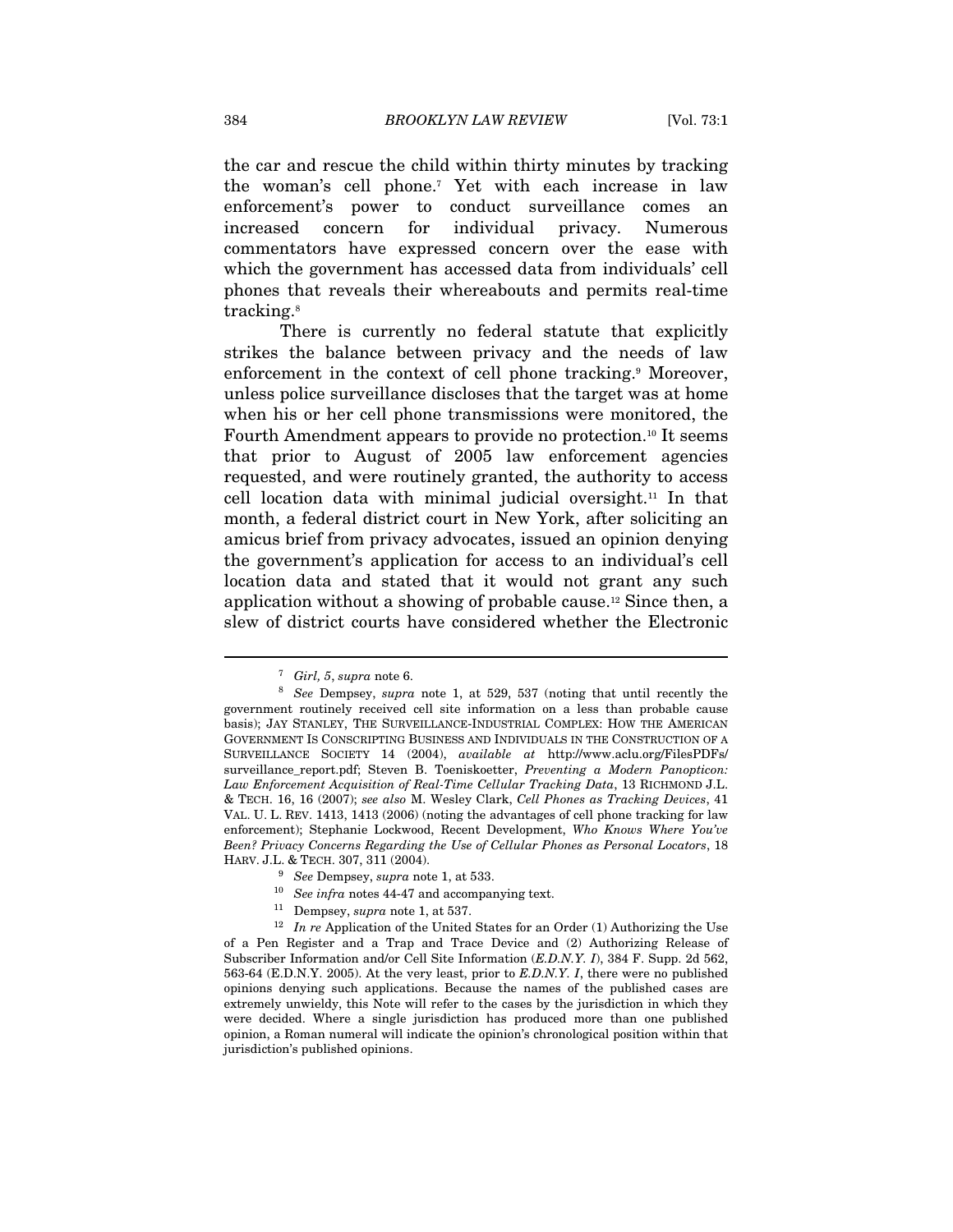Communications Privacy Act of 1986 ("ECPA"), taken together with the Communications Assistance for Law Enforcement Act of 1994 ("CALEA") and the Stored Communications Act ("SCA"), permits the government to compel a phone company to disclose such information on a lesser showing than probable cause, or whether the government must obtain a warrant to access cell location data.13 A majority of the cases have held that a warrant is required for the contested types of data, although they have produced varying analyses of the issue.14

This Note argues that a warrant issued upon probable cause is the appropriate form of authorization for law enforcement to conduct certain types of surveillance made possible by cell location data.15 To reach that conclusion, this Note analyzes the leading opinions to date and concludes that the government's argument is irredeemably flawed. Part II of this Note discusses the technology of cellular telephony, with a special emphasis on the features of cellular phones that reveal their users' locations. Particular emphasis is placed on identifying the different kinds of data that can be gleaned from cell phone transmissions. Part III explains the statutory and

 $13$  See, e.g., In re Application for Pen Register and Trap/Trace Device with Cell Site Location Authority (Texas I), 396 F. Supp. 2d 747, 765 (S.D. Tex. 2005) (denying government request); In re Application of the United States for an Order  $(1)$ Authorizing the Use of a Pen Register and a Trap and Trace Device and (2) Authorizing Release of Subscriber Information and/or Cell Site Information (E.D.N.Y. II), 396 F. Supp. 2d 294, 295 (E.D.N.Y. 2005) (denying government request); In re Application of the United States for an Order: (1) Authorizing the Installation and Use of a Pen Register and trap and Trace Device, and (2) Authorizing Release of Subscriber and Other Information (Texas II), 433 F. Supp. 2d 804 (S.D. Tex. 2006) (granting government's request); In re Application of the United States of America for an Order Authorizing (1) Installation and Use of a Pen Register and Trap and Trace Device or Process, (2) Access to Customer Records, and (3) Cell Phone Tracking (Texas III), 441 F. Supp. 2d 816, 837 (S.D. Tex. 2006) (denying government request); In re Application of the United States of America for an Order for Disclosure of Telecommunications Records and Authorizing the Use of a Pen Register and Trap and Trace (S.D.N.Y. I), 405 F. Supp. 2d 435, 436 (S.D.N.Y 2005) (approving government request). For a discussion of probable cause and the warrant requirement, see *infra* note 51.<br><sup>14</sup> This Note will confine its discussion, to the extent possible, to the opinions

of Magistrate Judge Smith in the Southern District of Texas (Texas I and Texas III), and the single opinion of Magistrate Judge Gorenstein  $(S.D.N.Y. I)$ . These opinions offer the most cogent analyses of the competing theories. For a discussion of these cases, see infra Part IV. As of this writing, the other cases that have rejected law enforcement's arguments include: In re Application of the United States of America for an Order Authorizing the Disclosure of Prospective Cell Site Information (E.D. Wis.), No. 06-Misc-004, 2006 WL 2871743, at \*5 (E.D. Wis. Oct. 6, 2006); In re Application for an Order Authorizing the Installation and use of a Pen Register and Directing the Disclosure of Telecommunications Records for the Cellular Phone Assigned the

Number [Sealed] (*Maryland III*), 439 F. Supp. 2d 456, 456-57 (D. Md. 2006).<br><sup>15</sup> For a discussion of tracking devices and the probable cause requirement, see infra note 51 and accompanying text.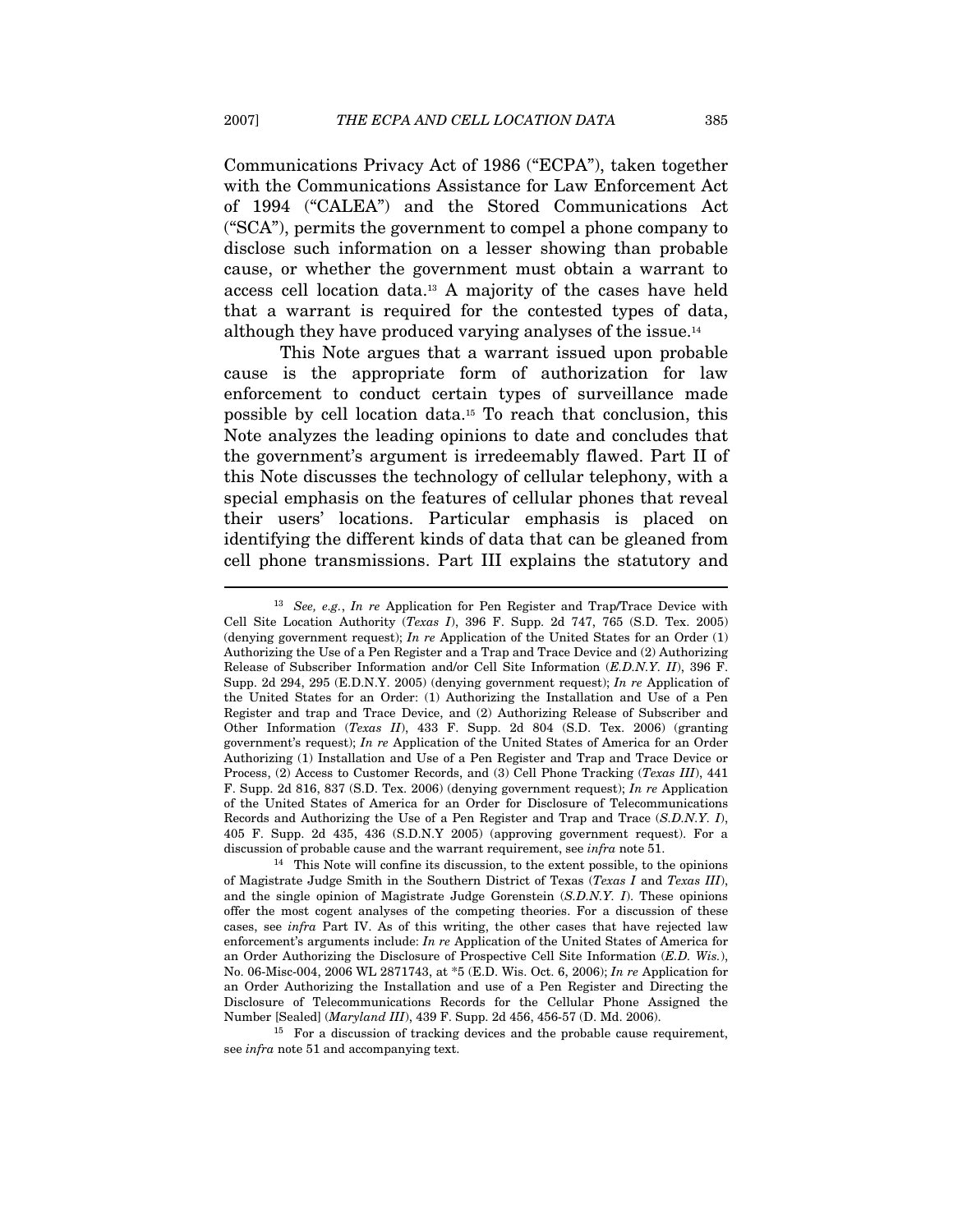constitutional context of the "cell site cases." This discussion highlights the features of federal legislation that law enforcement and privacy advocates have used in making their respective arguments. Part IV analyzes the cases that have considered law enforcement applications to obtain cell location data and offers a critique of the analyses the cases have produced. Part V concludes the Note by suggesting statutory amendments that would remediate the ambiguities in the statutes and address the policy concerns raised by warrantless cell phone monitoring.

#### II. TECHNOLOGICAL BACKGROUND

Wireless telephony operates through a network of cell towers that emit radio frequencies capable of carrying the human voice and other data.<sup>16</sup> Cell towers operate much like a conventional radio tower, but emit radio frequencies at a comparatively low power.17 The same frequencies, therefore, can be used by a nearby tower without having the signals from one tower interfere with those of another.18 This innovation is at the core of cellular technology, permitting many people in a relatively small area to communicate using the same radio frequencies.19 Because there will be a greater number of users in densely packed urban areas than in rural and suburban areas, cell towers are much closer together in big cities.<sup>20</sup> The cells themselves are thought of as hexagonal zones, with a cell tower sitting wherever three hexagons meet.<sup>21</sup> The spot at which the cell tower sits is referred to as the "cell site."<sup>22</sup> Each cell might therefore be serviced by six different towers, any one or all of which could pick up the signal of a phone located

<sup>&</sup>lt;sup>16</sup> See Marshall Brain & Jeff Tyson, How Cell Phones Work, available at http://www22.verizon.com/about/community/learningcenter/articles/displayarticle1/0,, 1008z1,00.html (last visited Sept. 8, 2007). The present controversy deals with police surveillance via conventional wireless telephony and does not involve Global Positioning Systems ("GPS") technology. Although related, the legal questions those technologies pose are distinct from the ones present in the cell location cases.  $17$  Id.

 $18$  *Id.* 

 $^{19}\,$  Id. Radio frequencies are a naturally limited resource. Id.

<sup>&</sup>lt;sup>20</sup> See Tom Farley & Mark van der Hoek, Cellular Telephone Basics, Jan. 1, 2006, http://www.privateline.com/mt\_cellbasics/index.html.  $\frac{21}{10}$ 

<sup>22</sup> Id.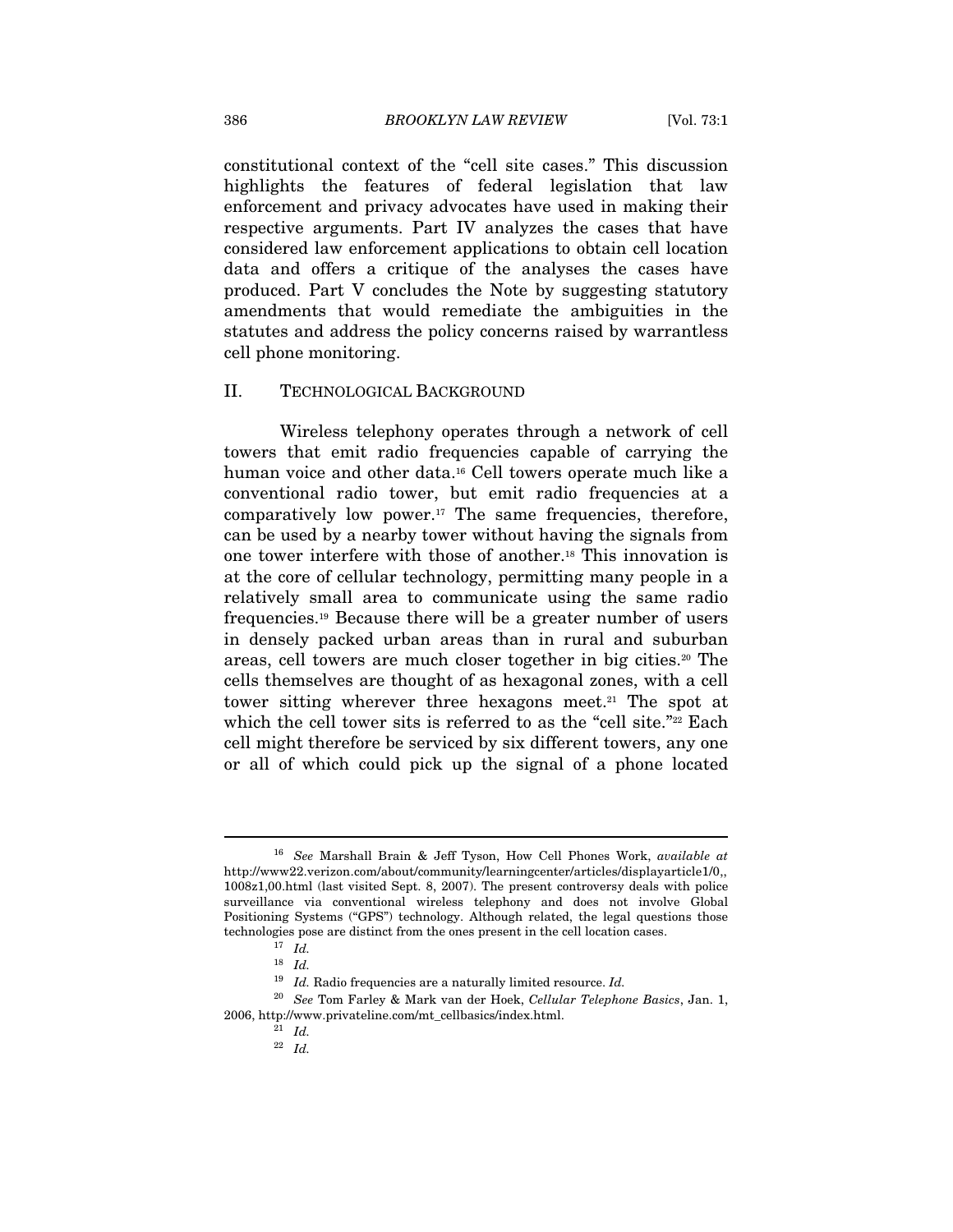within the cell.<sup>23</sup> The area within a cell that is serviced by a particular tower is a "cell sector."24

Cell phones are in near-constant communication with surrounding cell towers.<sup>25</sup> When turned "on" a cell phone automatically searches for the strongest signal available.<sup>26</sup> Once the phone selects the best signal, it transmits the user's identifying data (the subscriber's ten-digit phone number and a thirty-two-digit number unique to the phone itself), so that the subscriber's network knows how to route incoming calls, and so that the cell tower can "hand off" the user's phone to another tower if that tower can provide better reception.<sup>27</sup> This process is called "registration" and takes place every seven seconds.<sup>28</sup> Data generated during registration ("registration data") is one of several kinds of cell location data that law enforcement might use to locate an individual without listening in on any of her communications.<sup>29</sup> Cell site data, because it only identifies the individual cell tower with which the phone is communicating, can reveal only the general location of the user.30 Other features of wireless telephony, however, permit law enforcement to pinpoint the user with much greater accuracy.

One of these features is the "facing." The typical cell tower has three sets of panels, each of which sends and receives signals in a 120-degree arc.<sup>31</sup> It is possible to determine which set of panels, or "face" is communicating with a subscriber's cell phone, thereby indicating which third of the tower's circumference contains the target phone ("facing data").32 Law enforcement can also ascertain the strength of a cell phone signal ("signal strength data"), which increases as the phone  $\overline{a}$ 

 $^{28}$  Id. Registration establishes the "control channel," the two frequencies the phone and tower use to guide incoming and outgoing calls through the network. It is important to note that the control channel does not carry any content of the communications sent by the cell user. Even once the phone is registered, the phone continues to send its identifying information every seven seconds, in part to make sure that the hand off to another cell tower is seamless. See Texas I, 396 F. Supp. 2d at 750- 51.  $^{29}$  See Texas I, 396 F. Supp. 2d at 751.<br> $^{30}$  S.D.N.Y. I, 405 F. Supp. 2d at 449; see also Farley & van der Hoek, supra

note 20.  $$\rm{^{31}}$$  Farley & van der Hoek,  $supra$  note 20.  $$\rm{^{32}}$$   $Id.$ 

<sup>23</sup> Id.

<sup>24</sup> Id.

<sup>25</sup> Id.

 $^{26}\,$   $Id.$ 

<sup>27</sup> Id.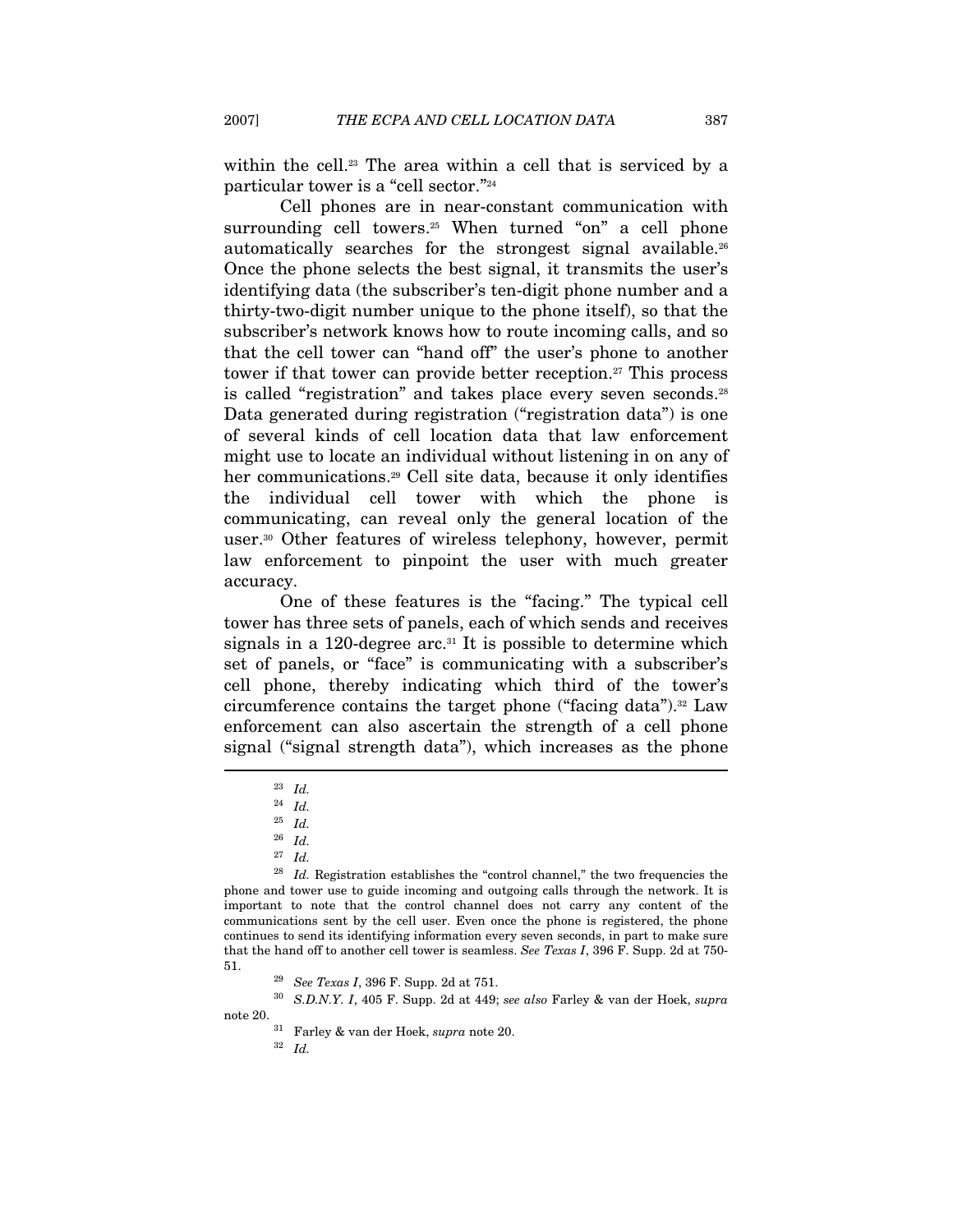gets nearer to the tower and decreases as it goes farther away.33 A cell phone's location can be determined still more precisely by a process called "triangulation."34 Triangulation compares information from multiple towers, measuring either the angle at which the phone's signal strikes the towers' faces or the difference in time it takes the signal to reach the different towers.35 All of this data is produced as the phone registers and reregisters, as well as at the beginning and end of each call made and received ("initiation/termination data").<sup>36</sup>

There is one final aspect of the technology that is crucially important: cell phone companies store all this data.37 Law enforcement may request that a service provider turn over the cell location data it has stored among its subscriber records ("historical data") or that the service provider turn over records on an ongoing basis ("prospective data").38 It is this latter type of data that permits real-time tracking of individuals.39

In sum, cell location data can reveal a user's position with varying degrees of precision depending on the concentration of cell towers in a given area and the type of information that law enforcement is able to access.40 Law enforcement can request data sets defined by the precision with which they can locate the subject phone (cell site, facing, signal strength, and triangulation data) or based on the process that generated the signals (initiation/termination data and I

registration, the signals at the beginning and end of the call do not carry any content of the communications. If law enforcement were to access call initiation/termination data, but not registration data, then it could only spot check a person's whereabouts, rather than monitor his or her movements for an extended period of time.<br><sup>37</sup> See In re Application of the United States of America for an Order

Authorizing the Installation and Use of a Pen Register and a Caller Identification System on Telephone Numbers [Sealed] and [Sealed] and the Production of Real Time Cell Site Information (*Maryland I*), 402 F. Supp. 2d 597, 599 (D. Md. 2005). <sup>38</sup> Id.

 $^{39}$  Id. (noting that "real-time data" is a subset of prospective data).<br><sup>40</sup> Because there are several different types of data sets at issue in this controversy, "cell location data" will be used as a blanket term to refer to any data that permits law enforcement to locate or track an individual using cell phone signals. "Cell site data" will refer to cell location data from a single cell tower.

<sup>33</sup> See Brain & Tyson, supra note 16.

 $34$  Lockwood, supra note 8, at 308 (cited in Texas I, 396 F. Supp. 2d at 751

n.5).  $1d.$  at 308-09. It is important to note the differences in precision with which each data set is capable of locating a phone. The government has argued, and some courts have accepted, that a warrant is not required to locate and/or track suspects if the monitoring is done with less precision. See S.D.N.Y. I, 405 F. Supp. 2d at 449; see also Dempsey, supra note 1, at 537. (Data taken from triangulation techniques will be referred to as "triangulation data.")<br><sup>36</sup> Farley & van der Hoek, *supra* note 20. As with data produced during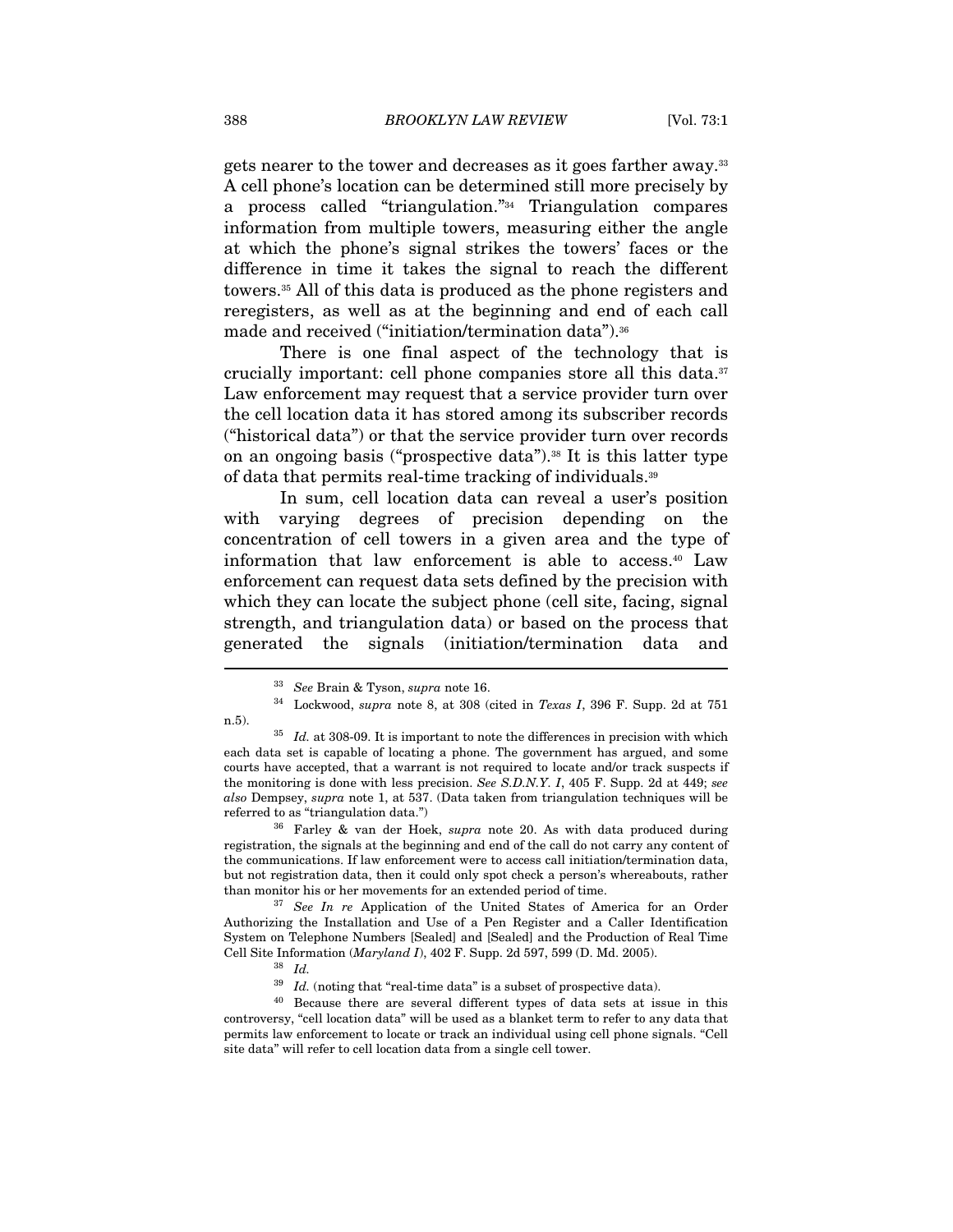automatic registration data.) $41$  A data set that includes triangulation and signal strength data permits the tracking of an individual with the greatest possible degree of precision, while cell site data can indicate only generally where a target is or was located. Initiation/termination data can reveal the phone user's location at the time he or she made or received a call, while registration data can betray the user's location at all times the phone was turned on. Finally, all of the data sets can be made available as historical data (data which exists in phone company records prior to the time a court order compelling its disclosure is issued) or as prospective data (data not in existence when the order is issued, but which is turned over to law enforcement on an ongoing basis throughout the time period set out in the order).<sup>42</sup> The types of data law enforcement sought in the various published decisions have affected the courts' decisions to grant or deny law enforcement access to it, although as this Note argues, the only distinction that matters under the ECPA, properly construed, is the distinction between historical and prospective data.<sup>43</sup>

#### III. THE LEGAL FRAMEWORK

The Fourth Amendment does not protect information that is voluntarily disclosed to third parties.44 Because cell phone users disclose their location to the phone company in order for the company to process their calls, there is probably no constitutional protection for most cell location data.45 The Fourth Amendment only prohibits warrantless surveillance of

<sup>&</sup>lt;sup>41</sup> See supra notes 31-36 and accompanying text.<br><sup>42</sup> See Maryland I, 402 F. Supp. 2d at 599.

<sup>&</sup>lt;sup>43</sup> See infra notes 160-171 and accompanying text.<br><sup>44</sup> See, e.g., Smith v. Maryland, 442 U.S. 735, 743-44 (1979) (records of phone calls held by phone company); United States v. Miller, 425 U.S. 435, 443 (1976) (financial records held by bank); Couch v. United States, 409 U.S. 322, 335 (1973) (financial and tax records held by accountant); Hoffa v. United States, 385 U.S. 293, 302 (1966) (statements made to confidential informant); see also Orin S. Kerr, A User's Guide To The Stored Communications Act, and a Legislator's Guide To Amending It, 72 GEO. WASH. L. REV. 1208, 1210 (2004). 45 One magistrate involved in this controversy adopted a rather narrow view

of the voluntarism of cell site transmissions, stating that at least with regard to automatically generated registration data, the phone user cannot be said to have "voluntarily conveyed" cell site data to the phone company. Texas I, 396 F. Supp. 2d at 756-57. Another court differed, noting that "the individual has chosen to carry a device and to permit transmission of its information to a third party, the [phone service] carrier." S.D.N.Y. I, 405 F. Supp. 2d at 449-50. If the former analysis is correct, there may be a cognizable Fourth Amendment claim to protect registration data.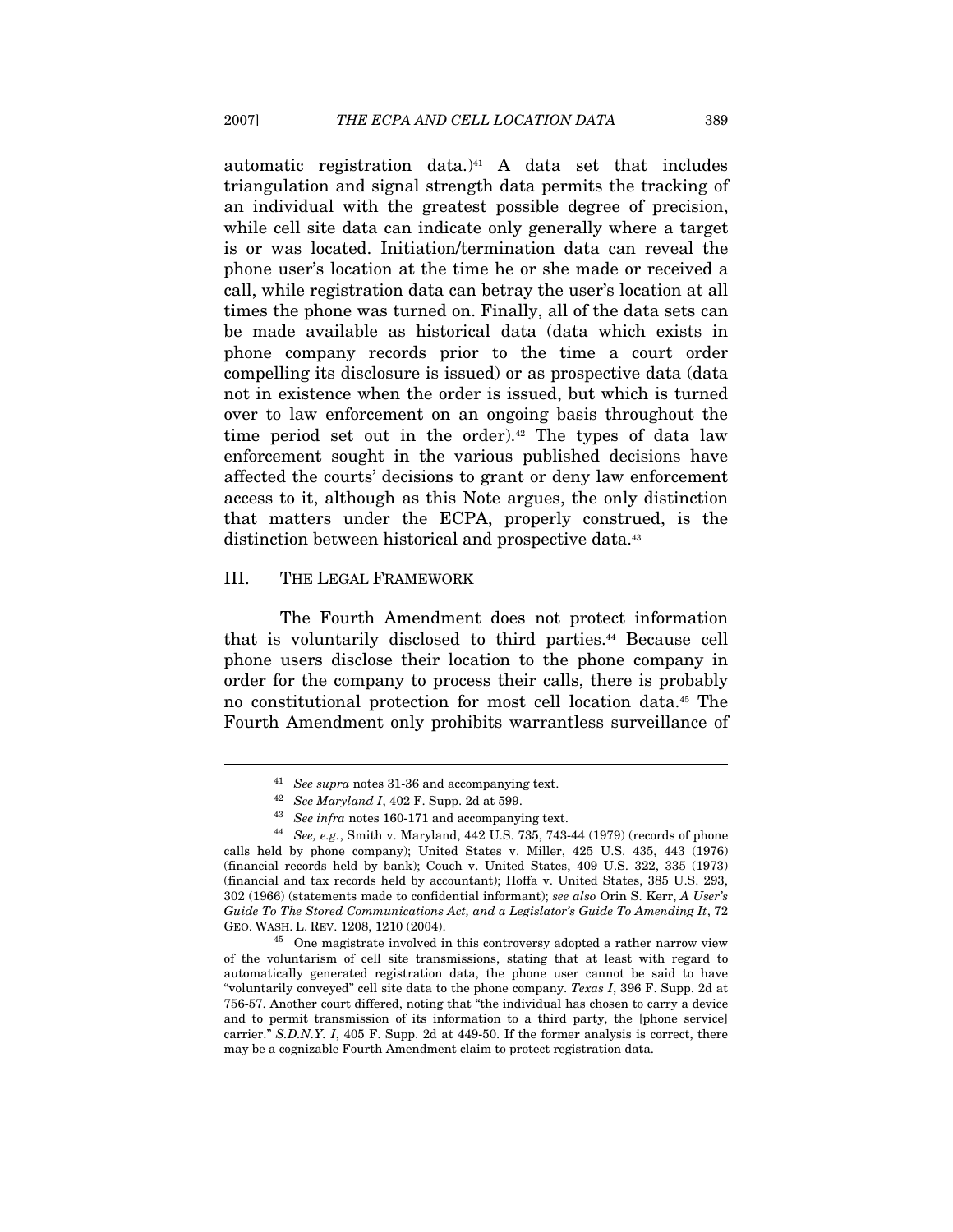suspects in their homes.<sup>46</sup> Constraints on government acquisition of cell location data (and many other forms of electronic surveillance) are therefore primarily statutory—a state of affairs that is consistent with the history of electronic surveillance law.<sup>47</sup>

Given the lack of constitutional protection, one might find it surprising that there is currently no statute that explicitly regulates governmental access to cell location data.<sup>48</sup> Grappling with the ambiguities in existing electronic surveillance laws, courts have asked whether prospective cell location data should be treated like the data provided by a tracking device installed by the police, or rather, whether the data should be treated like subscriber records, such as the record of numbers dialed by the target phone.49 If cell location data is treated like a tracking device, then governmental access to it is governed by 18 U.S.C. § 3117, enacted as part the ECPA.50 A warrant issued pursuant to probable cause would then be required (in most instances) to locate or track an individual using his or her cell phone.51 If cell location data is better analyzed as a form of "subscriber record," then law

more straightforward debate over the proper statutory interpretation is complicated by the fact that cell location data provides the same information as tracking devices while taking the form of subscriber records. Cell location data is therefore amenable to both analogies. 50 Pub. L. No. 99-508, 100 Stat. 1848 (1986).

<sup>46</sup> Compare United States v. Karo, 468 U.S. 705, 716-17 (1984) (Fourth Amendment requires a warrant to monitor a tracking device that is within the target's home), with United States v. Knotts, 460 U.S. 276, 282 (1983) (no warrant required if a tracking device is monitored while the target in on public roads.).

 $47$  See Susan N. Herman, The USA PATRIOT Act and the Submajoritarian Fourth Amendment, 41 HARV. C.R.-C.L. L. REV. 67, 72 (2006) (noting that, although the customary view is to see the judiciary turning the "constitutional ratchet" to provide greater protection for civil liberties than legislatures would require, Congress found itself providing more privacy protection from electronic surveillance than the Fourth Amendment required throughout most of the Twentieth Century.)<br><sup>48</sup> See Dempsey, supra note 1, at 533.<br><sup>49</sup> See, e.g., Texas I, 396 F. Supp. 2d at 750, 753. What might have been a

<sup>51</sup> The law governing tracking devices is not entirely settled. Although a warrant is not constitutionally required to install and monitor a tracking device so long as the target remains in the public realm, it is usually impossible for government agents to know in advance whether a tracking device will disclose that the target is in a space, such as the home, where he or she enjoys a reasonable expectation of privacy. The Fourth Amendment requires the government to obtain a warrant issued pursuant to probable cause in order to engage in such surveillance. Karo, 468 U.S. at 716-17. Because of the uncertainty over what the tracking device will reveal, the prudent magistrate will insist on a showing of probable cause before authorizing the installation of such a device. See Texas I, 396 F. Supp. 2d at  $751-52$ ; JAMES G. CARR & PATRICIA L. BELLIA, 1 THE LAW OF ELECTRONIC SURVEILLANCE § 4:83, at 4-207 (West 2007).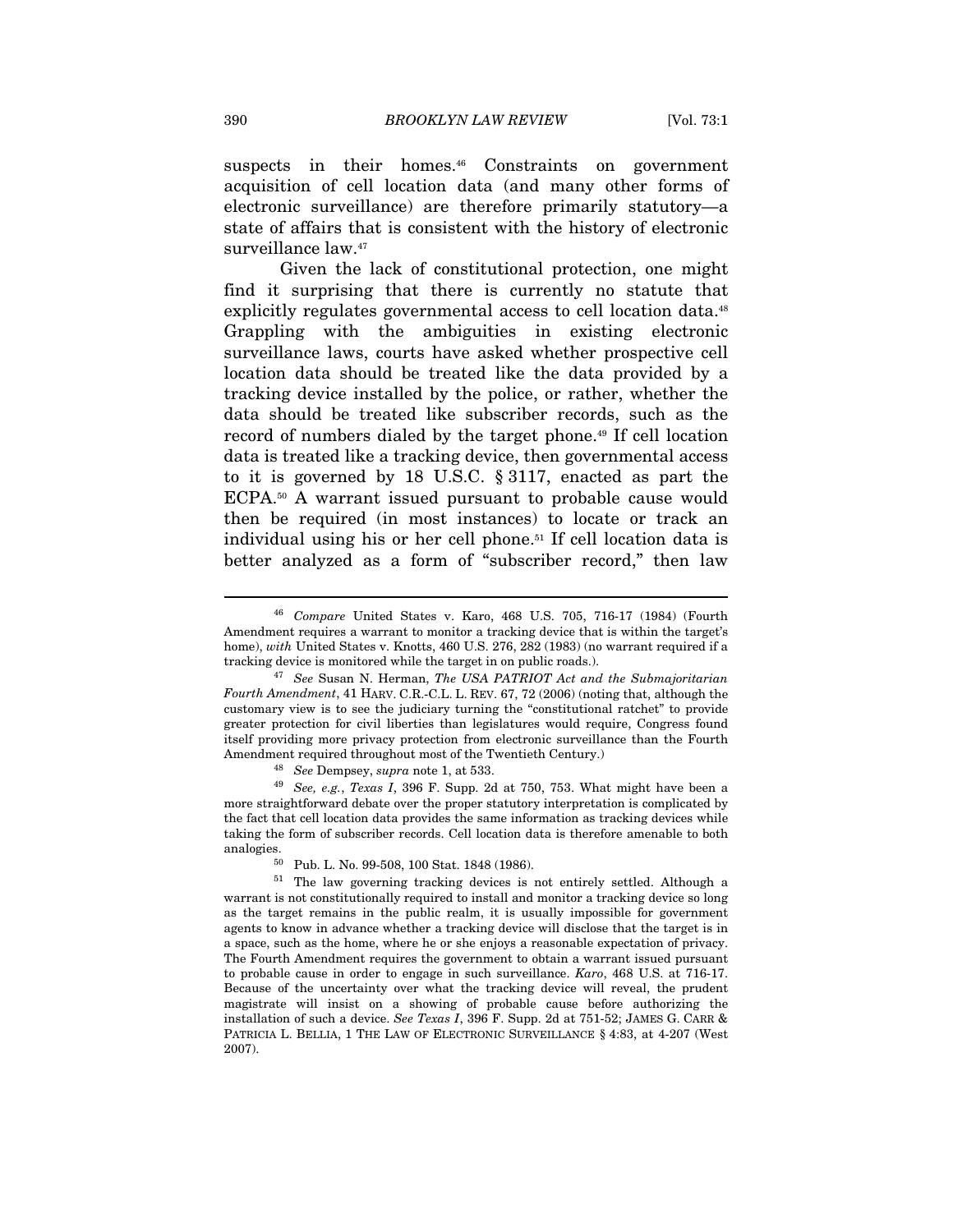enforcement needs only to obtain a court order upon a showing of "specific and articulable facts" demonstrating relevance to an ongoing criminal investigation, per the terms of the SCA.52 This is a much lighter burden for law enforcement to meet.53 Law enforcement agencies argue for the lighter burden of proof, advancing a "hybrid theory" that combines two distinct grants of authority found in different statutes to authorize cell location/tracking, which neither statute recognizes on its own.<sup>54</sup>

A final consideration when analyzing the appropriate legal framework is that the provisions of the SCA alone appear to be sufficient to grant law enforcement access to historical cell location data.55 The present controversy therefore deals with a question that is significantly narrower than whether law enforcement may access cell location data without a warrant. More precisely, the question is whether prospective cell location data (from the very general "cell site data" to the very precise "real-time triangulation data") is accessible by law enforcement subject to the same strictures that govern the use of conventional tracking devices.56 The arguments advanced by law enforcement agencies and by privacy advocates have addressed this precise question.

#### A. Law Enforcement's "Hybrid Theory"

The government has claimed statutory authority to access cell location data under a theory that combines the authority granted by multiple statutes.<sup>57</sup> The hybrid theory posits that federal district courts have the authority to compel the disclosure of prospective cell location data when they issue an order for a pen register<sup>58</sup> in conjunction with an order for stored subscriber records.59 Advocates of this theory argue that it fulfills the intent of Congress as expressed in the ECPA and

 $^{52}$  18 U.S.C. § 2703(d) (2006).  $^{53}$   $\,$   $\,$  See  $\,$  in fra notes 64-69 and accompanying text.

<sup>&</sup>lt;sup>54</sup> See Texas I, 396 F. Supp. 2d at 758 n.13; see also infra Part IV.A.<br><sup>55</sup> See Maryland I, 402 F. Supp. 2d at 600.<br><sup>56</sup> For a discussion of the law regarding tracking devices, see *supra* note 51 and accompanying text.<br><sup>57</sup> The term "hybrid theory" was first used in *Texas I*, see 396 F. Supp. 2d 747,

<sup>758</sup> n.13. 58 A pen register is the device that law enforcement agents use to record the

<sup>&</sup>quot;dialing, routing, addressing, or signaling information" transmitted by the target phone. Texas I, 396 F. Supp. 2d at 761 n.17 (quoting 18 U.S.C. § 3127(3) (2006)).

 $\,$  59  $\,$   $\,$  Id. at 761.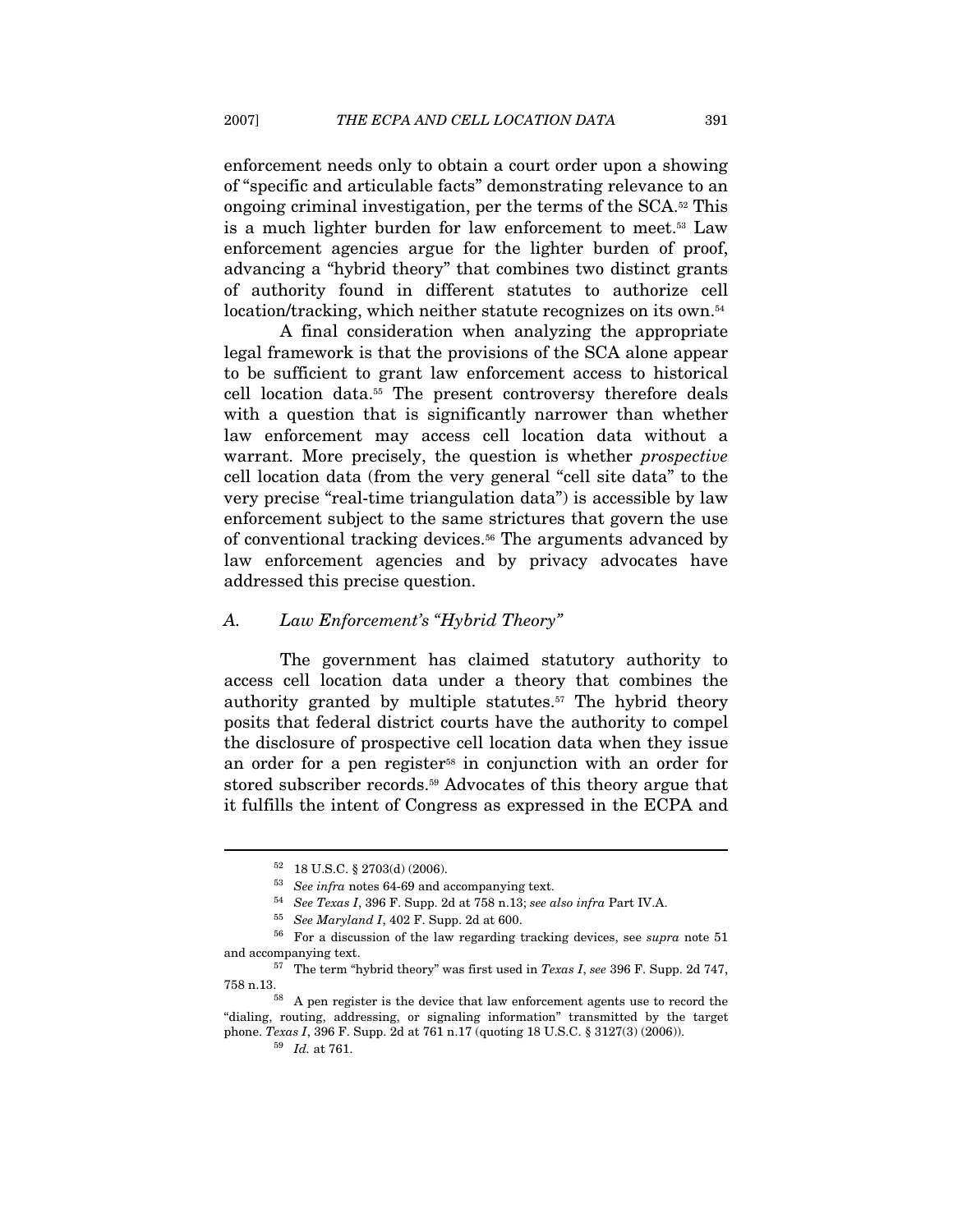harmonizes the text of the relevant statutes to form a coherent scheme of surveillance regulation.<sup>60</sup>

The first building block of the hybrid theory is the Pen/Trap Statute.<sup>61</sup> The Pen/Trap Statute is part of Title III of the ECPA.62 It governs the installation and use of pen registers and trap/trace devices.63 The USA PATRIOT Act added the term "signaling information," expanding the pen register's previous scope to encompass all signaling information transmitted as part of an electronic communication.64 The Pen/Trap Statute provides that a judge "shall enter an ex parte order" compelling the cooperation of an electronic communications service provider where a government attorney has certified that the information likely to be obtained from the pen/trap device is "relevant to an ongoing criminal investigation."65 This limited form of review exists "merely to safeguard against purely random use of [pen and trap/trace] device[s],"66 while ensuring that the devices are promptly available to law enforcement agencies.<sup>67</sup> "Certified relevance" is the lowest evidentiary burden the ECPA imposes upon law enforcement.<sup>68</sup> Orders for pen/trap devices are the only ones that may be issued on such a minimal showing. $69$  Pen/trap authority is granted with minimal judicial oversight because

<sup>&</sup>lt;sup>60</sup> S.D.N.Y. I, 405 F. Supp. 2d at 448-49.<br><sup>61</sup> See id. at 438.<br><sup>62</sup> Texas I, 396 F. Supp. 2d at 752.<br><sup>63</sup> Id. A pen register records the numbers of all outgoing calls made by the target phone, as well as the time and duration of those phone calls. A trap/trace device records the numbers of all phones that place calls to the target phone. Id.; see also 18 U.S.C. § 3127(3)-(4) (2006). 64 USA PATRIOT ACT of 2001, Pub. L. No. 107-56, § 216(c)(2), 115 Stat. 272,

<sup>288-90 (</sup>codified as amended at 18 U.S.C. § 3127(3) (2001)). ("USA PATRIOT Act" is an acronym for the Uniting and Strengthening America by Providing Appropriate Tools Required to Intercept and Obstruct Terrorism Act.) This amendment is important to hybrid theory advocates, because "signaling information" can potentially cover automatic registration data, whereas dialing, routing and addressing information cannot. Because registration data permits law enforcement to track cell phones even when there is no call in progress, its accessibility greatly increases the government's power to engage in surveillance. See S.D.N.Y. I, 405 F. Supp. 2d at 438-39; see also supra notes 25-36 and accompanying text.

<sup>% 18</sup> U.S.C. § 3123(a)(1) (2006). <br>  $\,$  66  $\,$  United States v. Hallmark, 911 F.2d 399, 402 (10th Cir. 1990).

 $67$  CARR & BELLIA, supra note 51, § 4:81, at 4-200 to -201; see also In re Application of the United States of America for an Order Authorizing Installation and Use of a Pen Register and Trap and Trace Device, 846 F. Supp. 1555, 1559 (M.D. Fla. 1994). <br> 68  ${\it Texas\ I}$ , 396 F. Supp. 2d at 753. <br> 69  ${\it See\ id}.$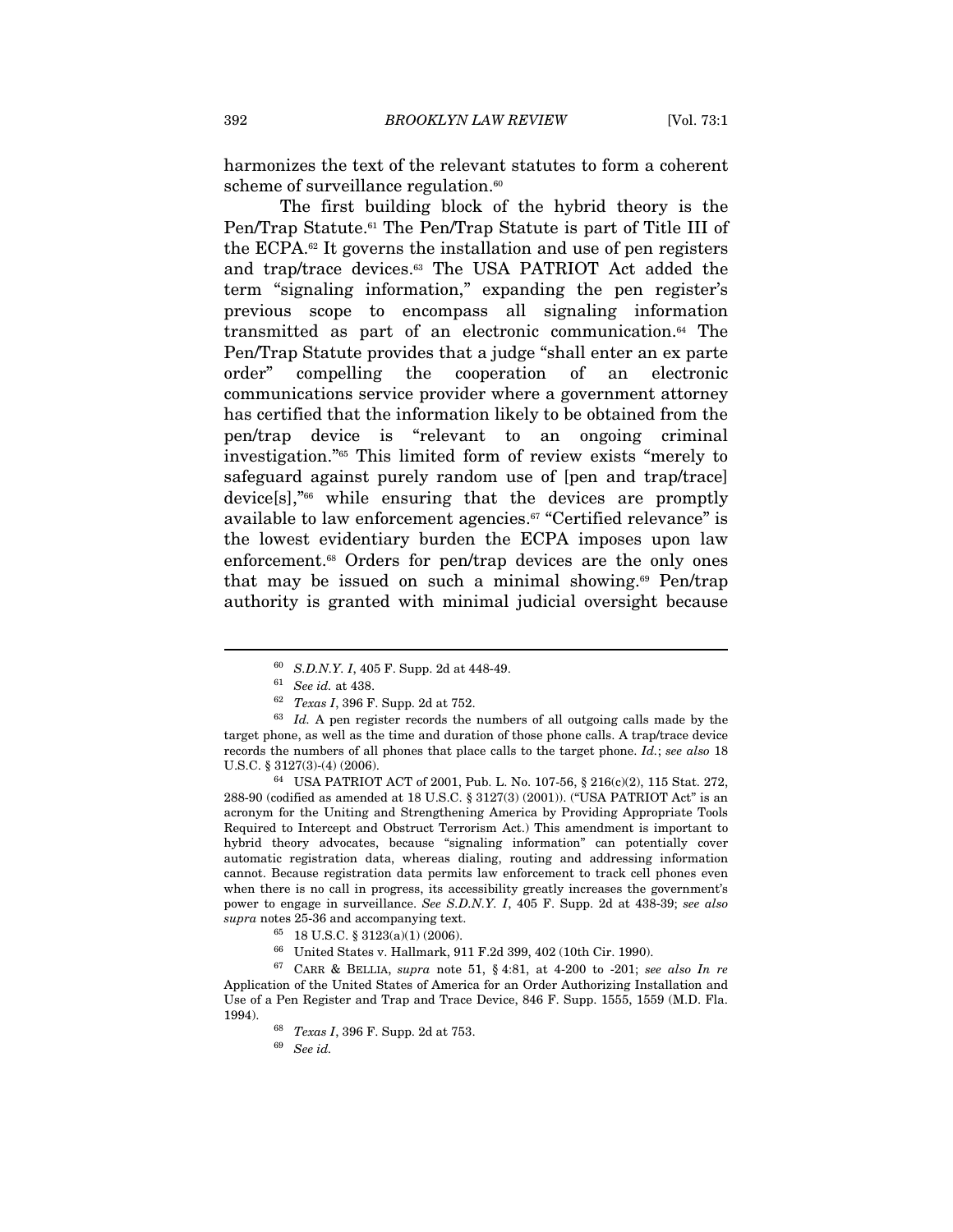Congress believed that the disclosure of this information is minimally invasive.<sup>70</sup>

Because the target phone transmits cell location data, pen registers, not trap/trace devices identify the phone user's location.71 If the hybrid theory correctly asserts that cell location data is "dialing, routing, addressing, or signaling information,"72 then the terms of the Pen/Trap Statute alone permits law enforcement to access cell location data on a showing of certified relevance. There is, however, an exception to the Pen/Trap Statute, codified elsewhere in the United States Code, which regards cell location data.73 The language of this exception clearly prevents cell location data from being disclosed to law enforcement under the authority of the Pen/Trap Statute and, therefore, on the minimal showing of certified relevance:

[W]ith regard to information acquired solely pursuant to the authority for pen registers and trap and trace devices (as defined in section 3127 of Title 18), such call-identifying information shall not include any information that may disclose the physical location of the subscriber (except to the extent that the location may be determined from the telephone number) . . . .74

The hybrid theory relies on the language "solely pursuant to" for the assertion that Congress intended the Pen/Trap Statute, supplemented by some other, unspecified form of authority, to permit cell phone location and tracking.75 The semantic implication of the term "solely" becomes the lynchpin in the government's argument; if the word were not there, it would be clear that Congress forbade the use of pen registers to obtain cell location data. Because Congress did include the phrase "solely pursuant to," the government's argument that "signaling information," per the Pen/Trap Statute, is accessible by law enforcement when conjoined with some other statutory grant of authority has a plausible textual

<sup>&</sup>lt;sup>70</sup> See Texas III, 441 F. Supp. 2d at 830 ("Legal process [under the ECPA] is calibrated to the degree of intrusion. So 'the greater the privacy interest at stake, the higher the [evidentiary] threshold Congress uses."" Id. at 829 (quoting Orin S. Kerr, Internet Surveillance Law After the USA PATRIOT ACT: The Big Brother That Isn't, 97 Nw. U. L. REV. 607, 620-21 (2003)).

<sup>&</sup>lt;sup>71</sup> See S.D.N.Y. I, 405 F. Supp. 2d at 439 n.2.<br><sup>72</sup> See 18 U.S.C. § 3127(3) (2006).<br><sup>73</sup> Id. at 440.

 $^{74}$  47 U.S.C. § 1002(a)(2)(B) (2006) (enacted as part of CALEA) (emphasis added).  $$75\quad S.D.N.Y.$  I, 405 F. Supp. 2d at 442.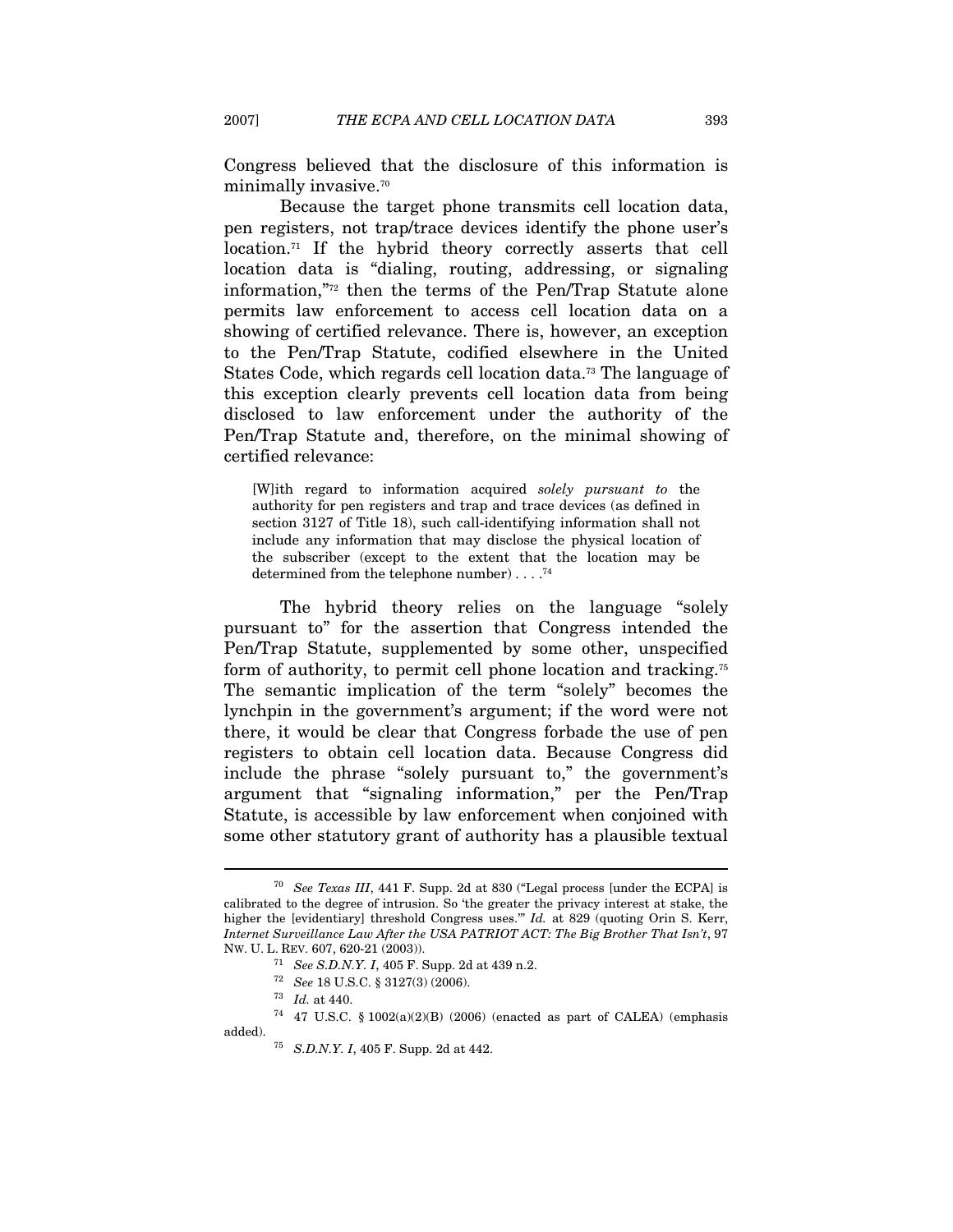basis.76 The other grants of authority that the ECPA provides are included in the provisions governing wiretaps, $\tau$  tracking devices78 and stored communications and subscriber records such as email.79 Proponents of the hybrid theory argue that the SCA provides the compliment to pen register authority, as required by the "exception clause."80 From the government's perspective, the SCA is an attractive candidate for this role because, after the Pen/Trap Statute, the SCA places the lowest evidentiary burden on the law enforcement agency seeking such an order.<sup>81</sup> It is also a textual fit; the critical section providing in pertinent part:

[A governmental entity may require a provider of electronic communication service] to disclose a record or other information pertaining to a subscriber to or customer of such service (not including the contents of communications) . . . if the governmental entity offers specific and articulable facts showing that there are reasonable grounds to believe that ... the records or other information sought, are relevant and material to an ongoing criminal investigation.82

This final step in the hybrid theory fits together with the Pen/Trap Statute because of the breadth of the terms "records or other information." Cell location data could fairly be conceptualized as "other information."83 Various federal courts have accepted this theory, issuing orders for the release of stored communications (under the SCA) and for the use of a pen register (under the Pen/Trap Statute) to access prospective cell location data.84

In summary, the government's hybrid theory seeks the authority to locate and track individuals on a prospective basis (as opposed to simply determining where they have been in the past) by accessing the data gleaned from their cellular phone transmissions. Although it is conceptually coherent to think of this data as analogous to the dialing and addressing records

<sup>&</sup>lt;sup>76</sup> S.D.N.Y. I, 405 F. Supp. 2d at 443.<br><sup>77</sup> 18 U.S.C. §§ 2510-2522 (2006); *see also* Kerr, *supra* note 69, at 620 % (referring to the authority for a wiretap as a "superwarrant").<br><sup>78</sup> 18 U.S.C. § 3117; *see also Texas I*, F. Supp. 2d at 752.<br><sup>79</sup> 18 U.S.C. § 2703(d) (requiring an intermediate showing of "specific and

articulable facts") (enacted as part of the SCA).<br> $^{80}$  S.D.N.Y. I, 405 F. Supp. 2d at 448-49.<br> $^{81}$  Texas I, 396 F. Supp. 2d at 753

 $82$  18 U.S.C. § 2703(c)-(d) (2006).

<sup>&</sup>lt;sup>83</sup> See S.D.N.Y. I, 405 F. Supp. 2d at 444-48.<br><sup>84</sup> See infra Part IV.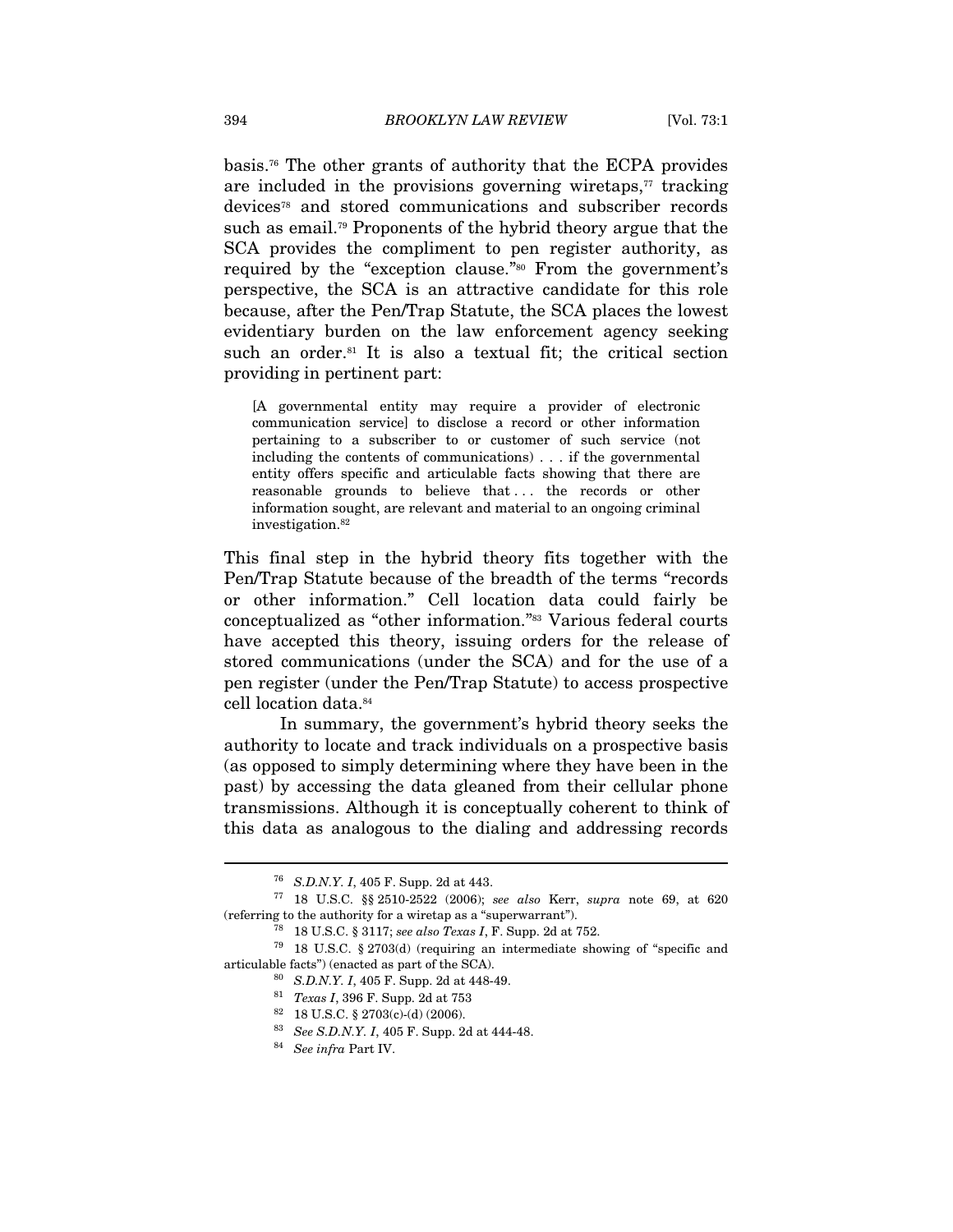accessible by a pen register, Congress has unambiguously forbidden the Pen/Trap Statute, standing alone, to authorize cell phone tracking. The SCA (the Stored Communications Act), clearly authorizes the disclosure of historical cell location data but cannot, by its terms, compel the disclosure of prospective data.85 Because prospective cell data, especially data obtained in real-time, is much more valuable to law enforcement, the government has sought to combine the forward-looking grant of authority found in the Pen/Trap Statute with the authority to access "subscriber records" granted by the SCA in order to overcome the prohibition against using the Pen/Trap Statute as the sole authority for locating individuals.<sup>86</sup> Accepting the hybrid theory means accepting that the Pen/Trap Statute and the SCA, taken together, grant the government more power to conduct electronic surveillance than either statute grants on its own.

#### B. Privacy Advocates' Tracking Device Theory

Those who oppose law enforcement access to cell location data on a showing of specific and articulable facts argue very simply that, "[w]hile the cell phone was not originally conceived as a tracking device, law enforcement converts it to that purpose by monitoring cell [location] data."<sup>87</sup> Under this theory, the portion of the ECPA dealing with tracking devices governs access to prospective cell location data.88 The term "tracking device" is defined in that section as "an electronic or mechanical device which permits the tracking of the movement of a person or object."89 As noted by one magistrate, the statute regulating the use of tracking devices applies to a device even if it is not designed to be a tracking device and even if it serves some purpose other than the locating or tracking of individuals; the statute applies so long as a device permits the tracking of the movement of a person or object.<sup>90</sup> The same judge observed that 18 U.S.C.  $\S 3117$  makes no mention of the precision with which law enforcement may

<sup>&</sup>lt;sup>85</sup> Texas I, 396 F. Supp. 2d at 759, 759 n.16.<br><sup>86</sup> Id. at 761.<br><sup>87</sup> Id. at 754.

<sup>88 18</sup> U.S.C. § 3117 (2006).

<sup>89</sup> Id.

<sup>90</sup> Texas I, 396 F. Supp. at 753.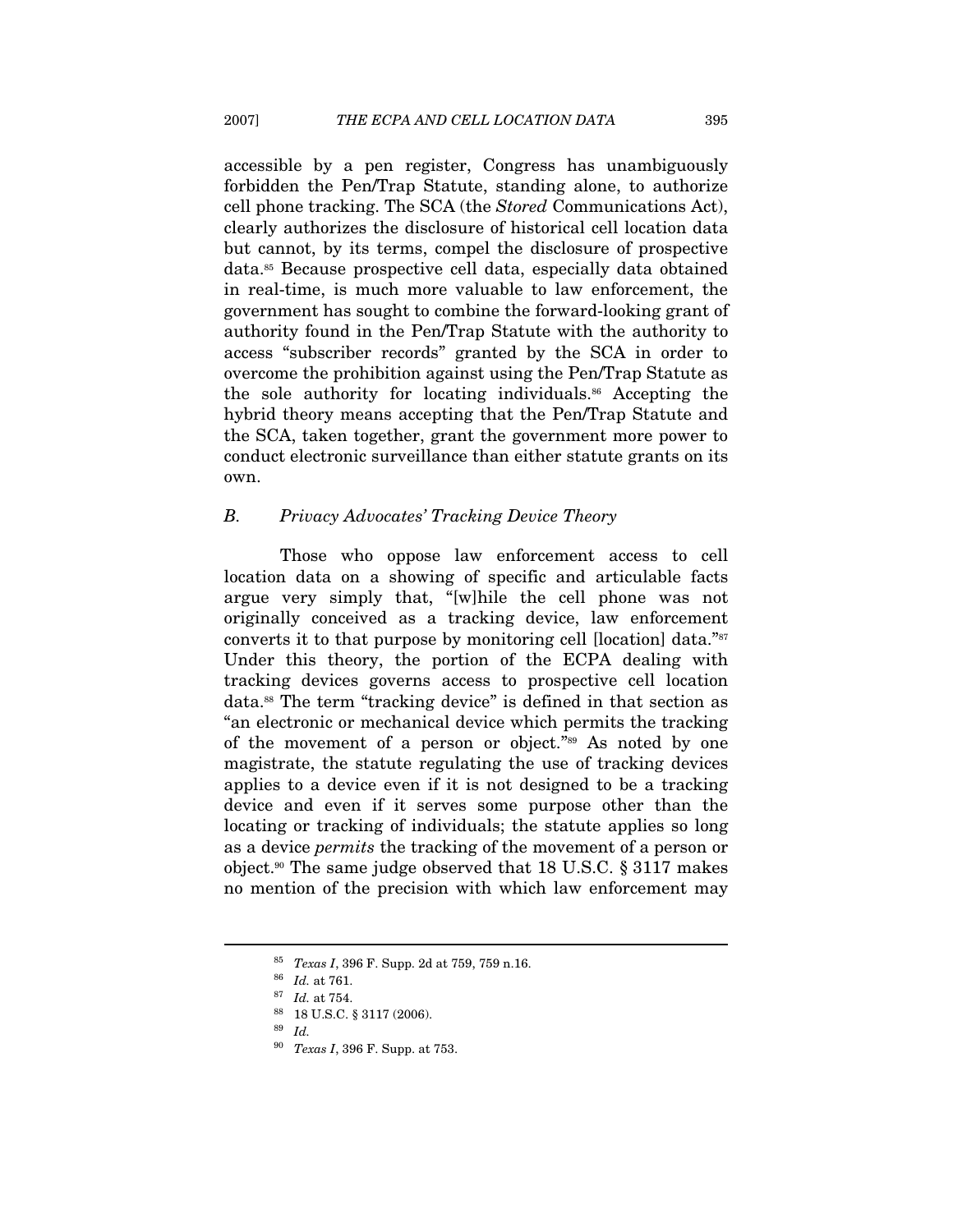locate the device in question.<sup>91</sup> It is therefore irrelevant, for the purposes of § 3117, whether law enforcement applies for realtime triangulation data or cell site data turned over on an ongoing basis.92 It might also be noted that the definition of a tracking device covers a device used simply to locate a target, as long as the device permits the tracking of the target's movement. Once a court accepts that a cell phone is converted to a tracking device when law enforcement accesses the user's cell location data, § 3117 is triggered and law enforcement should apply for a warrant to obtain the data.<sup>93</sup>

The preceding discussion delineated the relevant contours of federal electronic surveillance law and offered a summary of the two theories competing to govern cell location data. The plain language of the relevant statutes makes cell location data amenable to both the hybrid and the tracking device theories of the ECPA. A decision about which theory produces the rule that strikes the right balance between privacy and the needs of law enforcement requires a closer examination of the opinions that have analyzed the competing theories.

#### IV. THE CELL LOCATION CASES

The difficulty that courts face in the cell location cases would be understandable if they were confronted only with the vagaries of the ECPA. The cases are more vexing still because law enforcement has sought various different types of cell location data in different cases, and certain courts have found the differences persuasive.94 Courts on both sides of the controversy have been embroiled in an effort to produce the correct textual analysis of the relevant statutes, combining interpretive virtuosity with a growing record of legislative history. The following is a closer analysis of the two theories, viewed through the opinions adopting and rejecting them.

<sup>91</sup> Texas I, 396 F. Supp. at 753.

<sup>% 92</sup> See supra notes 40-42 and accompanying text.<br>
93 See supra note 51.<br>
94 See Dempsey, supra note 1, at 537; see also Texas III, 441 F. Supp. 2d at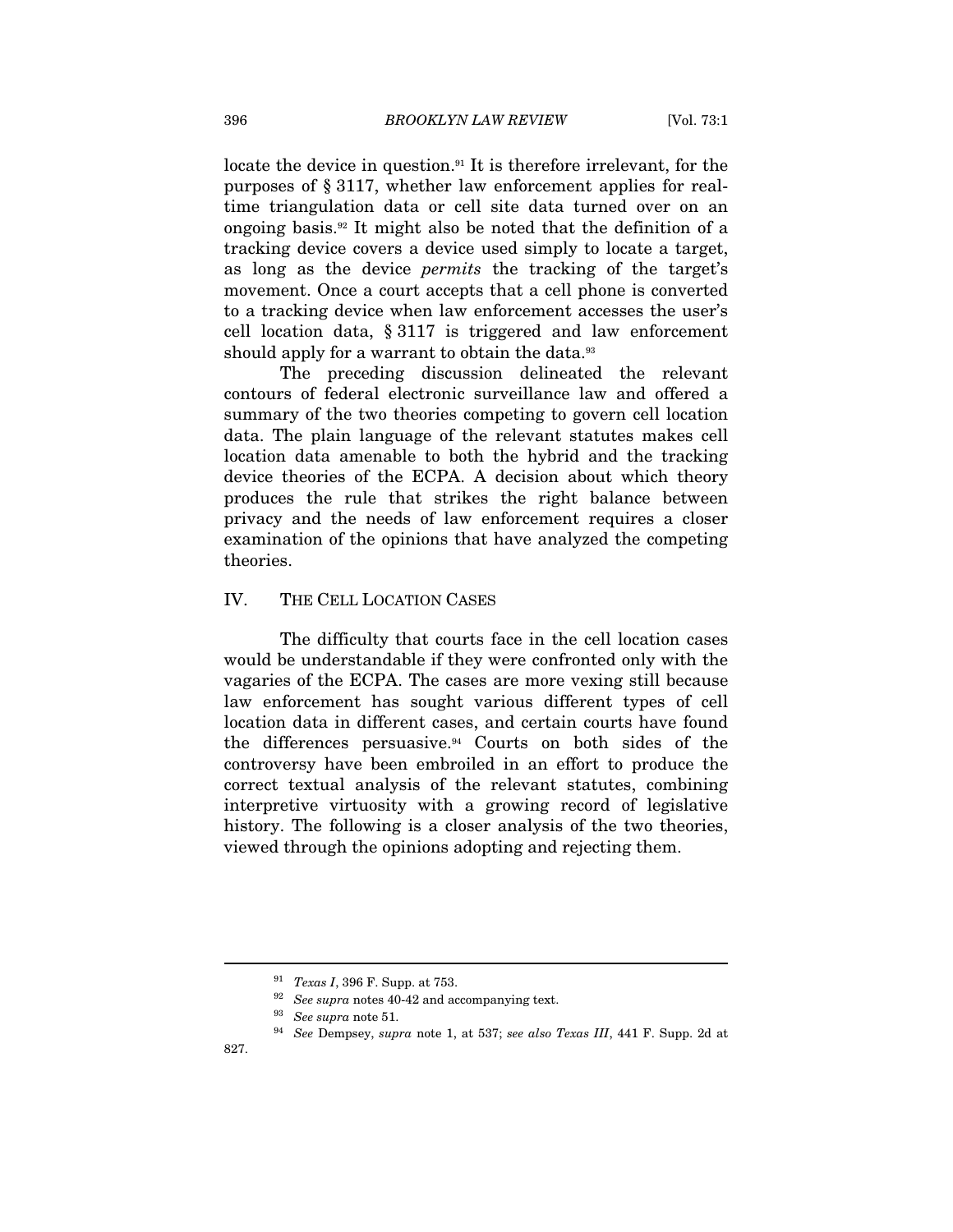#### A. Cases Accepting the Hybrid Theory

Magistrate Judge Gorenstein in the Southern District of New York decided the primary case accepting the hybrid theory.95 This is the minority rule, with only four other federal magistrates joining the analysis in published opinions.96 Cases following this opinion have made little use of the tools of statutory interpretation other than a plain reading of the statutory texts. They do rely to some extent on the legislative history behind the statutes, including the testimony of former FBI Director Louis Freeh, appearing before Congress to support the passage of CALEA.<sup>97</sup> Yet the success of the hybrid theory seems to depend primarily on its textual analysis of the relevant statutes. This textual analysis needs to demonstrate that the transmissions from cellular phones are best thought of as being both "dialing, routing, addressing, or signaling information" in order for the Pen/Trap Statute to apply and as a form of "[subscriber] record or other information" in order for the SCA to apply.98 Courts in the hybrid camp also need to interpret the "exception clause" as the link that combines the authority granted by the two statutes.99

An order for the installation of a pen/trap device permits the capture of all "dialing, routing, addressing, or signaling information" transmitted by the target phone for a period of up

<sup>&</sup>lt;sup>95</sup> S.D.N.Y. I, 405 F. Supp. 2d at 439.<br><sup>96</sup> In re Application of the United States for an Order for Prospective Cell Site Location Information on a Certain Cellular Telephone (S.D.N.Y. III), 2006 WL 3016316, No. 06 Crim. Misc. 01 (S.D.N.Y. Oct. 23, 2006); Texas II, 433 F. Supp. 2d 804 (S.D. Tex. 2006); In re Application of the United States of America for an Order Authorizing the Installation and use of a Pen Register with Caller Identification Device and Cell Site Location Authority on a Certain Cellular Telephone (W. Va. Opinion), 415 F. Supp. 2d 663 (S.D. W. Va. 2006); In re Application of the United States for an Order: (1) Authorizing the Installation and Use of a Pen Register and Trap and Trace Device; and (2) Authorizing Release of Subscriber Information and/or Cell Site Information (La. Opinion), 411 F. Supp. 2d 678 (W.D. La. 2006). The W.Va. Opinion is exceptional for recognizing that the exception clause in 47 U.S.C. § 1002 does not apply to the tracking of an individual who is carrying a cell phone but is not the subscriber of the phone service. Id. at 665-66. In jurisdictions accepting the hybrid theory, law enforcement may therefore track a phone that is not in the possession of the subscriber pursuant to the authority in the Pen/Trap Statute and on the minimal showing of certified relevance required by that statute. For a full discussion of this point, see *infra* notes 153-159 and accompanying text.<br><sup>97</sup> See, e.g., S.D.N.Y. I, 405 F. Supp. 2d at 443; La. Opinion, 411 F. Supp. 2d

at 681. For a discussion of Director Freeh's testimony, see infra text accompanying

notes 177-191.<br><sup>98</sup> See S.D.N.Y. I, 405 F. Supp. 2d at 438-40; 18 U.S.C. §§ 2703(c), 3127(3) (2006).

 $^{99}$   $\,$  Id. at 440-43; see also supra text accompanying notes 71-76.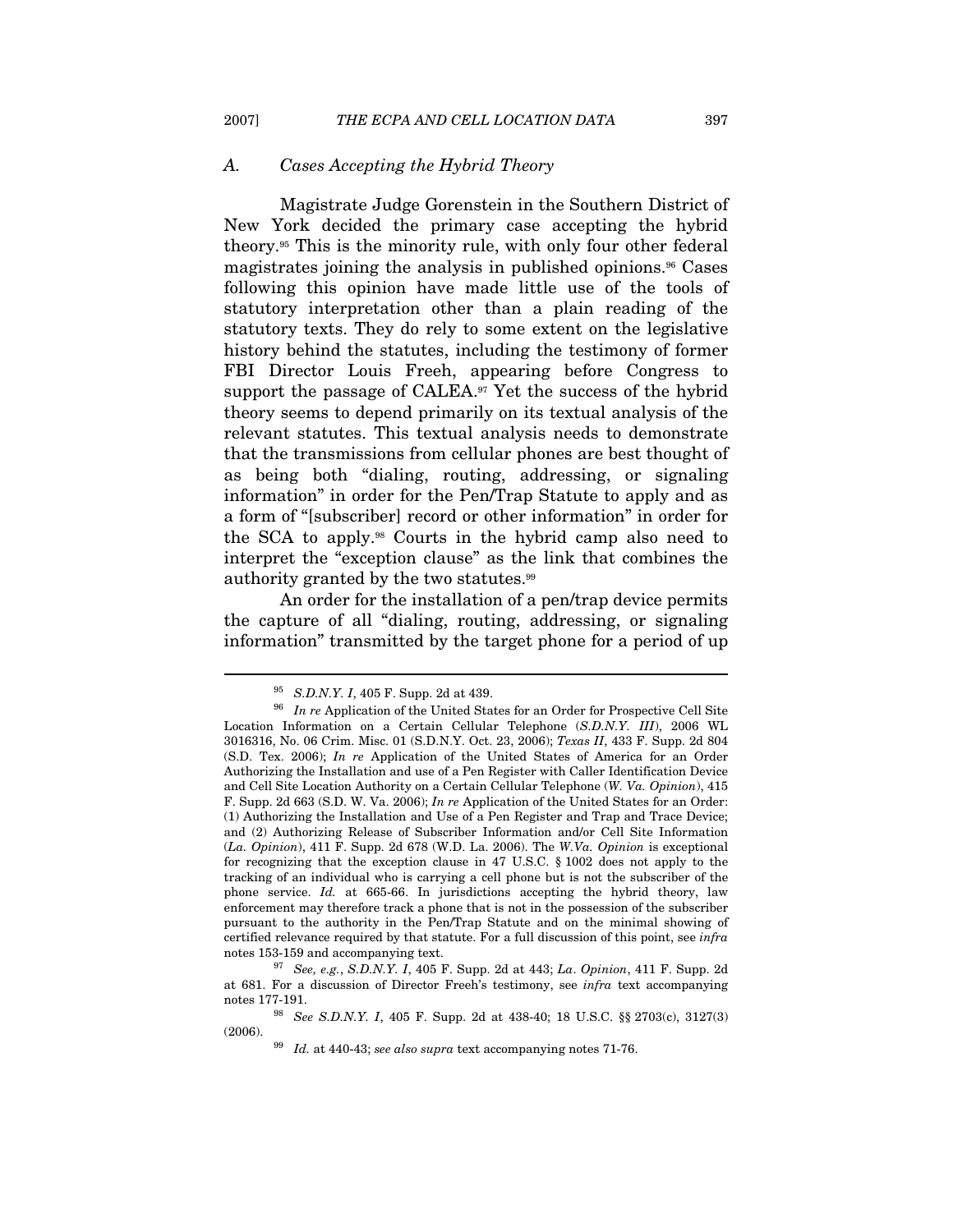to 60 days from the date the order is issued.100 Courts upholding the hybrid theory must first accept that cell location data qualifies as such information. The support for this first step, as analyzed in S.D.N.Y. I, comes from the fact that cell phones transmit a signal to cell towers.101 The term "signaling information," then, covers "information on the location of cell towers used by a cellular telephone."102 The court in S.D.N.Y. I used the legislative history of the USA PATRIOT Act, which added the term "signaling information" to the definition of a pen register, in order to buttress its conclusion that the term was meant to cover signals transmitted by cell phones.<sup>103</sup> That history reveals an intention that the term would have a broad sweep, stating that "'signaling information' would 'apply across the board to all communications media.'"104

The court's other argument for bringing cell location data under the aegis of the Pen/Trap Statute stems from a pre-USA PATRIOT Act case from the Court of Appeals for the District of Columbia, in which the court found that signals from a cell phone "which are necessary to achieve communications between the caller and the party he or she is calling, clearly are 'signaling information.'"105 The court in S.D.N.Y. I presumed that Congress was aware of the interpretation that the U.S. Telecom court gave to the term "signaling information" and intended to incorporate that interpretation into the USA PATRIOT Act.106

<sup>100 18</sup> U.S.C. §§ 3123(c), 3127(3) (2006); see also S.D.N.Y. I, 405 F. Supp. 2d at 438 n.1 (noting that in the past the use of a pen register required the actual installation of a physical device, but that, at least in the Southern District of New York, the same information is conveyed by the telephone service provider in a digital format, and that the same standards govern, regardless of the form the data takes). <sup>101</sup> S.D.N.Y. I, 405 F. Supp. 2d at 438-39. <sup>102</sup> Id. at 439. <sup>103</sup> Id.

<sup>104</sup> Id. (citing H.R. Rep. No. 107-236(I), 107th Cong., 1st Sess. (2001.)). This reading of the legislative history is contrary to the analysis performed by the court in Texas I, which "note[d] an absence of legislative history indicating that Congress intended cell data to be included in this term when it enacted the USA PATRIOT Act."  $Id.$  at 439 (citing Texas I, 396 F. Supp. 2d at 761).

 $105$  S.D.N.Y. I, 405 F. Supp. 2d at 439 (citing U.S. Telecomm. Ass'n v. FCC, 227 F.3d 450, 464 (D.C. Cir. 2000)). At issue in the U.S. Telecom litigation, inter alia, was the FCC's interpretation of this term—in accepting this definition, the D.C. Court upheld the FCC interpretation. U.S. Telecom Ass'n, 227 F.3d at 453.<br><sup>106</sup> S.D.N.Y. I, 405 F. Supp. 2d at 439 (citing and quoting Lorillard v. Pons,

<sup>434</sup> U.S. 575, 581 (1978) for the proposition that "[w]here . . . Congress adopts a new law incorporating sections of a prior law, Congress normally can be presumed to have had knowledge of the interpretation given to the incorporated law, at least insofar as it affects the new statute.").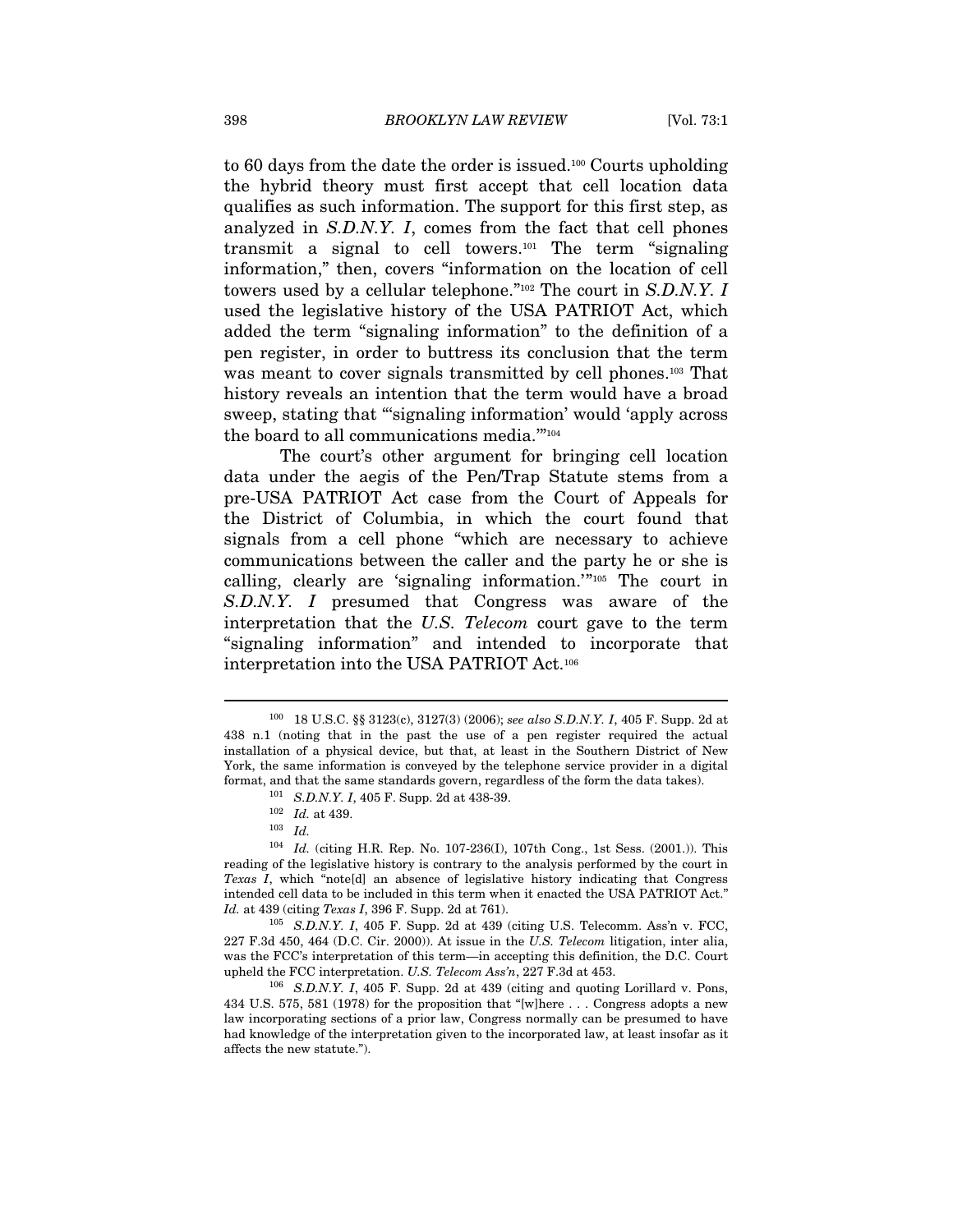The next step in the hybrid theory analysis is to find the authority needed to supplement the Pen/Trap Statute in § 2703 of the SCA.107 The broad language contained in that section of the SCA makes this step a fairly easy one, and there is little dispute that historical cell location data could be accessed with this authority alone.108

The final step for law enforcement to take in order to gain access to prospective cell data on a showing of "specific and articulable facts" is to interpret the exception clause codified by CALEA.109 It is critical to the success of the hybrid theory that the language "solely pursuant to the authority for pen registers" be read to mean "pen registers and some other form of authority in the ECPA."110 This is so because the S.D.N.Y. I court, and those that follow it, state not only that the hybrid theory is a plausible interpretation of the electronic surveillance laws, but also the only one possible.111 It appears that the advocacy group appearing as amicus in S.D.N.Y. I had argued that the exception clause in § 1002 should be read as "a simple direction that no cell site information may be obtained pursuant to the Pen Register Statute."112 The structural problem with this argument, according to the court, is that if cell location data is not accessible via a pen register, then it must not be accessible by law enforcement at all, an obvious absurdity.113 The court's thinking goes as follows: a pen register (or its digital counterpart) is the mechanism by which law enforcement ascertains the cell site being activated by the target phone, and if a pen register cannot be involved in ascertaining the cell site, then Congress has forbidden law enforcement from using a very powerful tool without explicitly saying so.<sup>114</sup> Although the S.D.N.Y. I court found the "idea of combining some [statutory] mechanism with as yet undetermined features of [electronic privacy law] . . . an unattractive choice," it saw no other alternative but to accept the hybrid theory.115

 $^{107}\,$  See supra text accompanying notes 75-83.  $^{108}\,$  See supra text accompanying notes 82-83; see also Texas I, 396 F. Supp. 2d at 759 n.16.

<sup>&</sup>lt;sup>109</sup> See supra note 72.<br><sup>110</sup> See supra text accompanying notes 82-83.<br><sup>111</sup> S.D.N.Y. I, 405 F. Supp. 2d at 443-44.<br><sup>112</sup> Id. at 441-42.

 $^{113}\;$   $Id.$ 

 $\frac{114}{115}$  *Id.* at 441.<br><sup>115</sup> *Id.* at 443-44.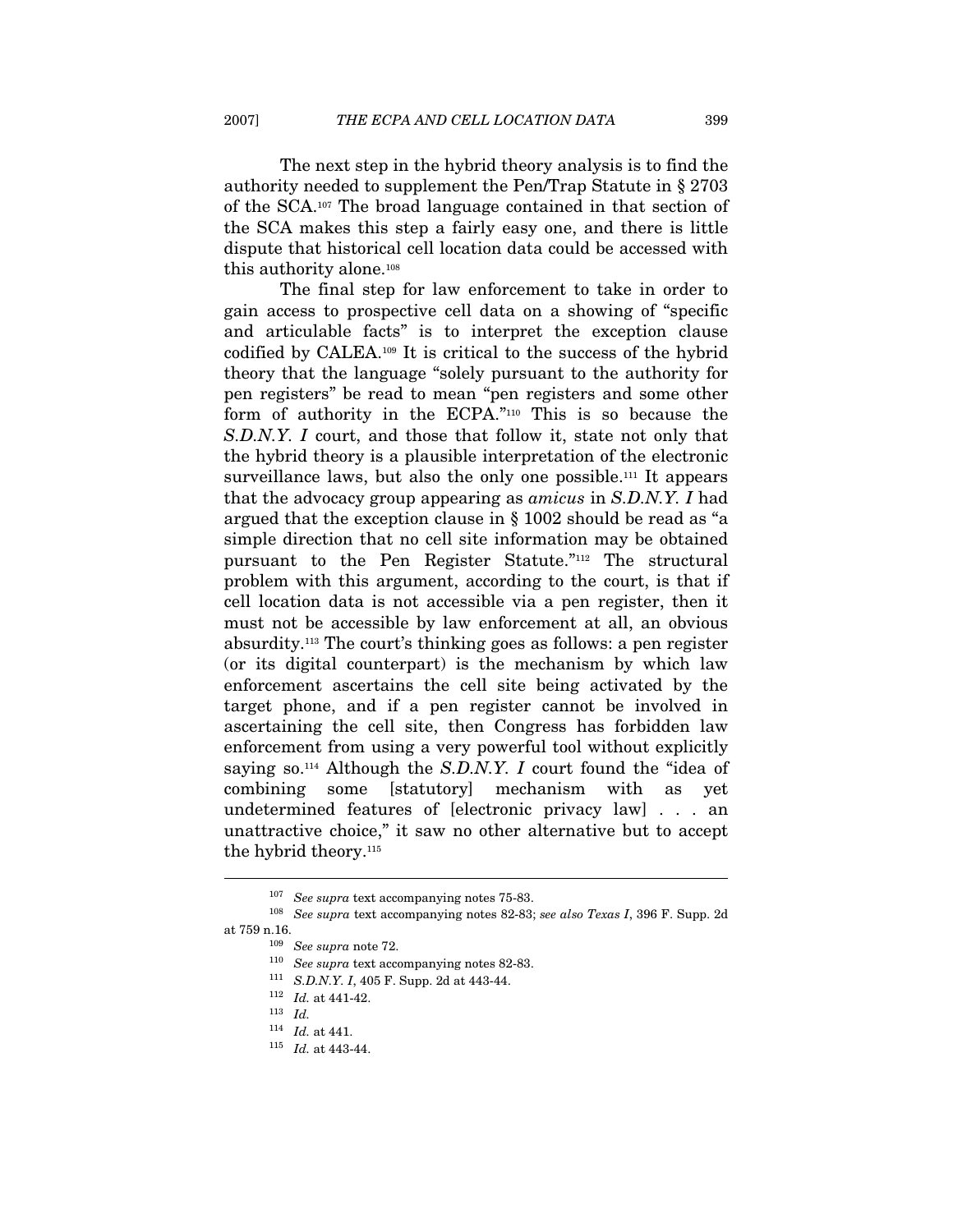The court in S.D.N.Y. I provided a plausible reading of the language in the relevant statutes, yet, as the opinion itself indicates, "the plain meaning of the words" of an ambiguous statute is not a strong foundation upon which to ground a statutory construction.<sup>116</sup> Because S.D.N.Y. I and those opinions adopting its reasoning made little use of the other tools of statutory construction, and completely ignored the policy implications of the hybrid theory, its validity remains questionable. Furthermore, the cases upholding the hybrid theory do very little to explain why privacy advocates' theory is unattractive. At most, the courts accepting the government's theory point to the limited precision with which law enforcement can track an individual, using the crudest form of cell location data.117 The implication appears to be that, because certain types of cell location data do not permit the tracking of a target with the same precision as a conventional tracking device, the analogy, and the privacy advocates' argument, must fail.118

Whereas the hybrid theory relies almost entirely on a tenuous but plausible interpretation of several statutory sections regulating electronic surveillance, the alternative theory, which analogizes cell location data to the data derivable from a conventional tracking device, provides a cogent textual analysis, and, more importantly, situates that analysis in the overall structure of electronic surveillance law.

#### B. Cases Rejecting the Hybrid Theory

The line of cases that rejects the hybrid theory and analogizes cell location data to the data taken from a traditional tracking device has provided a thorough critique of the hybrid theory and offered its own interpretation of the relevant statutes.119 The courts falling into this camp have grounded their decisions in a reading of the statutory texts and their legislative history that is contrary to the one provided by the hybrid theory, and, more importantly, in a structural argument that considers the framework of the ECPA as a  $\overline{a}$ 

<sup>&</sup>lt;sup>116</sup> S.D.N.Y. I, 405 F. Supp. 2d at 438.<br><sup>117</sup> See id. at 437-38. For a discussion of cell location data, see *supra* notes 31-36 and accompanying text.<br><sup>118</sup> For a more complete discussion of this point, see *infra* text accompanying

notes 160-171.<br><sup>119</sup> See, e.g., *Texas III*, 441 F. Supp. 2d at 827-37; *E.D.N.Y. II*, 396 F. Supp. 2d

at 305-08.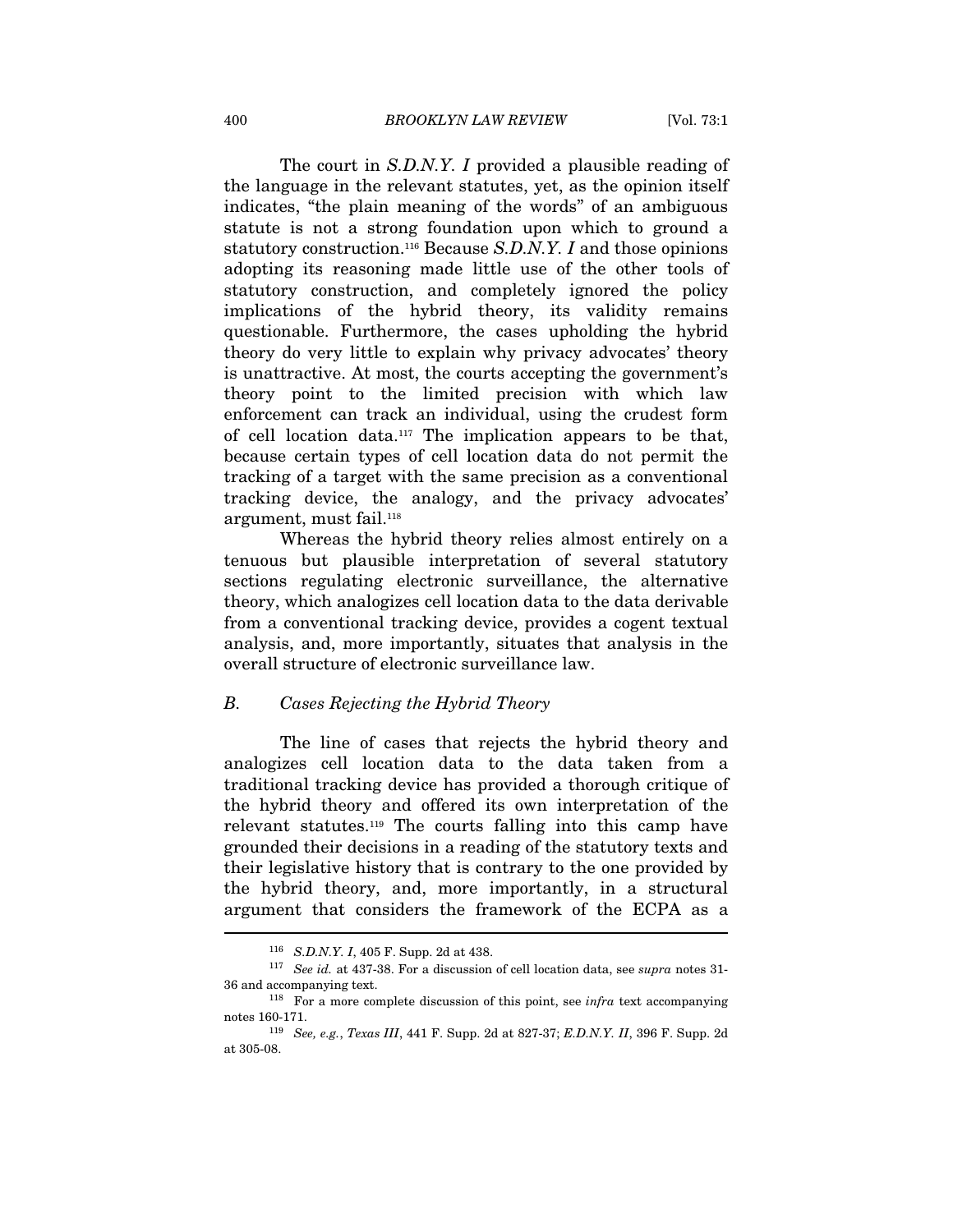whole.120 In seeking congruence with the basic design of the ECPA, these cases produce a more coherent interpretation of the ambiguous texts than does the 'plain meaning' approach taken by hybrid theory advocates. The overall soundness of this holistic approach is evidenced by the fact that the cases adopting it are by far the majority.121 Yet despite an increasingly sophisticated and powerful critique of the hybrid theory, the hybrid's resilience was demonstrated in October of 2006, when a district judge in the Southern District of New York joined the hybrid camp.<sup>122</sup> The following is a discussion of the majority line of cases, which supplies various critiques of the hybrid theory and advances a more coherent alternative.

In light of the pervasive ambiguity in the statutes relied upon by the two competing theories (none of them actually mentions locating or tracking cellular phones by their transmissions), it should come as no surprise that the majority line of cases can also claim support for its analysis in the text of the relevant statutes.123 The textual support for the 'tracking device theory' is quite sound: it is indisputable that cell phones "permit the tracking of the movement of a person or thing."124 Courts accepting this position have also buttressed their holdings by referencing legislative history which is admittedly—just as ambiguous as the statutes themselves.125 Perhaps most importantly, the majority line of cases has produced a powerful critique of the hybrid theory. The following is a discussion of the hybrid theory's shortcomings

<sup>&</sup>lt;sup>120</sup> See Texas III, at 827-37.<br><sup>121</sup> In addition to the E.D.N.Y I and II; Texas I and III; Maryland I and III; and E.D. Wis. courts, district court opinions rejecting the hybrid theory have been handed down in the Western District of New York, In re Application of the United States of America for an Order Authorizing Installation and Use of a Pen Register (W.D.N.Y.), 415 F. Supp. 2d 211 (W.D.N.Y 2006); the District of Columbia, In re Application of the United States for an Order Authorizing the Release of Prospective Cell Site Information, 407 F. Supp. 2d 134 (D.D.C. 2006); In re Applications of the United States of America for Orders Authorizing Disclosure of Cell Cite Information, 2005 WL 3658531 (D.D.C. Oct. 26, 2005); the Southern District of New York, In re Application of the United States for an Order for Prospective Cell Site Location Information on a Certain Cellular Telephone, 2006 WL 468300, No. 06 CRIM. MISC. 01 (S.D.N.Y. Feb. 28, 2006); and in the District of Maryland,  $In\ re$  Application of the United States of America for Orders Authorizing the Installation and Use of Pen Registers and Caller Identification Devices on Telephone Numbers [Sealed] and

 $[Sealed] \ (Maryland II), 416 \ F. \ \mbox{Supp. 2d 390 (D. Md. 2006).} \\ ^{122} \ \ S. D.N.Y. \ III, 460 \ F. \ \mbox{Supp. 2d at 454.} \\ ^{123} \ \ See \ e. \ e. \ C. \ \mbox{ex} \ F. \ \mbox{Supp. 2d at 832.} \\ ^{124} \ \ See \ \ supera text accompanying notes \ 87-93; 18 U.S.C. \ 3117 (2006). \\ ^{125} \ \ See \ \ Texas \ III, \ 441 \ F. \ \mbox{Supp. 2d at 832;}$ 565-66.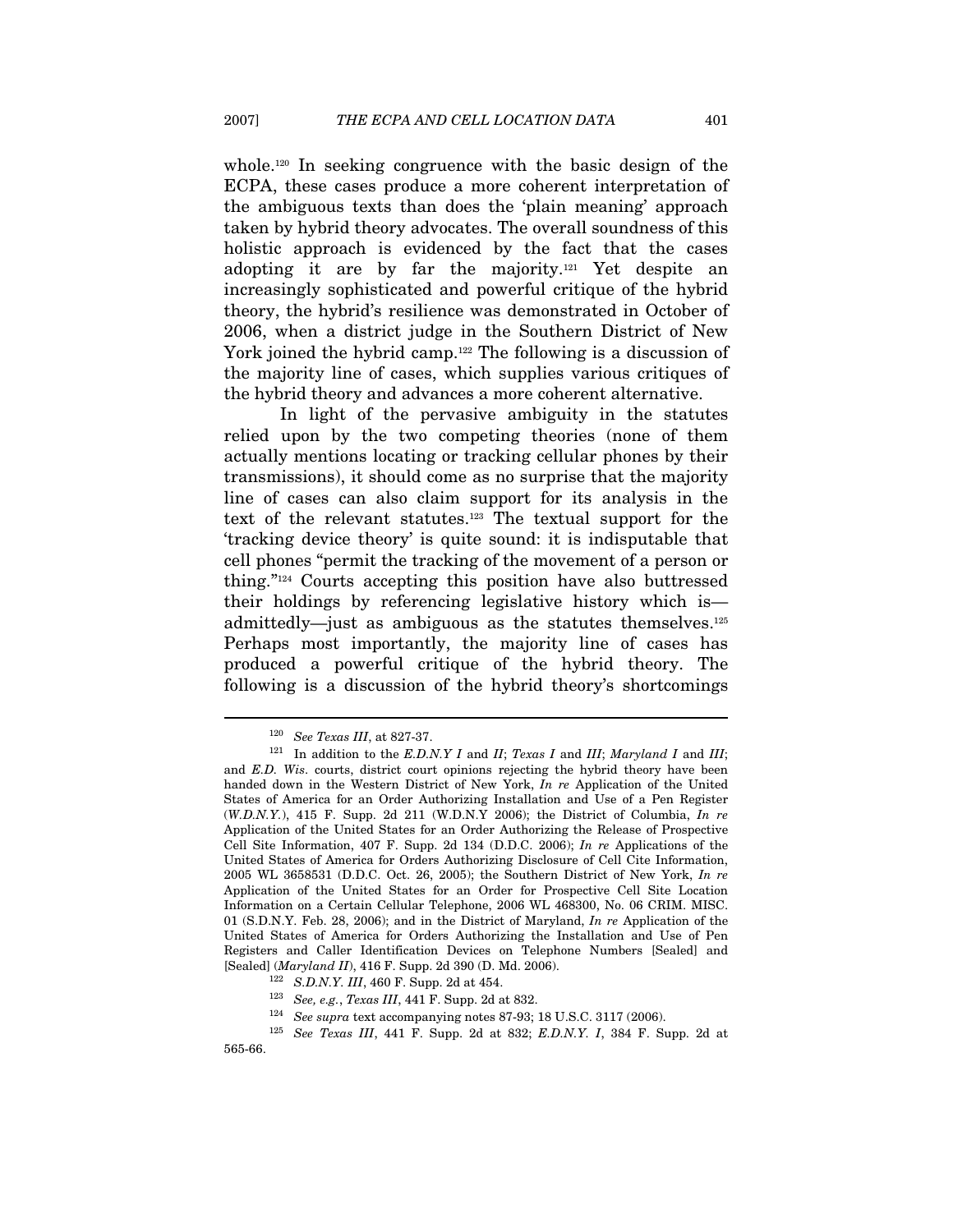identified in the opinions that have rejected it. These deficiencies are (1) the lack of any text instructing the combining of the essential statutes; (2) the period of years separating the enactment of the three critical statutes; (3) the hybrids' reliance on the Pen/Trap Statute as the exclusive source of authority for cell location data; (4) the theory's interpretation of the exception clause codified by CALEA; (5) the significance attached by the hybrid courts to the measure of precision with which a cell phone user can be tracked; (6) the lack of persuasive legislative history; (7) inconsistency with the basic design of the ECPA.126

#### 1. The Lack of Internal Cross-Referencing

Courts rejecting the hybrid theory have questioned the validity of the theory's textual analysis. Several courts opposed to the hybrid theory have pointed out that none of the statutes that the government claims are meant to be combined even mentions another.127 Although Congress' failure to explicitly instruct the necessary combination is not fatal to the hybrid theory, it is highly unusual for such a large grant of authority to law enforcement to receive no explicit mention from either the statutes alleged to grant such authority or from their legislative history. As the Supreme Court recently stated while rejecting an executive-branch claim to broad authority purported to be nestled in ambiguous statutory language, "Congress . . . does not, one might say, hide elephants in mouseholes."128 To date, no court putting its imprimatur on the hybrid theory has offered an explanation for this anomaly.<sup>129</sup>

#### 2. The Question of the Hybrid Theory's "Birthday"

One court noted that, in addition to the difficulty in determining how the ECPA brought the hybrid authority into being, there is the question of when that authority first existed.130 The Pen/Trap Statute was enacted as part of the

<sup>126</sup> See Texas III, 441 F. Supp. 2d at 827-37; W.D.N.Y., 415 F. Supp. 2d at 217-

<sup>19, 218</sup> nn.4-5.<br><sup>127</sup> See, e.g., Texas I, 396 F. Supp. 2d at 761. (There is one cross-reference, but it is the negative instruction found in 47 U.S.C. § 1002.)

 $128$  Gonzales v. Oregon, 546 U.S. 243, 267 (2006) (quoting Whitman v. Am. Trucking Ass'ns, Inc., 531 U.S. 457, 468 (2001)).<br><sup>129</sup> See Texas III, 441 F. Supp. 2d at 835.<br><sup>130</sup> Texas I, 396 F. Supp. 2d at 765.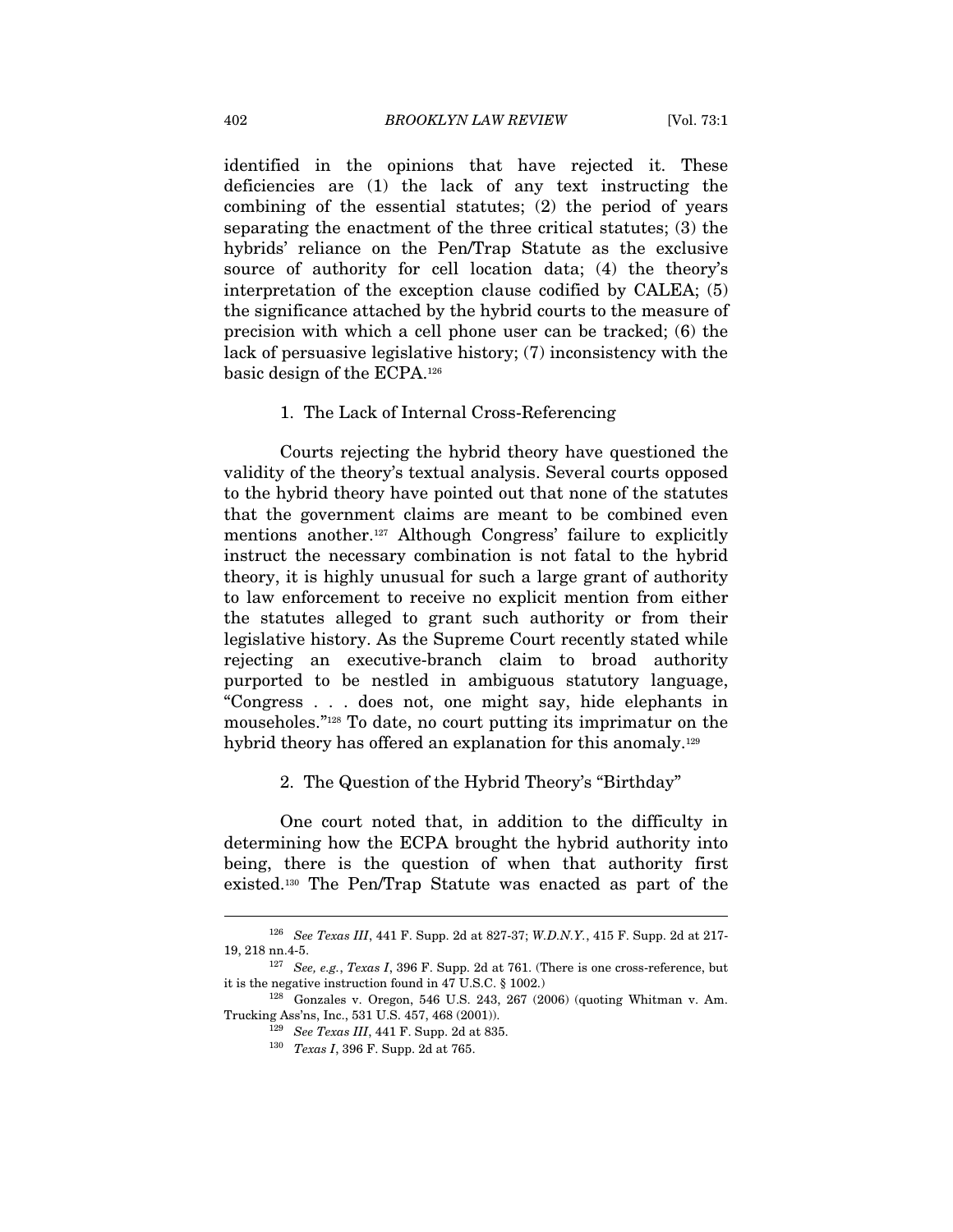ECPA in 1986.131 CALEA, which contains the exception clause with its critically important phrase "solely pursuant to," was enacted in 1994. The USA PATRIOT Act, which purportedly expanded the scope of the Pen/Trap Statute to cover registration data, was not passed until 2001.132 Given this timeline, accepting the hybrid theory requires accepting that in 1994 CALEA permitted the Pen/Trap Statute (in conjunction with the SCA) to access cell location data, even though cell phones were not in widespread use and even though the Pen/Trap Statute did not authorize the police to engage in meaningful surveillance of cell location data.133 As with the lack of internal cross-referencing, hybrid theory proponents have not made an effort to explain this glitch.134

#### 3. The Pen/Trap Statute as the Exclusive Source for Cell Location Authority

One of the assertions made by the leading case accepting the hybrid theory is that the Pen/Trap Statute is the only possible source of authority by which law enforcement can access cell location data.135 The faulty syllogism that produces this conclusion runs as follows: Cell location data is "signaling information" within the meaning of the Pen/Trap Statute and therefore accessible via a pen register. The Pen/Trap Statute states that "no person may install or use a pen register . . . without first obtaining a court order under [the authority] granted by the Pen/Trap Statute]."136 Because only a pen register can provide the government with "signaling information," it must be that an order for a pen register is a necessary component of any court order providing cell location data.137 If this were true, it would greatly undermine the tracking theory because it would mean that "[a warrant issued pursuant to probable cause] cannot by [itself] provide authority

<sup>131</sup> Pub. L. No. 103-414, Title I, § 103.

 $^{132}\;$   $Id.$ 

<sup>&</sup>lt;sup>133</sup> See id. (arguing the converse, that is, if cell location data were already covered by the Pen/Trap Statute, then the 2001 amendment was unnecessary). But see supra note 64 and accompanying text (noting that the government has argued explicitly that the USA PATRIOT Act added "signaling information" so as to include cell location data).  $^{134}$  See Texas III, 441 F. Supp. 2d at 835.

<sup>135</sup> S.D.N.Y. I, 405 F. Supp. 2d at 441.

<sup>136</sup> Id. at 441; see also 18 U.S.C.  $\S$  3123, 3127(3) (2006).<br><sup>137</sup> S.D.N.Y .I, 405 F. Supp. 2d at 441.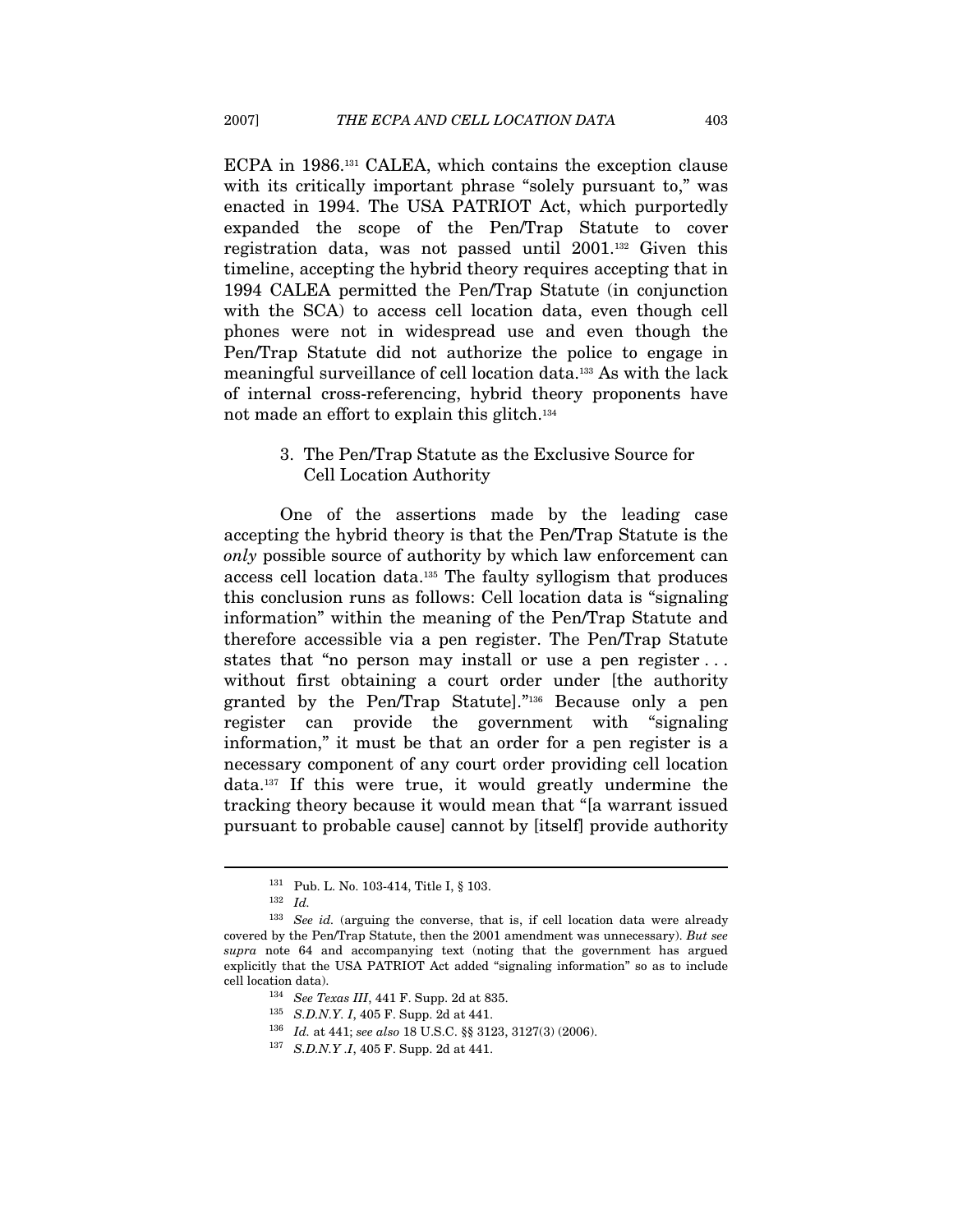for the Government's application because any warrant . . . must necessarily authorize the installation of a 'pen register."<sup>138</sup> In other words, given that only a pen register has the technological capability to obtain cell location data, to hold that an order for a pen register is insufficient legal authority to obtain the same information would mean that the government cannot obtain cell location data by any means. Such a result, the court rightfully concludes, cannot be squared with the clear intention of the relevant statutes.139

Another court responded to this argument, vigorously attacking the syllogism.140 This second court stated that if the hybrid theory is correct in this regard, then the "pen/trap standard is not only a threshold, but also a ceiling," an equally bizarre result.141 It then demonstrated that the hybrid court's conclusion contravenes some of the basic principles of the ECPA. The court stated, "One feature of ECPA is that through use of greater legal process officials can gain access to any information that they could obtain with lesser process."142 Even more convincingly, the court cites the manual published by the Department of Justice's Computer Crime and Intellectual Property Section for the proposition that "a § 2703(d) court order can compel everything that a subpoena can compel (plus additional information), and a search warrant can compel the production of everything that a § 2703(d) order can compel (and then some.)"143 If still more authority were required, the court critiquing the syllogism discussed a Supreme Court opinion written before the enactment of the ECPA, which specifically stated that a warrant could obtain the type of information later covered by the Pen/Trap Statute.144

There is another serious problem with trying to argue that a pen register is the exclusive method for accessing cell location data. First, it is not exactly accurate to state that a pen register is the device that captures cell location data. The court in S.D.N.Y. I itself noted that, at least in its own district, a "pen register" no longer refers to a physical device that agents

<sup>&</sup>lt;sup>138</sup> S.D.N.Y .I, 405 F. Supp. 2d at 441.<br><sup>139</sup> Id. at 441-42.<br><sup>140</sup> Texas III, 441 F. Supp. 2d at 829-32.<br><sup>141</sup> Id. at 829.

 $^{142}$   $\,$   $Id.$  (quoting J. CARR & P. BELLIA,  $supra$  note 51, § 4:77, at 4-193 internal quotes omitted).<br> $\frac{143}{Id}$ .

<sup>144</sup> Id. at 830 (discussing United States v. N.Y. Tel. Co., 434 U.S. 159 (1977), and noting that it has not been overruled in light of the ECPA).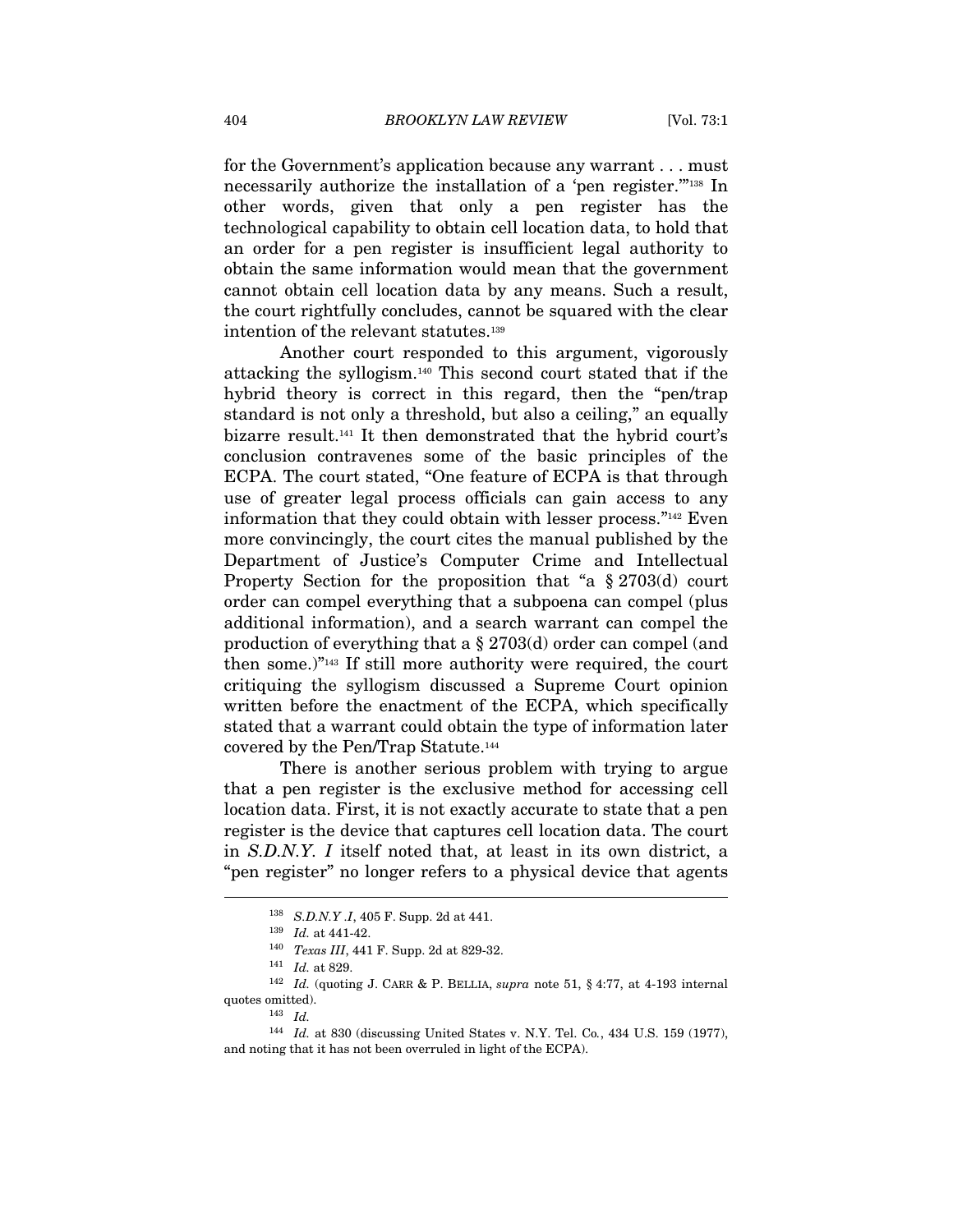install on a subscriber's line.145 On the contrary, data from a "pen register" now exists in the form of a digital record, which the phone company provides to law enforcement after receiving a court order.146 The court noted that in the context of digital telephony, "[t]he Government has properly assumed that, despite this change in technology, it is bound to follow the Pen Register Statute to obtain information otherwise covered by the statute."<sup>147</sup> The court lost itself in its own fictions when it asserted that a pen register is the only "device" by which the government can obtain cell location data.148 By defeating the argument that only a pen register can access cell location data, the hybrid theory's detractors open the possibility that a warrant issued in accordance with 18 U.S.C. § 3117 is the appropriate form of authority.

#### 4. Reading "Solely Pursuant to" in 47 U.S.C. § 1002

Closely tied to its reading of the Pen/Trap Statute, the court in S.D.N.Y. I read the exception clause in 47 U.S.C. § 1002 to mean that an order for a pen register was a necessary component of an order for cell location data.149 The court stated that "'[s]olely' means 'without another' or 'to the exclusion of all else.' If we are told that an act is not done 'solely' pursuant to some authority, it can only mean that the act is done pursuant to that authority 'with[] another' authority."150 In drawing that conclusion, the court mistook one possible meaning for the only available meaning.

The court in Texas III responded by asking us to "[c]onsider the statement 'A barrel of oil cannot be purchased solely with a \$5 bill."<sup>151</sup> The logic employed by the New York court would lead to the conclusion that no amount of currency and no property offered as barter could secure the purchase of a barrel of oil unless it included or was accompanied by a \$5 bill. The court in *Texas III* reached a different conclusion—one that is amply supported by the design of the ECPA: although "some amount of legal process" is necessary to obtain cell  $\overline{a}$ 

 $^{145}$   $\,$  S.D.N.Y. I, 405 F. Supp. 2d at 438 n.1.  $^{146}$   $\,$   $Id_{\cdot}$ 

 $147$  *Id.* 

 $\begin{array}{lll} \text{148} \quad \text{See}\ \text{id. at 441.}\\ \text{149} \quad \text{Id. at 440-44.}\\ \text{150} \quad \text{Id. at 442}\ \text{(internal citations omitted)} \ \text{(alternations and emphasis in)} \end{array}$ original).<br> $151$  Texas III, 441 F. Supp. 2d at 833.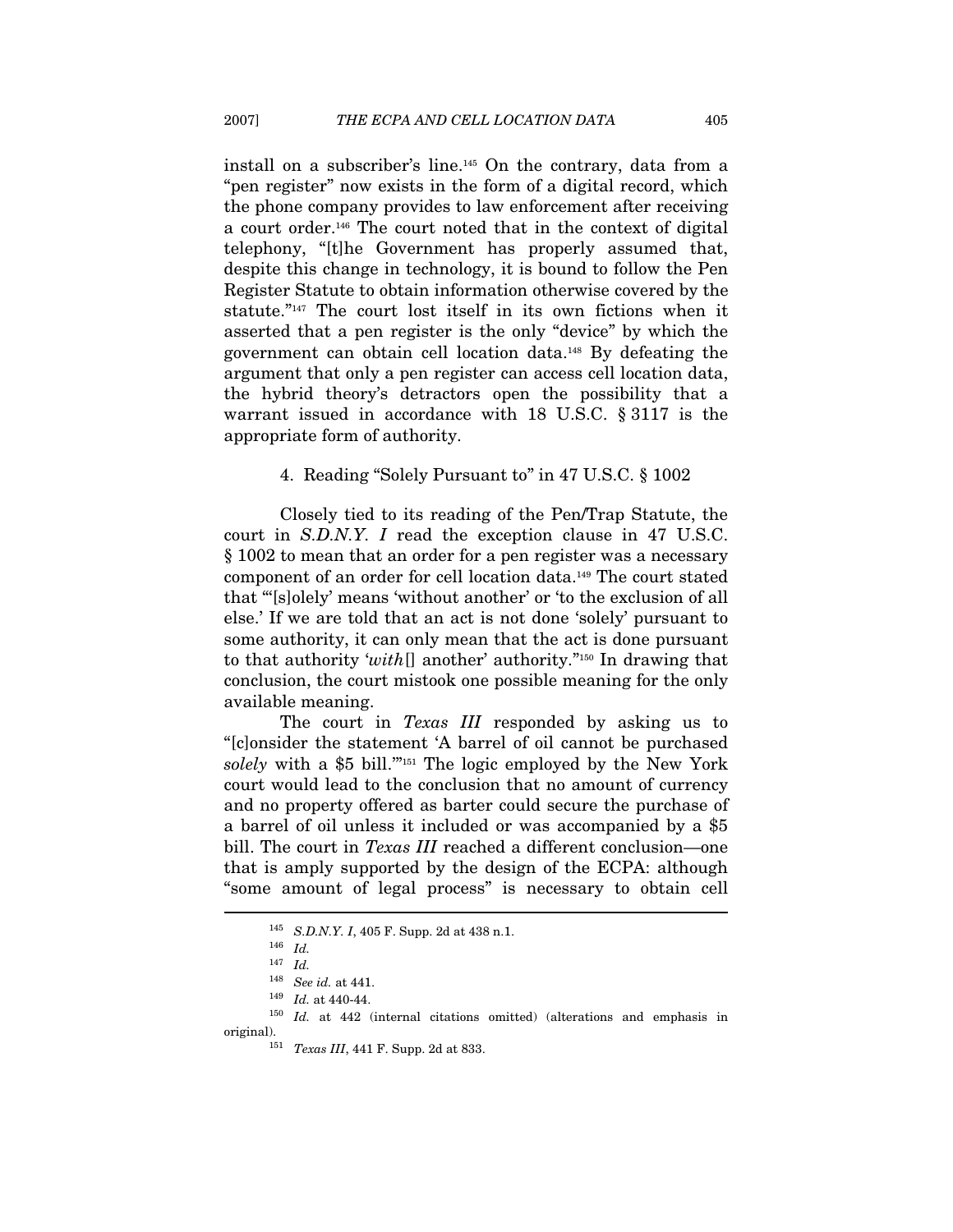location data, the authority granted by the Pen/Trap Statute is not enough.152 The Texas court's barrel of oil example demonstrates that the exception clause can be read to mean that greater legal process could 'purchase' greater powers of surveillance. The court thereby demonstrated that the hybrid theory's essential claim—that the exception clause requires pen register authority for law enforcement to access cell location data—is not the only possible reading of that section.

Another odd result produced by reading the exception clause as the hybrid theory requires was manifested in a case from the Southern District of West Virginia ("West Virginia Opinion").153 That court noted that the exception clause prohibits a pen register from disclosing the physical location of the subscriber to a telephone service.154 Because the target of the police surveillance in the West Virginia Opinion was not the subscriber to the phone company's service, but rather was using another person's phone, the court held that the phone user's cell location data was accessible on the minimal showing of certified relevance.155 This is problematic for three reasons. The first is obvious. By accepting the hybrid theory's initial premise, that cell location data is accessible via a pen register, a court is forced to conclude that there is only minimal procedural protection available for cell phone users who are not the service subscriber. If this were true, it would mean that an individual's privacy interest in being free from having the government track his or her movements is created by contracting for cellular telephone service. The second problem compounds the first. Under the "certified relevance" standard, a district court could not question law enforcement's assertion that the target of the surveillance is not the service subscriber.<sup>156</sup> The West Virginia Opinion exemplified this exact

<sup>152</sup> Texas III, 441 F. Supp. 2d at 833; see also supra notes 40-41 and accompanying text.<br><sup>153</sup> In re Application of the United States of America for an Order Authorizing

the Installation and use of a Pen Register with Caller Identification Device and Cell Site Location Authority on a Certain Cellular Telephone (W. Va. Opinion), 415 F. Supp. 2d 663 (S.D. W. Va. 2006).<br><sup>154</sup> Id. at 665-66; see also 47 U.S.C. § 1002 (2006).<br><sup>155</sup> W. *Va. Opinion*, 415 F. Supp. 2d at 665-66. The court did note that it would

not follow the hybrid theory where a subscriber's location was sought. In drawing its distinction, it accepted the premise that a pen register is the proper source of cell location data, but rejected in dicta the hybrid theory's applicability to service subscribers.<br><sup>156</sup> See Texas I, 396 F. Supp. 2d at 753 (stating that when considering an

application where the government is held to the evidentiary burden of certified relevance, "the judge need not—and, indeed, cannot—independently assess the factual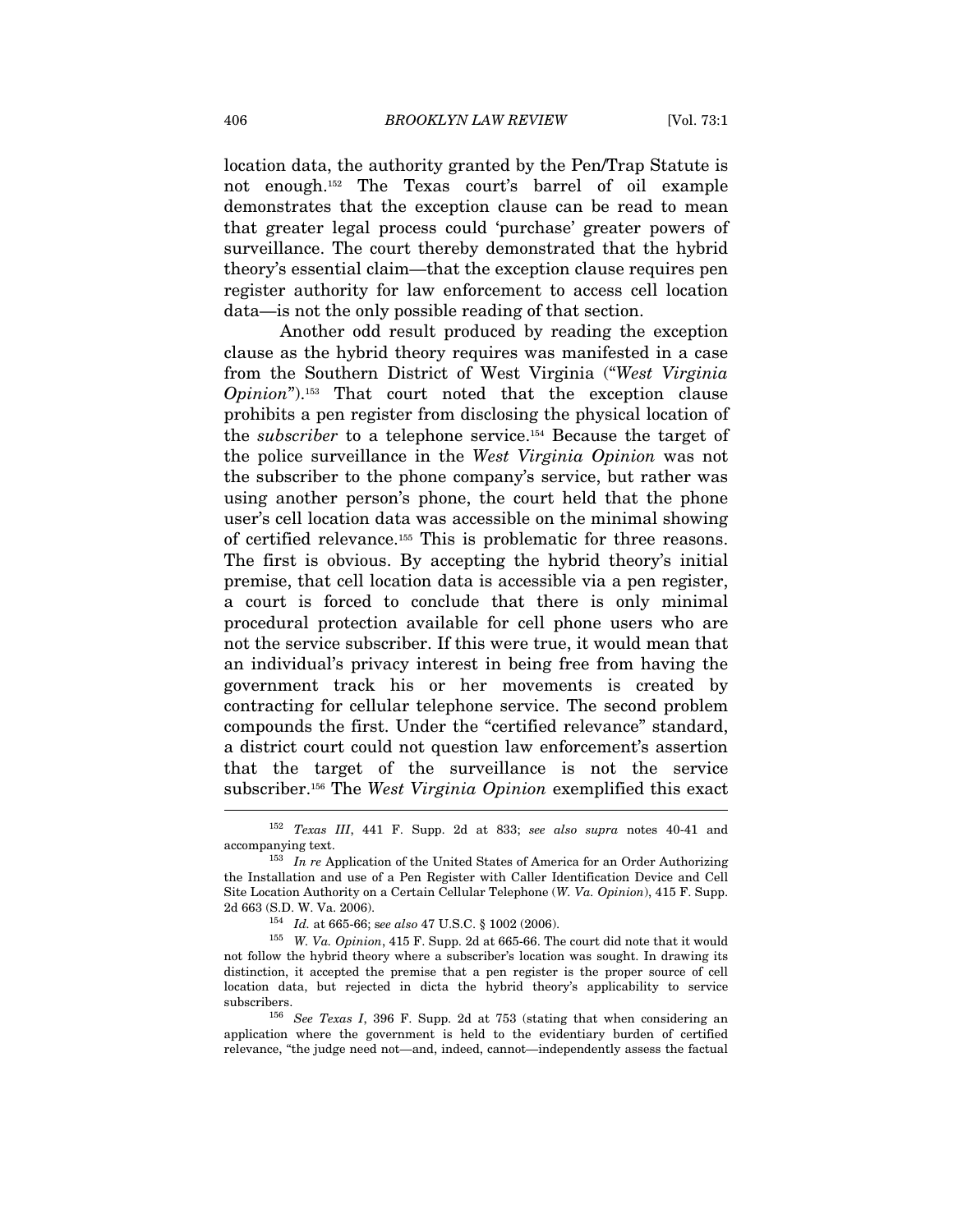concern when it stated "[t]he United States certifies that the fugitive is using another person's cellphone."157 The practical effect of such a rule would permit the government to engage in warrantless, real-time tracking of individuals anytime a government agent represents that a suspect is carrying the cell phone of another.

It is no less invasive of one's privacy to have one's movements tracked when carrying someone else's cell phone than it is to be tracked with one's own cell phone; this is a necessary result of accepting the hybrid theory and is inconsistent with the feature of the ECPA that calibrates the amount of required legal process to the degree of intrusion into one's privacy.158 Moreover, if the hybrid interpretation of the ECPA is the correct one, then the statute is unconstitutional to the extent it permits the government to monitor cell phone users' movements within their homes but without a warrant.159

### 5. The Precision of Tracking Made Possible by Cell Location Data

Cell location data can be grouped into various types, some permitting more precise tracking than others, and some involving a different amount of voluntarism on the part of the user.160 For instance, in the first published opinion to reject the hybrid theory, the government requested prospective cell location data, but only regarding the individual cell site activated by the target phone.161 In an application before a different court, the government requested prospective data, but from multiple cell sites, susceptible to triangulation, as well as the signal strength data from each cell site.162 The government application before that magistrate requested the most precise data set possible from conventional wireless telephony.163 Had the request been granted, it would have allowed ongoing, real-

predicate for the government officials' certification") (quoting CARR & BELLIA, supra note 51, § 1:26, at 1-25); see also supra text accompanying notes 65-70.<br><sup>157</sup> W. Va. Opinion, 415 F. Supp. 2d at 664.<br><sup>158</sup> See supra note 70.<br><sup>159</sup> See supra note 46 and accompanying text.<br><sup>160</sup> See supra note 45.

 $^{161}\;$  E.D.N.Y. I, 384 F. Supp. 2d at 563; see also E.D.N.Y. II, 396 F. Supp. 2d at

<sup>295.</sup>  $162$  Texas I, 396 F. Supp. 2d at 749; see also supra text accompanying notes 31-38.

 $163$  See supra text accompanying notes 41-42.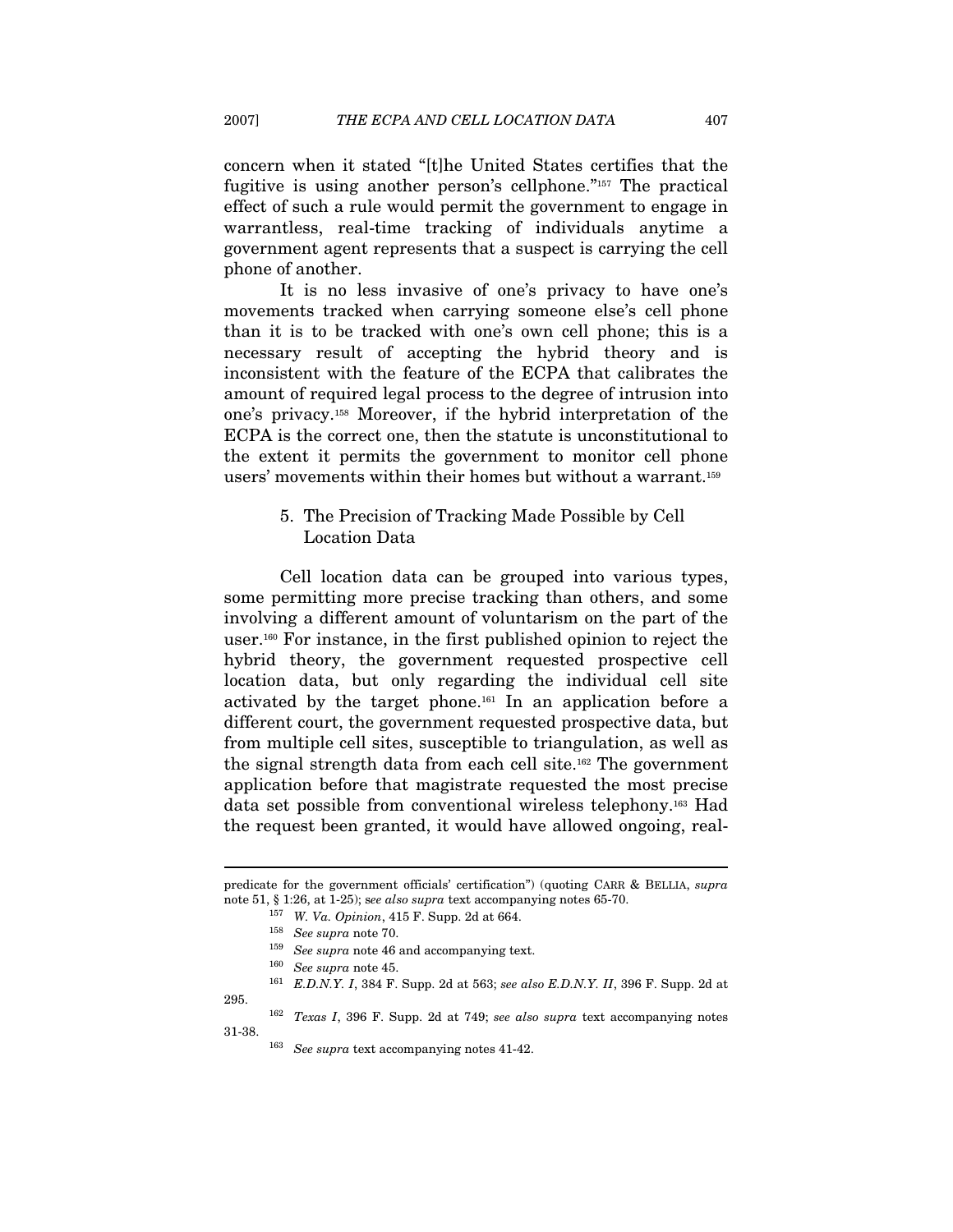time tracking of the subject phone with a high degree of precision.164

By contrast, in the leading case to accept the hybrid theory, the government sought, on a prospective basis, cell site data and facing data generated at the beginning and end of calls, but not triangulation data, signal strength data, or automatically generated registration data.165 The split among the courts cannot be explained by the differences in the data sets requested by law enforcement in the various cases. Pointing to the differences in precision made possible by the data is at best a partial explanation for the split, evidenced by the split between the Eastern District of New York and Magistrate Judge Gorenstein's opinion in S.D.N.Y. I. The opinions handed down in the Eastern District denied a government application for less invasive data than the application which was granted in S.D.N.Y. I.166

Moreover, if the cases accepting the hybrid theory are best understood as permitting the warrantless locating or tracking of cell phones when that surveillance is conducted with limited precision, then their deciding rationale is unsound; it is certainly not rooted in the text of the ECPA.167 As one court that rejected the hybrid theory has noted, the federal statute defining tracking devices does not include a precision requirement in its definition.168 Yet, every one of the cases that has accepted the hybrid theory has limited its holding to cell location data that reveals only generally the location of its target.169 Those courts' reluctance to grant law enforcement the full measure of surveillance capability that the hybrid theory authorizes is understandable, but there is no principled basis for limiting the theory's reach in this way.170 The hybrid courts' unease suggests that, however convincingly the hybrid theory might account for the text of the relevant statutes, what it proposes is just bad policy.

<sup>164</sup> It is unclear exactly how precisely the government would have been able to track the phone; that can never be known unless the concentration and arrangement of cell towers activated by the phone is also known. See supra text accompanying notes 20-38. 165 S.D.N.Y. I, 405 F. Supp. 2d at 437; see also Dempsey, supra note 1, at 537. 166 Compare E.D.N.Y. II, 396 F. Supp. 2d at 295-96, with S.D.N.Y. I, 405 F.

Supp. 2d at 437-38 (denying the same application on rehearing). 167 See supra text accompanying notes 89-93.

<sup>&</sup>lt;sup>168</sup> *Texas I*, 396 F. Supp. 2d at 753.<br><sup>169</sup> *See Texas III*, 441 F. Supp. 2d at 827.<br><sup>170</sup> *See W.D.N.Y.*, 415 F. Supp. 2d at 218 n.5.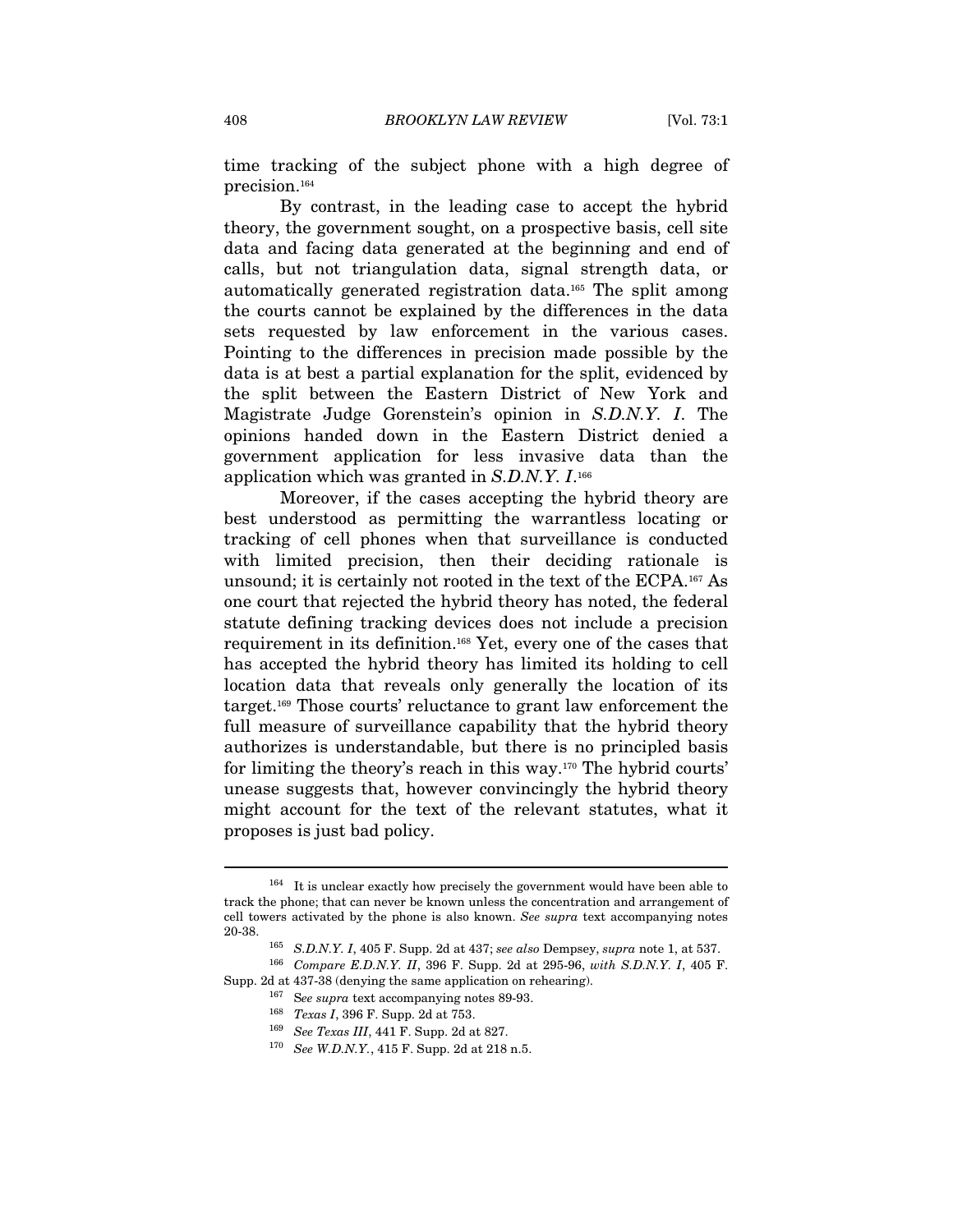#### 6. The Lack of Persuasive Legislative History

Both sides of the debate claim to have found support in the language of the legislative histories of the various statutes involved in the debate.171 Although there is a significant amount of skepticism regarding the value of legislative history, Justice Scalia being its foremost critic, the history of the statutes relevant to the present debate has been the topic of constant skirmishing between the two camps in the controversy.172 Hybrid theorists offer the legislative history of the USA PATRIOT Act to reinforce their argument's essential claim that "signaling information" includes "cell location data."173 The quoted history supports the assertion that the Pen/Trap Statute authorizes the use of pen registers to capture data from cellular phones in addition to other electronic communication media, such as email, but it does not shed much light on whether cell location data should be construed as "signaling information." Because this is the only legislative history that putatively supports the argument that cell location data is "signaling information," this appeal to the statute's history is hardly convincing. One court that rejected the hybrid theory likely had this point in mind when it declared that "[n]othing in the admittedly abbreviated legislative history of the PATRIOT Act suggests this new definition would extend the reach of the Pen/Trap Statute to cell phone tracking."174

The hybrid proponents' most convincing use of legislative history regards their interpretation of the exception clause, codified as part of CALEA.175 Hybrid proponents point to the first round of testimony given before Congress by former FBI director Louis Freeh, who was appearing to urge the enactment of CALEA.176 He stated, "Even when such generalized location information . . . is obtained from communications service providers, court orders or subpoenas

 $^{171}$   $\,$  See, e.g., S.D.N.Y. I, 405 F. Supp. 2d at 439-41, 443;  $\, Texas$   $I,$  396 F. Supp. 2d at 752 n.7, 753-54, 758, 761-65.

 $^{172}$   $\,$   $\,$  *See generally* ANTONIN SCALIA, A MATTER OF INTERPRETATION: FEDERAL COURTS AND THE LAW (1997).

 $C^{173}$  See S.D.N.Y. I, 405 F. Supp. 2d at 438-39; see also supra text accompanying notes 101-104.<br><sup>174</sup> Texas I, 396 F. Supp. 2d at 761.<br><sup>175</sup> S.D.N.Y. I, 405 F. Supp. 2d at 442-43.

 $176$  See id. at 443.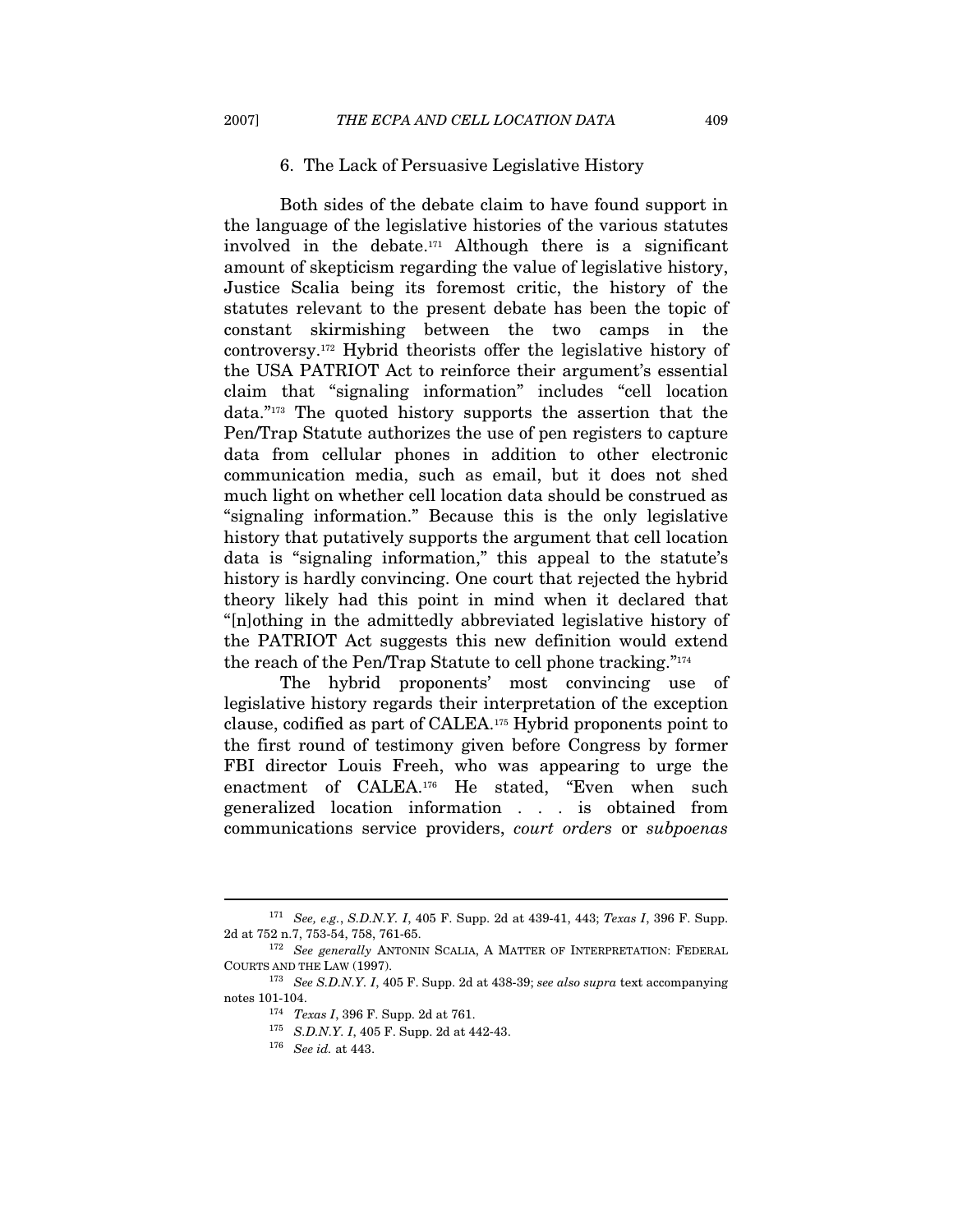are required and are obtained."177 At first blush, the FBI director's use of the words "court orders or subpoenas" and not "warrants issued pursuant to probable cause" seems to bolster the hybrid argument. This conclusion is significantly undermined if Director Freeh was only referring to historical data or to a person's actual, physical address (readily identifiable in the erstwhile era of wireline telephony, the predominant mode of telephony at the time Freeh made these statements) when he used the term "generalized location information."178 Perhaps more to the point, the leading opinion to adopt the hybrid theory only used the Freeh statement to support its argument that the exception clause contained in CALEA can't be read to "bar[] law enforcement agencies from obtaining cell site information entirely," a point not seriously contended in the opinions rejecting the hybrid theory.179

Courts rejecting the hybrid theory have also relied on the statements Freeh made before Congress. In one portion of testimony, he stated that the purpose of CALEA was to "maintain technological capabilities commensurate with existing statutory authority."180 Freeh's concern was that, as digital telephony—both wireless and wireline—came to replace traditional analogue telephony, the existing statutes authorizing the compelled cooperation of phone companies would be eroded, and that law enforcement would lose the ability to "install" pen registers and wiretaps.181 In an attempt to allay the concerns of privacy advocates, Freeh stated that CALEA "ensures the maintenance of the status quo," and that "the legislation does not enlarge or reduce the government's authority to lawfully conduct court-ordered electronic surveillance."182 This use of legislative history, while it tends to strengthen the argument against the hybrid theory, is ultimately inconclusive. Relying on this testimony to demonstrate that CALEA was not meant to authorize the use

<sup>177</sup> S.D.N.Y. I, 405 F. Supp. 2d at 443 (quoting Police Access to Advanced Communications Systems: Hearing Before the Subcomm. on Technology and the Law of the S. Comm. on the Judiciary and the Subcomm. on Civil and Constitutional Rights of the H. Comm. on the Judiciary, 103d Cong. 2d Session (1994) (statement of Louis Freeh, Director of the FBI) (emphasis added).  $^{178}$  See id.

<sup>&</sup>lt;sup>179</sup> Id.; see infra text accompanying notes 181-184.<br><sup>180</sup> Wiretapping Access: Hearing Before the Subcomm. on Telecommunications and Finance of the H. Comm. on Energy and Commerce, 103d Cong. (1994). <sup>181</sup> Id.

 $182$  Id.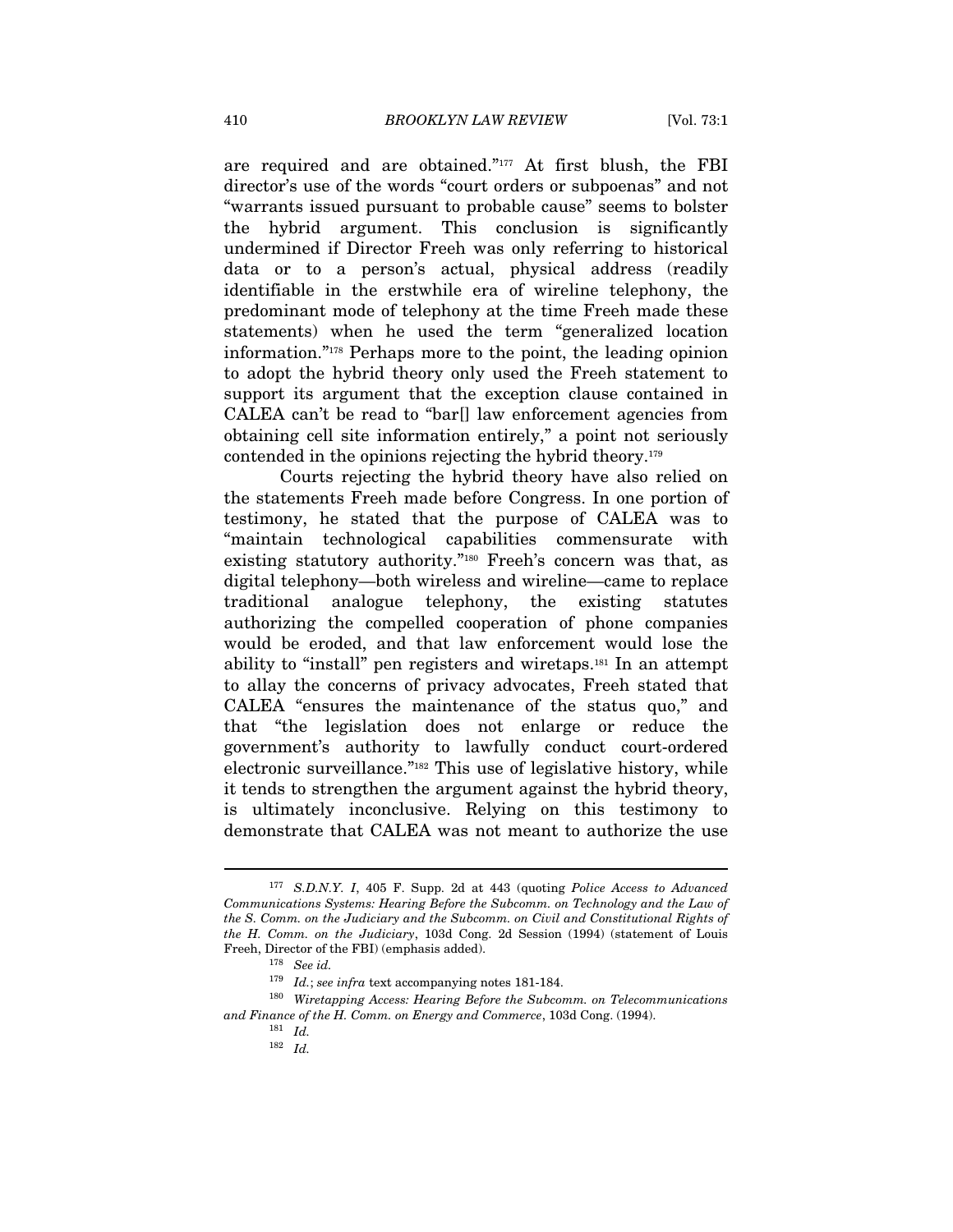of pen registers to track cell phones simply begs the question of whether such use of pen registers is an expansion of the government's pre-digital powers of surveillance or simply maintenance of the status quo.

The fact that both sides of this debate claim the support of the same legislative history is not surprising; nor is the fact that neither snippet of Freeh's testimony definitively answers the question of what the critical terms mean. Justice Scalia has argued that the law is manifested by the "objective indication of the words [of a statute], rather than the intent of the legislature."183 He points out that the attempt to discern congressional intent from legislative history is flawed in at least three related ways. First, it invites judges to implement their own policy preferences under the guise of legislative intent.184 Second, to suppose an actual intent shared by a majority of Congress behind any given statute (to say nothing of such statutory minutiae as is involved in the present controversy) is to indulge an enormous fiction.185 Indeed, it is difficult to imagine that a majority of the members of Congress actually thought about and shared an opinion as to how the terms "signaling information" or "solely pursuant to" should apply to cell location data. Finally, the sheer volume of documentation produced in passing new laws means that litigators and judges turning to legislative history will find "something for everybody."186 Rather than asking what Congress intended but failed to express, the proper inquiry into legislative intent asks what Congress' intentions were, as objectively manifested in the words they actually used.187 The reasoning in some of the cell location cases exemplify the problems inherent in relying on legislative history, and validate Justice Scalia's critiques of the practice.188

The theory of textualism advanced by Justice Scalia offers an alternative interpretive technique for resolving ambiguities such as the ones at the heart of the present controversy. It urges that words have a limited range of possible meanings and seeks to determine the most reasonable

<sup>&</sup>lt;sup>183</sup> SCALIA, *supra* note 172, at 29.<br><sup>184</sup> *Id.* at 30-31.<br><sup>185</sup> *Id.* at 31-32.

<sup>&</sup>lt;sup>186</sup> *Id.* at 36.<br><sup>187</sup> *Id.* at 16-17<br><sup>188</sup> See supra text accompanying notes 171-172.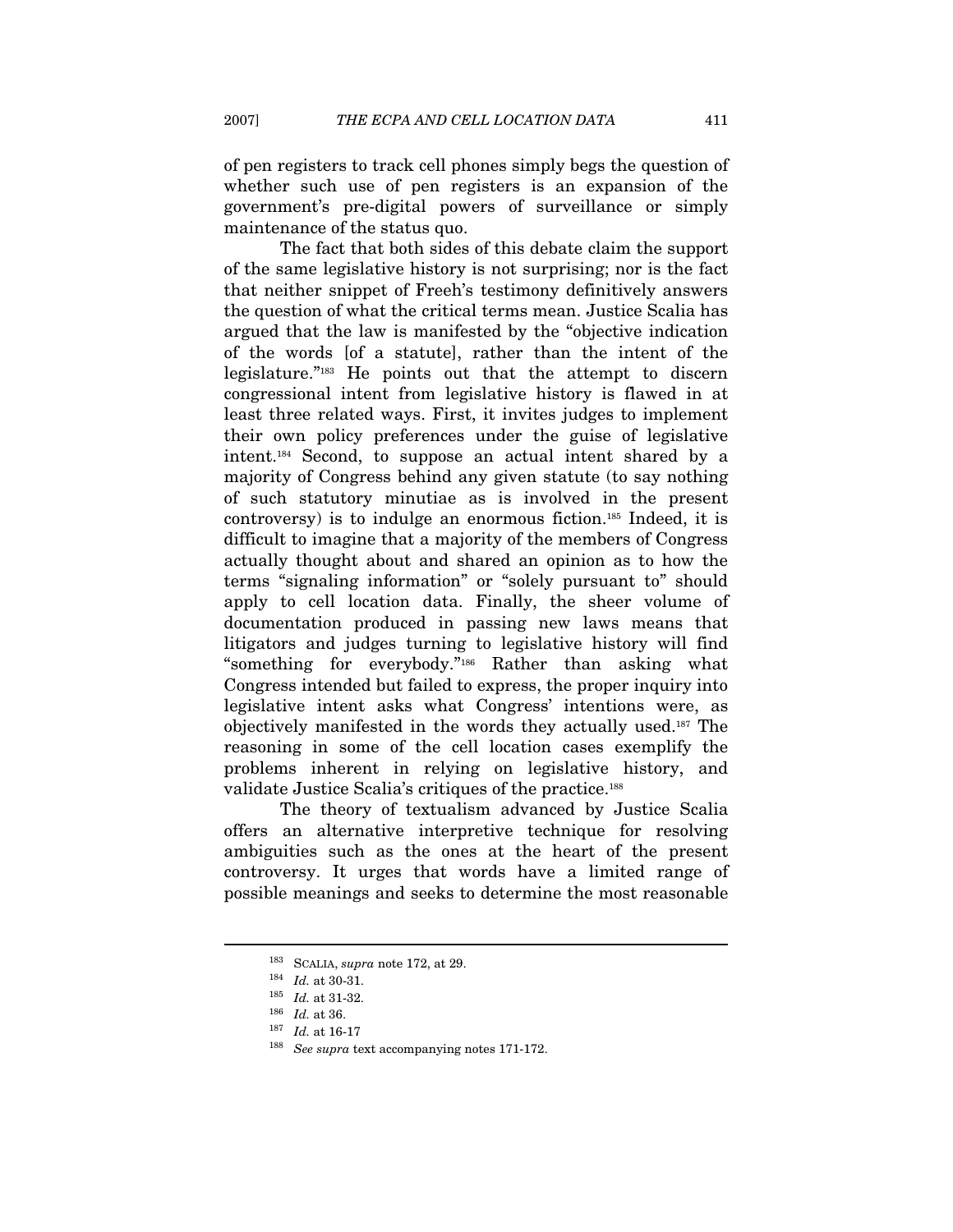interpretation of the words themselves.189 While textualism does not resort to legislative history, it does consider the context in which ambiguous words are situated to determine their meaning.190 Whatever may be said of textualism generally, relying on the "'objectified' intent—the intent that a reasonable person would gather from the text of the law, placed alongside the remainder of the corpus juris," produces a decisive insight in the cell location cases.191 Courts accepting the hybrid theory have analyzed the critical statutory sections only in isolation from the body of federal electronic surveillance law. Those courts' conclusions, though credible on their own terms, are inconsistent with the basic design of the ECPA and counter to the policies embodied in that statute.192

### 7. The Structural Inconsistencies Created by the Hybrid Theory

Considering the texts of the three statutory provisions essential to the hybrid theory within the context of the ECPA's regulatory scheme fatally undermines the government's argument. As noted in one prominent opinion rejecting the hybrid theory, the provisions of the ECPA that explicitly govern access to forms of prospective data contain sealing requirements and time limits.193 The SCA contains none.194 The court reasoned that these features of the Pen/Trap Statute and the SCA indicate that they were tailored to different purposes and meant to operate separately rather than in tandem.195 Another court noted that accepting the hybrid theory requires accepting that the "two statutes together accomplish what neither can alone."196 This is especially odd given that the statutory ingredients in the hybrid theory were enacted over a

<sup>&</sup>lt;sup>189</sup> SCALIA, *supra* note 172, at 24.<br><sup>190</sup> *See id.* at 20-21, 23-24.

<sup>&</sup>lt;sup>191</sup> Id. at 17 (citations omitted). <sup>192</sup> See Texas III, 441 F. Supp. 2d at 829; see also Kerr, supra note 70, at 608-

<sup>09. 193</sup> See Texas III, 441 F. Supp. 2d at 833-36 (noting that wiretaps, which are inherently prospective, can be authorized for a maximum of thirty days at a time, that pen/trap authorizations expire after sixty days, and that both wiretap and pen/trap orders are automatically sealed while orders under the SCA trigger none of these privacy protections).<br>  $^{194}$  *Id.* at 833.<br>  $^{195}$  *Id.* at 835.<br>  $^{196}$  *E.D.N.Y. II*, 396 F. Supp. 2d at 316.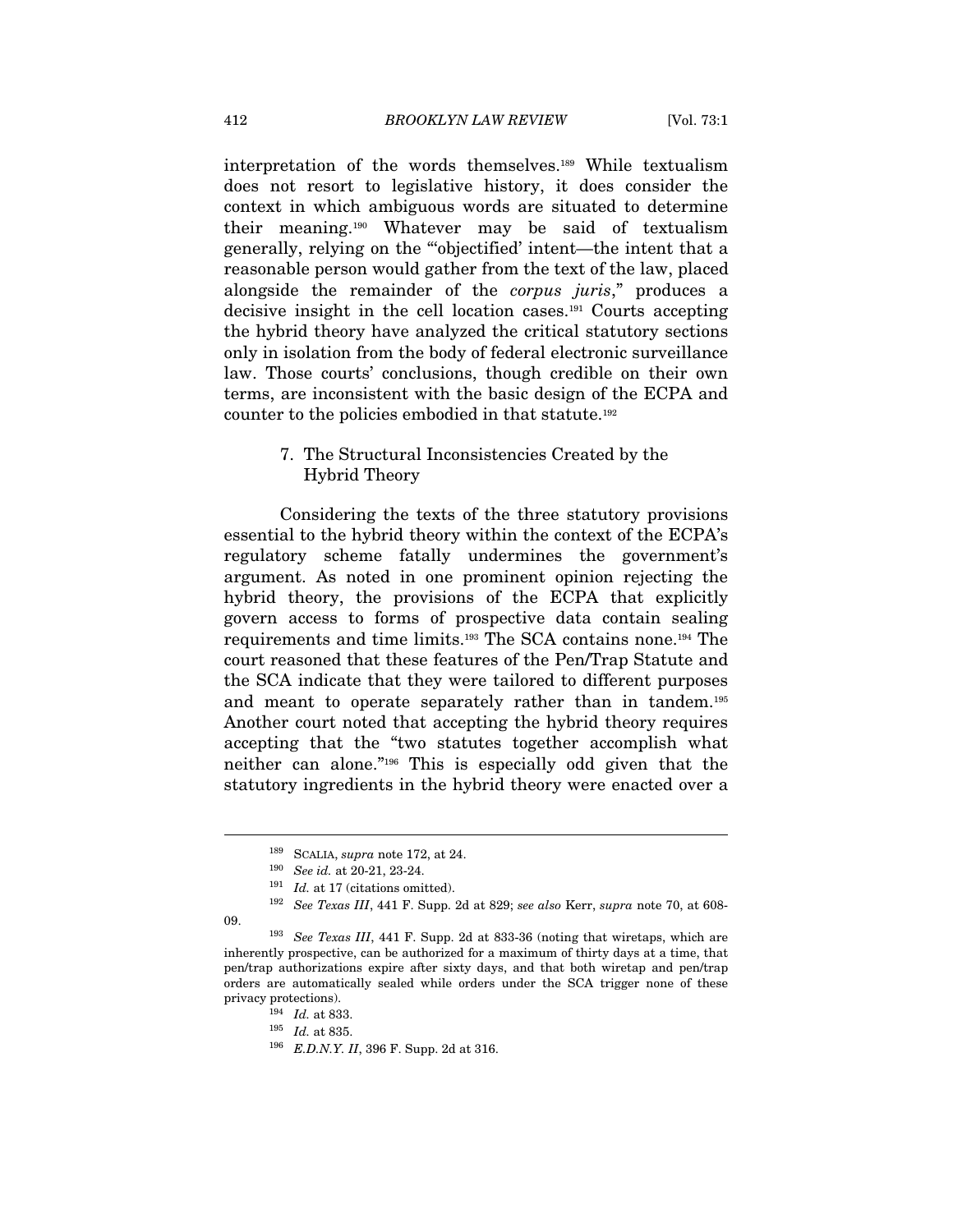fifteen-year period, and that, with one exception, they do not cross-reference one another.197

Another anomaly that the hybrid theory produces in the structural coherence of the ECPA was noted by Magistrate Judge Smith in the Southern District of Texas: the warrant requirement for a tracking device would be redundant if law enforcement can effectively track an individual with a cell phone.198 While the court's opinion may have overstated the case by suggesting that law enforcement could simply install cell phones on people's cars instead of actual tracking devices (thereby obviating the need for a warrant), the point is welltaken that given the ubiquity of cell phone usage, a tracking device would seldom be necessary if the cell phone could perform a tracking function while not requiring a warrant.199

Finally, it has been observed that the ECPA requires greater legal process in order for the government to access data that is more invasive of an individual's privacy.200 As part of this basic design, the authority for pen registers is quite easy to exercise, representing a judgment on the part of Congress that phone users have a limited privacy interest in the record of phone calls they have made.201 At the other end of the ECPA's spectrum is the authority for wiretapping, requiring what Orin Kerr has called the "'super' search warrant."202 Just below the super warrant in the hierarchy of legal process is the warrant issued pursuant to probable cause, the normal form of authorization for installing a tracking device.203 The fact that a warrant is normally required to track an individual's movement suggests that a significant privacy interest is invaded when law enforcement engages in this type of surveillance.

One potential response from advocates of the hybrid theory maintains that traditional pen registers revealed the location of phone users at the time they were on the phone, usually in their homes and offices, the very places that the Supreme Court has held deserve the greatest privacy

<sup>&</sup>lt;sup>197</sup> Texas I, 396 F. Supp. 2d at 764-66. The one cross-reference is a limiting reference, located within the exception clause of § 1002. Id. at 764; see also supra notes 130-134 and accompanying text.<br>
<sup>198</sup> Texas I, 396 F. Supp. 2d at 756.<br>
<sup>199</sup> See id.<br>
<sup>200</sup> Kerr, supra note 70, at 620-21.

<sup>&</sup>lt;sup>201</sup> See supra text accompanying notes 65-70.<br><sup>202</sup> Kerr, supra note 70, at 620.<br><sup>203</sup> Id.; see also supra note 51.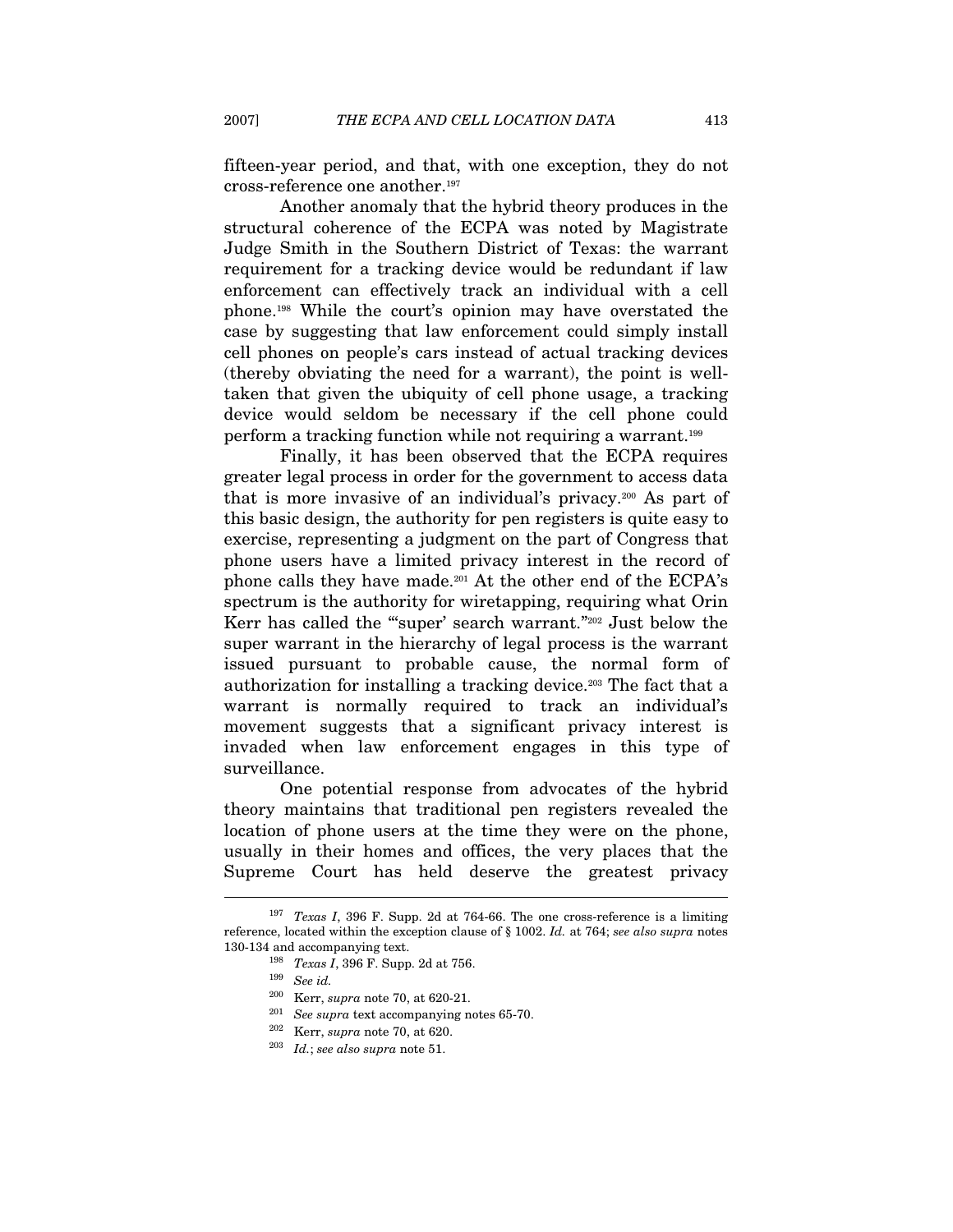protections. That this information was and is accessible without a warrant suggests that the ECPA also permits cell location data to be accessible without a warrant, even when it reveals the phone user is inside his or her home. This argument fails to acknowledge that technology which permits the real-time tracking of individuals is clearly more powerful and more invasive than technology that merely determines a person was at home or in their office at the time they made a phone call. The differences are important. First, the cell phone service subscriber is typically the exclusive user of her cell phone, whereas ten or fifteen years ago, an entire household shared a single phone line. This development increases the certainty—to nearly one hundred percent—that the government can locate an individual by locating a particular phone. Second, pen registers on a landline could disclose the person's whereabouts only at the time they were making a call, as opposed to the constant monitoring that cell location data makes available. This is not a quantitative but a qualitative difference. The difference is so great that it makes cell location data functionally indistinguishable from data derived from a tracking device and completely unlike the list of dialed numbers derivable from a pen register. Under the ECPA, whenever the government seeks a greater intrusion into a person's privacy, greater legal process is required.204 This observation suggests that emerging forms of electronic surveillance—such as cell phone monitoring—should be regulated according to function and not according to strained linguistic analyses.

The previous discussion recounted the various critiques of the hybrid theory offered by the majority line of cases. Of all the conceptual problems posed by the government's theory, the most serious is the observation that the constituent sections of the ECPA be interpreted with regard to their function.205 The hybrid theory apparently has no answer to this insight; the theory's best defense is a brittle insistence upon one very particular reading of the relevant statutory sections. This reading studiously ignores the fact that the government monitors the movements of a person or thing when it accesses prospective cell location data, regardless of whether that data is called "signaling information," "subscriber records" or "data

<sup>&</sup>lt;sup>204</sup> Kerr, *supra* note 70, at 620-21.<br><sup>205</sup> *Id.*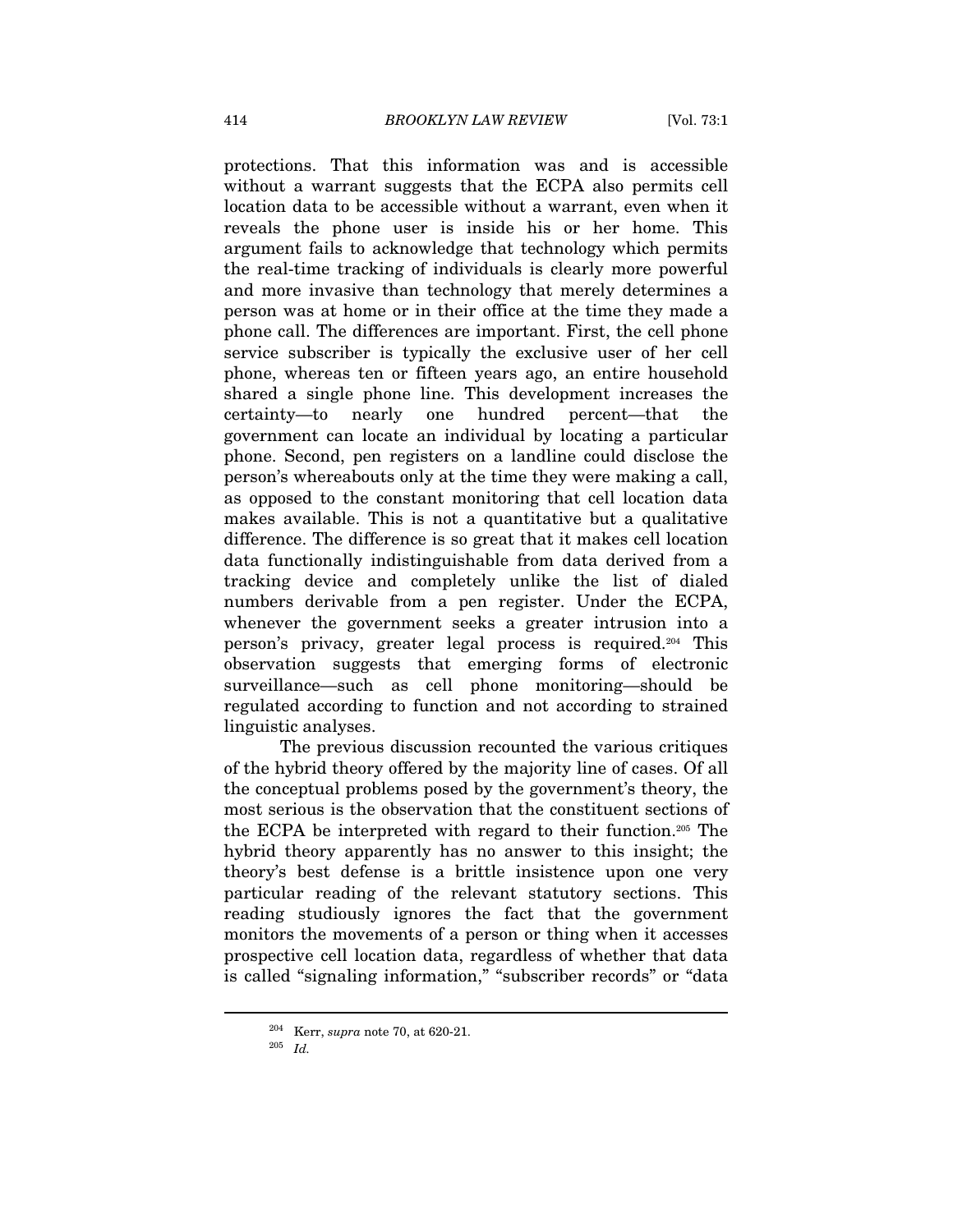from a tracking device." Even the cases accepting the hybrid theory have limited its impact in a manner that suggests its central premise—that law enforcement can use electronic surveillance to monitor a person's whereabouts with a minimal amount of judicial oversight—is inconsistent with the policies behind the ECPA.206

#### V. CONCLUSION

The debate over cell location data reflects a general truth about the current state of electronic media law—it is outdated and falling further behind.207 The proliferation of Internet traffic and technological advances in such areas as data storage and wireless telephony that have taken place in the last ten years have profoundly changed the way human communities exchange, store, process, and commodify information.208 The startling speed of these changes made it inevitable that the laws regulating the flow of information would lag behind.209 The Internet, now the most important information medium for individuals, corporations and government, is regulated—to the extent it is regulated at all by laws modeled on telephonic communications media.210 The awkward fit between those laws and their new subject has not gone unnoticed.211 In the context of electronic privacy, courts have been left to apply a regulatory framework designed for the previous epoch. The controversy over cell location data takes place in one small corner of this broad frontier. Striking the right balance between the values to which we as a free people are committed and the need to protect ourselves from domestic and foreign threats is perhaps the most important task facing our lawmakers.

It is by no means clear where that balance is to be found, but in our institutions are policies and practices that have served us throughout our history and that continue to find application to contemporary problems. Foremost among them is the doctrine of the separation of powers. Because each

<sup>&</sup>lt;sup>206</sup> See supra note 70 and accompanying text.<br><sup>207</sup> See Lockwood, *supra* note 8, at 317.<br><sup>208</sup> Dempsey, *supra* note 1, at 516-18, 529-33.<br><sup>209</sup> See Susan P. Crawford, *The Ambulance, the Squad Car & the Internet*, 21 BERKELEY TECH. L.J. 873, 876 (2006).<br><sup>210</sup> Id. at 889-94.<br><sup>211</sup> See Lockwood, *supra* note 8, at 317.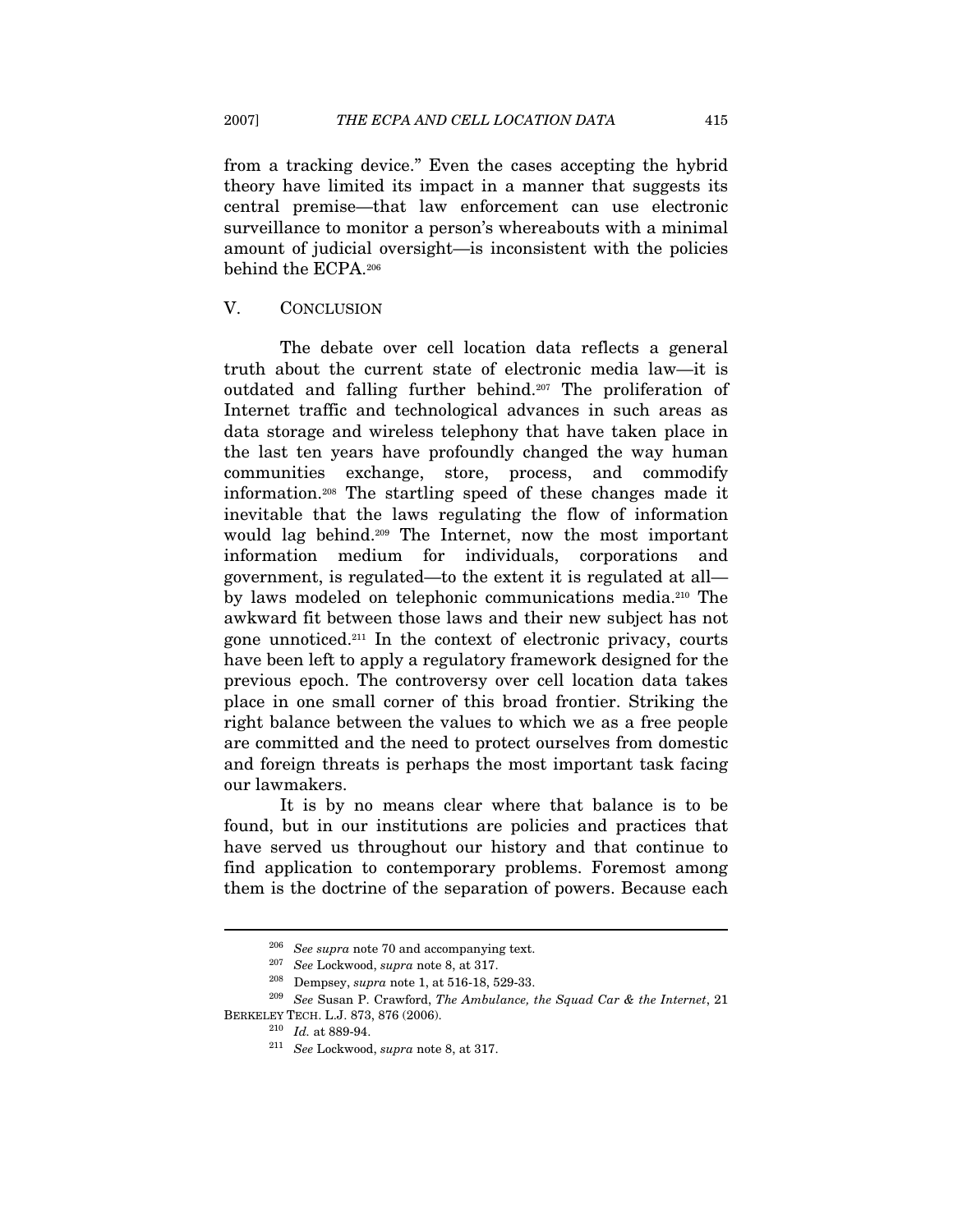branch of our government is given a limited sphere of influence, each serves as a check on the power of the others in order to preserve the rights and liberties of the sovereign American people.212 Updating the Executive's tool kit in its struggle against both the common criminal and sophisticated enemies of the state is an important task, but the judiciary has, since the time of the founding, provided the check that protects Americans' privacy from government overreaching.<sup>213</sup> Although the Supreme Court has not extended the Fourth Amendment's warrant requirement to many forms of electronic surveillance,<sup>214</sup> Congress has legislated in this area and imposed greater privacy protections than are required by the Constitution.215 The following are some suggestions for amendments to the existing statutes that would explicitly create a role for judicial oversight regarding cell location data.

1. Clarifying the Scope of the Pen/Trap Statute. The first step in the hybrid theory posits that cell location data is accessible via the device (or process) that creates a record of all numbers dialed by the target phone and that the government may therefore use the legal authorization for such a record to locate and track individuals.216 Because of the breadth of its terms, the Pen/Trap Statute's application to cell location data is at least plausible.217 Perhaps Congress used such broad terms out of a concern that pen registers would be made obsolete by the change from analogue to digital and from wireline to wireless telephony. Or perhaps they were concerned that unforeseen technological changes would quickly render the new amendments obsolete. Such an interpretation of the Pen/Trap Statute is at least as plausible as the interpretation of the one advanced by the hybrid theory.

Congress should amend 18 U.S.C. § 3127(3) by inserting language such as "nor shall such information include any data that would reveal the physical location of the phone user (except to the extent that the location may be determined from a wireline-connected telephone number)" after the language in that subsection that prohibits intercepting the content of  $\overline{\phantom{a}}$ 

<sup>&</sup>lt;sup>212</sup> Erwin Chemerinsky, *The Assault on the Constitution: Executive Power and the War on Terrorism*, 40 U.C. DAVIS L. REV. 1, 4-5 (2006).

 $13$  See Freytag v. Comm'r, 501 U.S. 868, 870 (1991) (stating that the separation of powers is the "central guarantee of a just government").<br><sup>214</sup> See supra notes 44-45 and accompanying text.

<sup>&</sup>lt;sup>215</sup> See supra note 47 and accompanying text.<br><sup>216</sup> See supra notes 61-65 and accompanying text.<br><sup>217</sup> See supra notes 80-83 and accompanying text.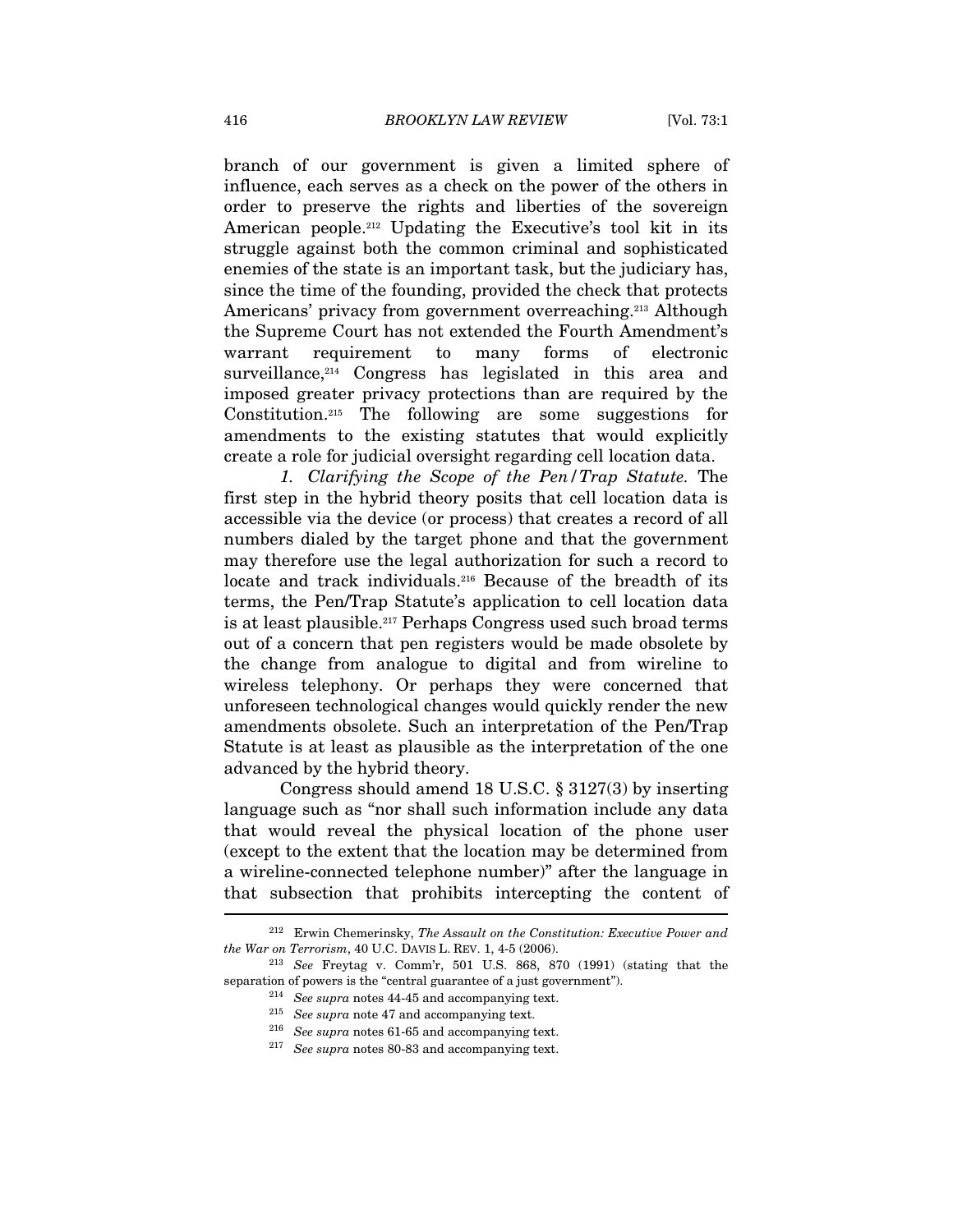communications.218 This amendment would preclude the use of pen registers to track cell phones, leaving a warrant issued under the authority of 18 U.S.C. § 3117 as the appropriate form of authority for compelling the disclosure of cell location data.219 Such an amendment would also leave intact the "status quo" to which Director Freeh referred in his testimony before Congress—law enforcement agencies could still access pen register data without learning anything about a cell phone user's location.220

2. Rewording the "Exception Clause." Another possible amendment would more clearly define Congress' intention behind the phrase "solely pursuant to" in the exception clause of 47 U.S.C. § 1002. If Congress wanted to prohibit the warrantless tracking of cell phones, this section could be amended simply by excising the word "solely." Such change would end any speculation that this part of CALEA is an implicit instruction to combine two statutes conveying different forms of authority so as to authorize a third, remarkably more powerful form of surveillance. As it reads now, the most natural reading of the phrase "solely pursuant to" supports the hybrid theorists' textual arguments.<sup>221</sup> The term "solely" does indeed suggest the meaning "with another," even if it is not (as some courts have held) the only possible meaning.222 In the absence of some text specifying what that other authority should be, it is reasonable to expect law enforcement to select its preferred form of authority and equally reasonable to expect courts to be divided by the questions raised by government applications for cell location data. At the very least, if Congress does intend for § 1002 to act as the bridge between the Pen/Trap Statute and the SCA, they should amend the section by replacing the term "subscriber" with "user" in order to avoid the bizarre result in the West Virginia Opinion.<sup>223</sup>

<sup>&</sup>lt;sup>218</sup> See 18 U.S.C § 3127(3) (2006).<br><sup>219</sup> See supra note 51.<br><sup>220</sup> See supra notes 175-182 and accompanying text. Note also that at least one other commentator has suggested amending the Pen/Trap Statute, albeit in a slightly different fashion. Rickey G. Glover, Note, A Probable Nightmare: Lifting the Fog from the Cellular Surveillance Statutory Catastrophe, 41 VAL. U. L. REV. 1543, 1581-83 (2007). Regardless of the actual wording, any amendment to the Pen/Trap Statute should explicitly prohibit the disclosure of an individual's location via Pen/Trap % authority.  $\begin{array}{r} 221 \ 222 \ 228 \ 223 \ 224 \ 225 \ 225 \ 226 \ 227 \ 227 \ 228 \ 228 \ 229 \ 229 \ 220 \ 221 \end{array}$  and accompanying text.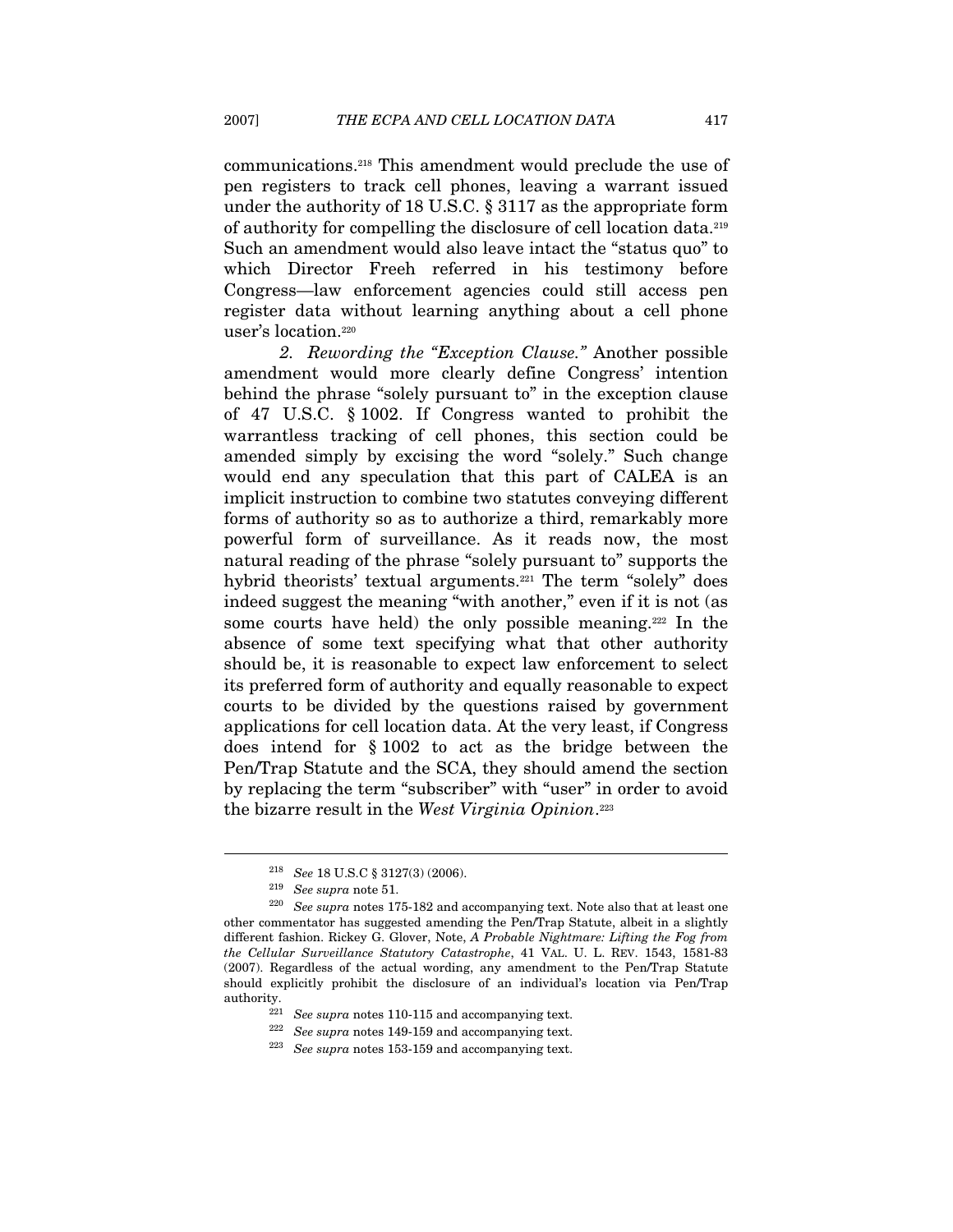3. Amending the Stored Communications Act. Congress could amend the SCA section that completes the hybrid theory in much the same way as the Pen/Trap Statute if it wanted to prohibit warrantless cell phone tracking.224 The phrase "or any information regarding the physical location of the user of such service" could be inserted into the parentheses excepting the contents of electronic communications from the aegis of 18 U.S.C. § 2703(c)(1). Such an amendment would be a good idea regardless of whether the other amendments are made. As one commentator noted, the SCA deals with stored communications, but is susceptible to the argument that a communication is "stored" the moment its existence is recorded by phone company computers.225 The success of such an argument would turn the statute—with its focus on making records stored in phone company computers accessible to law enforcement—into a prospective grant of authority to note calls as they take place, provided they are "stored" for some trivial amount of time before being disclosed.226 If the record of cell towers activated by cell phone transmissions is cognizable as "other information," then the government could, in theory, achieve the same result under the SCA that it sought under the hybrid theory.227 An amendment that clearly forbade the release of a phone user's physical location would prevent this crafty argument from authorizing cell phone tracking.

Whether or not Congress would want to prohibit warrantless cell phone tracking is unclear. The legislature could, of course, explicitly authorize the government to conduct warrantless cell phone tracking. As long as the target phone is never carried into an area where its user enjoys a reasonable expectation of privacy, there would be no constitutional defect in the application of such a statute.<sup>228</sup> This Note has argued, however, that such a change in the country's electronic surveillance regime would be a regression. Congress has promulgated a scheme that requires a degree of judicial oversight, commensurate with the inherent invasion of privacy, by requiring the government to obtain an order authorizing

<sup>&</sup>lt;sup>224</sup> See 18 U.S.C. § 2703(c)(1) (2006).<br><sup>225</sup> Dempsey, *supra* note 1, at 539.<br><sup>226</sup> See id. By simply keeping a record in their computers for five or ten minutes, phone companies would convert what is essentially real-time data into "stored" communications. This information would then be disclosed to the government on an ongoing basis.<br>
<sup>227</sup> See 18 U.S.C. § 2703(c)(1) (2006).

 $228$  See supra note 46 and accompanying text.